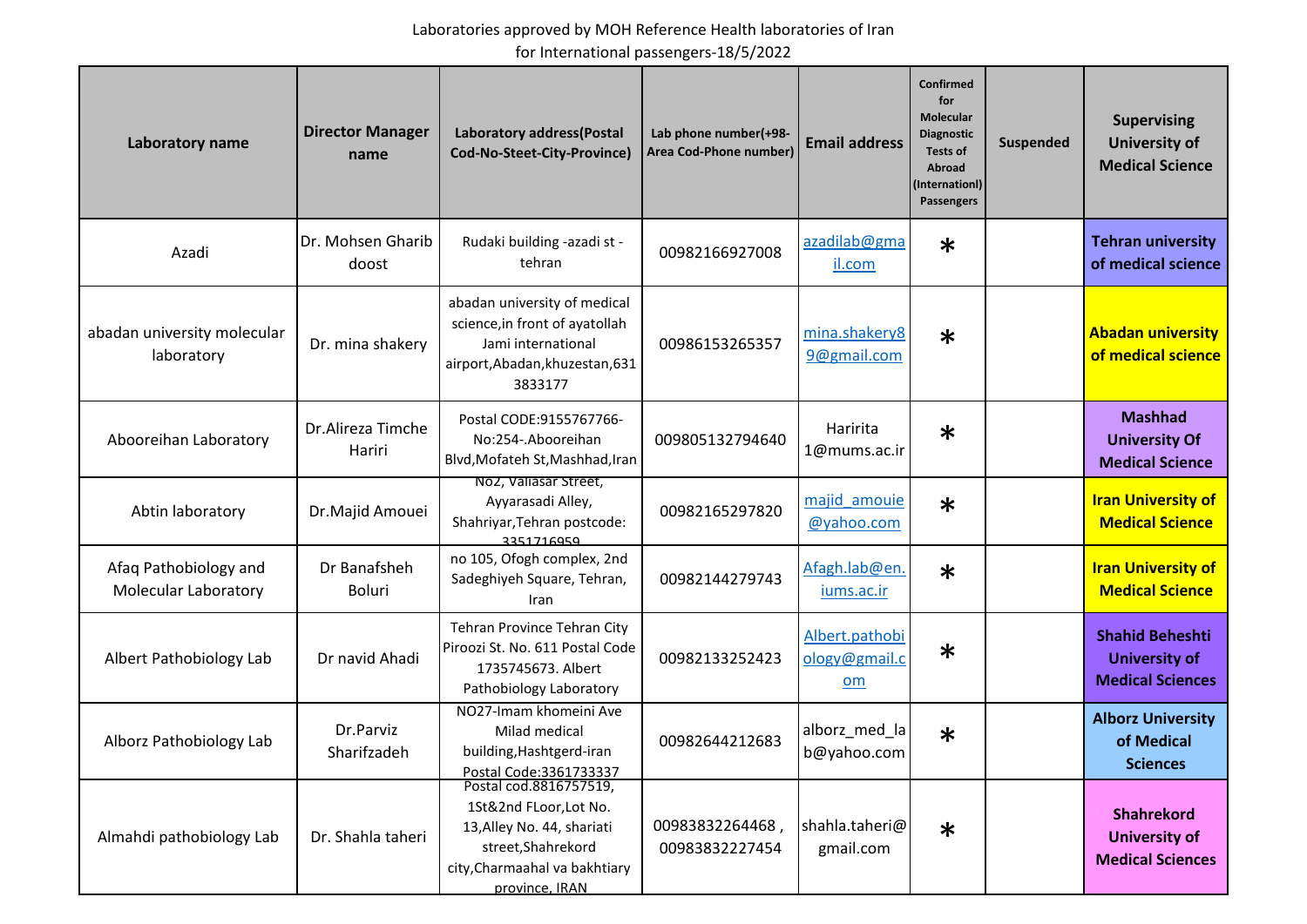| Alzahra                                            | Dr. amirmahdi<br>nateghi  | No 8. soltani alley. First<br>squre.khazane bokharaii<br>st.tehran                                                        | 00982155342903                    | nateghi121@g<br>mail.com       | $\ast$ |           | <b>Tehran university</b><br>of medical science                            |
|----------------------------------------------------|---------------------------|---------------------------------------------------------------------------------------------------------------------------|-----------------------------------|--------------------------------|--------|-----------|---------------------------------------------------------------------------|
| AlzahraClinical & medical<br>Laboratory            |                           | Sina Medical Centre, No. 34<br>Dr. Majid Rahmani Alley, Southern Shariati Street,<br>Khomeini Shahr, Isfahan              | 98-3133674000                     | alzahralab@ya<br>hoo.com       | $\ast$ |           | <b>Isfahan University</b><br>of Medical<br><b>Sciences</b>                |
| <b>AlzahraClinical &amp; medical</b><br>Laboratory | Dr.Bahram<br>Goudarzi     | Shahid Abedi Alley, Bahonar<br>Blvd, Zarrinshahr, Isfahan.                                                                | 00983152270261                    | Alzahra.medla<br>b@yahoo.com   | $\ast$ | suspended | <b>Isfahan University</b><br>of Medical<br><b>Sciences</b>                |
| Amin Pathobiology Lab.                             | Dr. Amir Hossein<br>Nouhi | Karaj-Shohadaye daneshamoz<br>Blvd-Heydarkhani Alley-Postal<br>cod: 3133688985                                            | 00982632757400                    | Mafakheri@a<br>minlab.ir       | $\ast$ |           | <b>Alborz University</b><br>of Medical<br><b>Sciences</b>                 |
| Amirabad Virology Laboratory                       | Dr.Asghar Abdoli          | 1th Floor, No.2, Third Dead<br>End, North Karegar Ave                                                                     | 00982188016560<br>00982188016561  | amirabadlab20<br>20@gmail.com  | $\ast$ |           | <b>Iran University of</b><br><b>Medical Science</b>                       |
| <b>ANALYSE LABORATORY</b>                          | Dr. NOOSHIN<br>ZARGARI    | Postal Code: 7134838345-<br>SADAF BUILDING- NEXT TO<br>PARS HOTEL- KARIMKHAN<br>ZAND STREET- SHIRAZ- FARS-<br><b>IRAN</b> | 00987132356794<br>009890176853001 | analyselabshir<br>az@gmail.com | $\ast$ |           | <b>SHIRAZ</b><br><b>UNIVERSITY OF</b><br><b>MEDICAL SCIENCE</b>           |
| Arad Hospital                                      | Dr. HajarHasani           | 1561816413, No. 51, Somayeh<br>St., Tehran, Iran                                                                          | 00982173991283                    | info@arad-<br>hospital.com     |        |           | <b>Shahid Beheshti</b><br><b>University of</b><br><b>Medical Sciences</b> |
| Arad Pathobiology Lab                              | Dr.Kiandokht<br>Gordiz    | No.1320,1st Floor, Tagh-e<br>Kasra Building Beheshty Ave.,<br>Karaj-IRAN Post<br>code:3144915598                          | 00982634440277                    | aradlab88@ya<br>hoo.com        | $\ast$ |           | <b>Alborz University</b><br>of Medical<br><b>Sciences</b>                 |
| Aramesh Pathobiology &<br>Genetic 24 hours Lab     | Mr Mahmood<br>Yaghoubi    | (1998713811-No 2- 9th Street-<br>Kaj Square-Saadat abad-<br>Tehran-Iran)                                                  | 00982172493                       | Arameshlab@<br>gmail.com       | $\ast$ |           | <b>Iran University of</b><br><b>Medical Science</b>                       |
| Argentina Lab                                      | Dr.Ali Shahhosseini       | Iran, Tehran, Argentina<br>Square, Alvand Street, Afarin<br>Alley                                                         | 00982188675111                    | Argentinalab@<br>yahoo.com     | $\ast$ |           | <b>Iran University of</b><br><b>Medical Science</b>                       |
| Aria Medical Laboratory                            | Dr.Seid Mahdi alavi       | 1689999511-Ghanat kosar St<br>Tehran-Tehran                                                                               | 00982177363457                    | aria medlab@<br>yahoo.com      | $\ast$ |           | <b>Shahid Beheshti</b><br><b>University of</b><br><b>Medical Sciences</b> |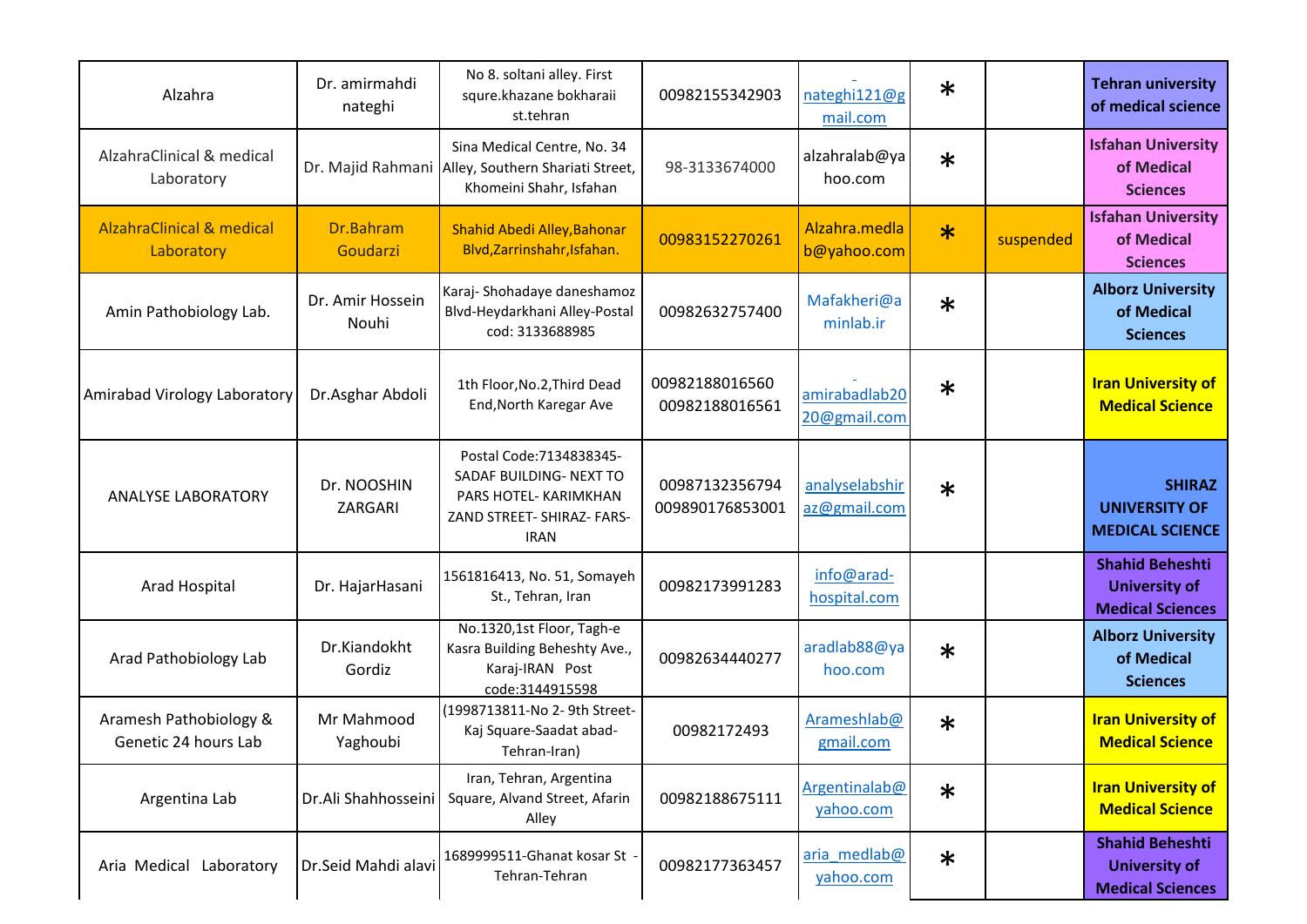| Aria Pathobilogy Laboratory                          | Dr. Abbas Ahmadi                                               | Postal cod: 9816693131-<br>Aliebn Abitaleb medical center<br>- Toohid st. - Zahedan City -<br>Sistan & Baloochestan<br>Province - IRAN | 009854033433243                   | arialab95@gm<br>ail.com                                      | $\ast$ | Zahedan<br><b>Universiry Of</b><br><b>Medical Science</b>       |
|------------------------------------------------------|----------------------------------------------------------------|----------------------------------------------------------------------------------------------------------------------------------------|-----------------------------------|--------------------------------------------------------------|--------|-----------------------------------------------------------------|
| Ariana Clinical Labortory                            | Dr.s.mahmood.ha<br>midi                                        | Postal<br>Code:7eh.tir,shiraz,fars,iran                                                                                                | 00987132304398<br>00989177024009  | sara.esmaeilpo<br>ur68@gmail.c<br>om                         | $\ast$ | <b>SHIRAZ</b><br><b>UNIVERSITY OF</b><br><b>MEDICAL SCIENCE</b> |
| Armin Pathobiology and<br><b>Genetics Laboratory</b> | Dr.Shahram Sane                                                | No.155, Ghaem Magham<br>Street, Tehran                                                                                                 | 00982141884                       | info@arminlab<br>.com                                        | $\ast$ | <b>Iran University of</b><br><b>Medical Science</b>             |
| <b>Armin Pathobiology</b><br>Laboratory              | Dr.Eram                                                        | 4765947633 Babol<br>St.Qaemshahr.Mazandaran                                                                                            | 981142209351-57                   | Nedaeram@G<br>mail.com                                       | $\ast$ | <b>Mazandaran</b><br>university of<br>medical sciences          |
| Arvand Lab                                           | Dr. Abdolmajid<br>Zarei                                        | No 2, Laleh st. North Karegar<br>Ave. Tehran Iran; Postal code:<br>1411963791                                                          | 00982188002671                    | arvand.lab@g<br>mail.com                                     | $\ast$ | <b>Iran University of</b><br><b>Medical Science</b>             |
| Arya Clinical & medical<br>Laboratory                | Dr. Reza<br>Moayednia                                          | Postalcode:8144935000,<br>Amadgah Street, Isfahan,<br>Isfahan                                                                          | 00983132232068                    | Rezamoayedni<br>a@yahoo.com                                  | $\ast$ | <b>Isfahan University</b><br>of Medical<br><b>Sciences</b>      |
| ARYA MEDICAL DIAGNOSTIC                              | MOHAMMAD ALI<br><b>AFANDI</b>                                  | 6155683468-Kianpars<br>Pahlavan Sharghi Aria<br>Complex First Floor Unit 2                                                             | 00986133337474-<br>00989165009393 | AriaLaboratory<br>.ir                                        | $\ast$ | <b>JUNDISHAPOOR</b><br>university of<br>medical science         |
| Asa Pathobiology Laboratory                          | Dr.Soheila Hekmat<br>Yazdy                                     | Shahid Motahary.Sarafraz<br>Str.Ave 2 No.1 post<br>code:1586834915                                                                     | 00982188750975                    | Assa.medlab@<br>gmail.com                                    | $\ast$ | <b>Iran University of</b><br><b>Medical Science</b>             |
| asatid laboratory                                    | Dr.farnaz<br>kheirandish                                       | daraeizade bridge«motahari<br>st.khorramabadTlorestanTpror<br>ince <sub>'IRAN</sub>                                                    | 00986633328740<br>00986633328741  | kheirandish81<br>@yahoo.com                                  | $\ast$ | Lorestan<br><b>University Medical</b><br><b>Sciences</b>        |
| Atbin genetics &<br>Pathobiology Lab                 | Dr Hamid Alizadeh<br>Nili &<br>Mohammadreza<br>Kazemi Ashtiani | No81, Mansoor St of<br>Motahari, Valiasr St-<br>postcode: 1595748114                                                                   | 00982186030061                    | majidgolshanf<br>ard@gmail.co<br>$\underline{\underline{m}}$ | $\ast$ | <b>Iran University of</b><br><b>Medical Science</b>             |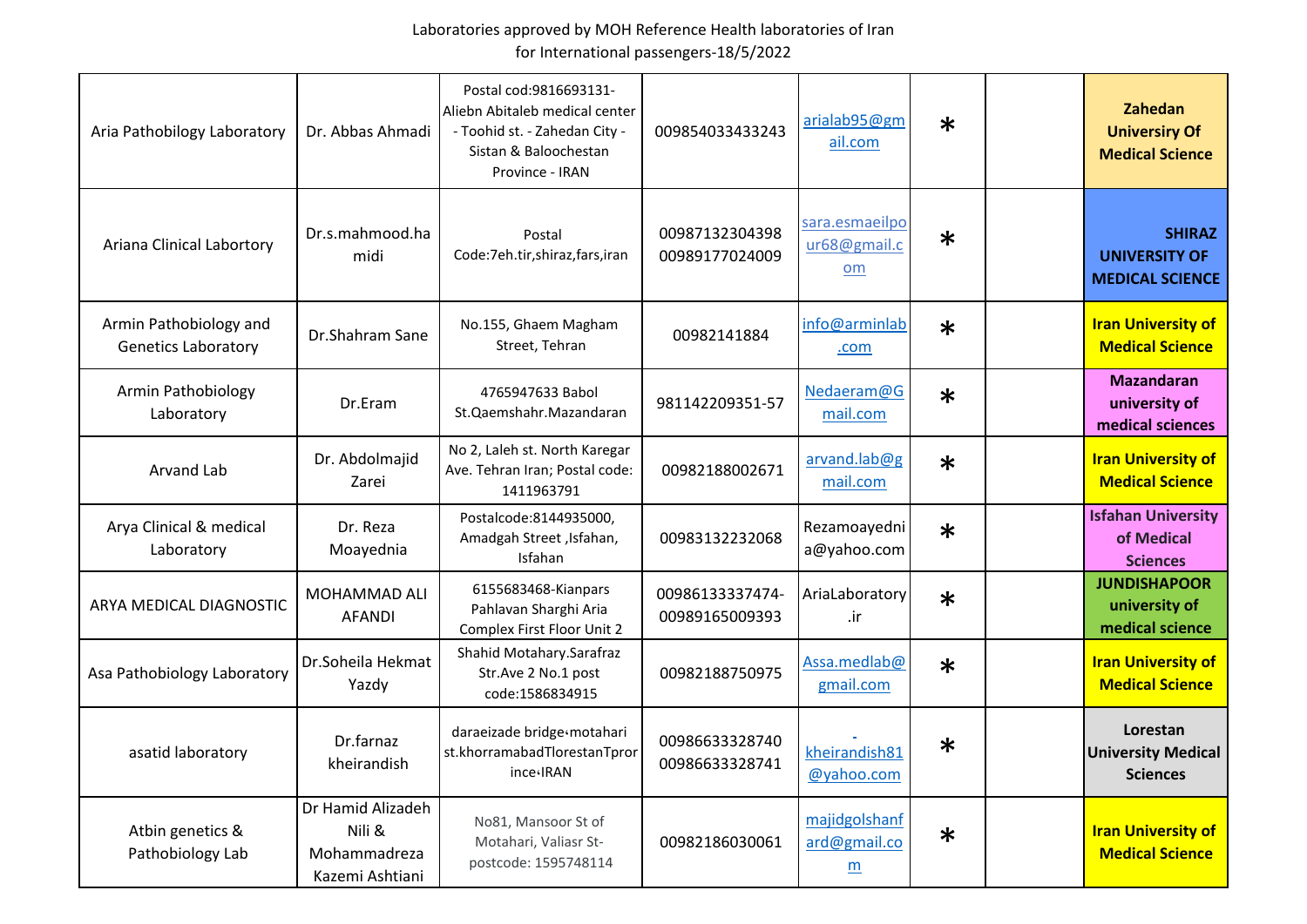| Atieh Hospital                                                                   | Dr Mehrbod Karimi                       | Farahzadi Blv, Shahrak Ghods,<br>Tehran - 1467773661                                                                | 00982188086583     | Mehrbod.kari<br>mi47@gmail.c<br>om  | $\ast$ | <b>Iran University of</b><br><b>Medical Science</b>                       |
|----------------------------------------------------------------------------------|-----------------------------------------|---------------------------------------------------------------------------------------------------------------------|--------------------|-------------------------------------|--------|---------------------------------------------------------------------------|
| Avesta Pathobiology and<br>Genetic Laboratory                                    | Vahab Rekabi MD-<br>AP-CP               | No. 414. Motahari aven.<br>Tehran. I.R. Iran. Po. Box:<br>1596843139                                                | 00982188802408     | avestalab@out<br>look.com           |        | <b>Iran University of</b><br><b>Medical Science</b>                       |
| Avicenna Institute Lab                                                           | Dr.Ali Sadeghitabar                     | 196151177- Avicenna<br>Research Institute, Shahid<br>Beheshti University, Evin,<br>Tehran, Iran                     | 009822432020       | lab.avesina@g<br>mail.com           | $\ast$ | <b>Shahid Beheshti</b><br><b>University of</b><br><b>Medical Sciences</b> |
| Ayandeh Pathobiology and<br>Genetic                                              | Dr. Amir hooshang<br>Nejadeh            | No.1, Across of 15 khordad<br>hospital, Varamin, Tehran,<br>Postal: 3371370021                                      | 00982140335228     | Nejadehlab@g<br>mail.com            | $\ast$ | <b>Shahid Beheshti</b><br><b>University of</b><br><b>Medical Sciences</b> |
| Azarmehr Clinical & medical<br>Laboratory                                        | Dr. Seyyed Mehdi<br>Eftekhari           | postal cod: 8183974131,<br>530/4 Sahebrozat sreet,<br>Isfshan, Isfahan                                              | 0098-3132341162    | Azarmehrlab@<br>gmail.com           | $\ast$ | <b>Isfahan University</b><br>of Medical<br><b>Sciences</b>                |
| Babol Razi Pathobiology and<br><b>Genetics Laboratory</b>                        | Dr<br>Mohammadjafar<br>Soleymani Amiri  | Modares Ave, between<br>Ganjineh and Farhang<br>crossroads, Babol,<br>Mazandaran, 4713676778                        | 0981132196820      | info@razilab.ir                     | $\ast$ | <b>Babol university of</b><br>medical science                             |
| bahar                                                                            | Dr. Mohammad<br>Rasoul Zarei            | Taghbostan Blv. Kermanshah.                                                                                         | 00988338385712     | Baharlab.ksh@<br>Gmail.com          |        | <b>Kermanshah</b><br><b>University Of</b><br><b>Medical Science</b>       |
| Bahar clinacal & Pathology<br>Laboratory                                         | Dr.H.R<br>Amirmoghaddami<br>Dr.A. Ataby | Sadi Cross, Ghale Avi., No. 71<br>, Zanjan , Zanjan Province, Iran                                                  | 00982433335045     | elham4815gh<br>@gmail.com           | $\ast$ | <b>ZANJAN university</b><br>of medical science                            |
| Bahar Medical Laboratory,<br>Anatomical, Clinical<br>Pathology, Medical Genetics | Dr.Simindokht<br>Ehsasi                 | Postal Cod:1414633186, No.<br>1627, Bahar Lab-bldg. North<br>Kargar st., Tehran, Iran                               | 00982188961748-163 | info.baharmed<br>lab@gmail.co<br>m  | $\ast$ | <b>Iran University of</b><br><b>Medical Science</b>                       |
| Bahar Pathobiology Lab                                                           | Dr.Hajmanoochehri                       | Next to meli bank north<br>khayyam street, qazvin                                                                   | 00982833344575     | bahar laborat<br>ory@yahoo.co<br>m  |        | qazvin university<br>of medical science                                   |
| <b>Bahar Pathobiology Lab</b>                                                    | Dr.Mahmoud<br>Soleimani Dodaran         | Alborz - nazarabad-<br>st.motahari-Alley Azadfallah-<br><b>Building Etehaf - Floor 3-Postal</b><br>code: 3331744789 | 00982645363167     | baharlaborator<br>y47@gmail.co<br>m | $\ast$ | <b>Alborz University</b><br>of Medical<br><b>Sciences</b>                 |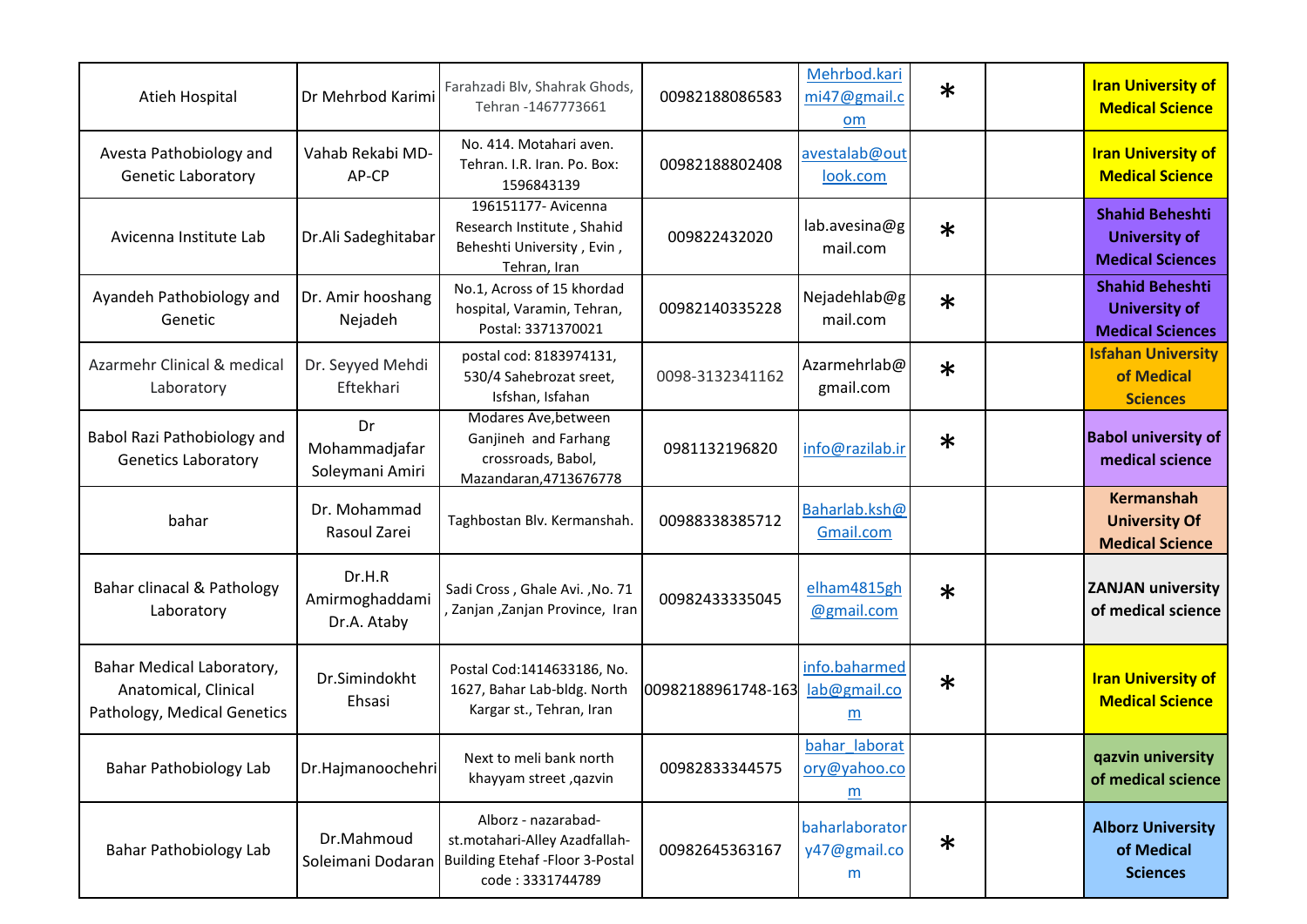| Dr.Bagher Pathobiology Lab                         | Firoozeh Shafiei               | Khuzestan-Ramhormoz-<br>Taleghani Street-Postal<br>Cod.No(6381833502)                                                  | +98-6143529600                    | Frsh.wlb@gma<br>il.com                | $\ast$ | <b>JUNDISHAPOOR</b><br>university of<br>medical science                   |
|----------------------------------------------------|--------------------------------|------------------------------------------------------------------------------------------------------------------------|-----------------------------------|---------------------------------------|--------|---------------------------------------------------------------------------|
| Bahman hospital                                    | Mr.Dr.Davanlou                 | Bahman Hospital, North Iran<br>Zamin St., Shahrak Gharb<br>,Tehran, Iran                                               | 00982182499878<br>00982182499631  | laboratory.bh<br>@gmail.com           | $\ast$ | <b>Iran University of</b><br><b>Medical Science</b>                       |
| <b>Bahman Teb</b>                                  | Dr.Yasra Mahjub                | No.200, Molasadra<br>street, Tehran, Iran                                                                              | 009802188611115-7                 | info@bahmant<br>eb.com                | $\ast$ | <b>Shahid Beheshti</b><br><b>University of</b><br><b>Medical Sciences</b> |
| Bank Melli IRAN Hospital<br>laboratory             | Dr Saeeideh Ansari<br>Dezfuli  | Postal Code: 1135933763 BMI<br>Central Depts, Ferdowsi Ave.                                                            | 00982161423750-<br>00982161422063 | bmi.mlab@gm<br>ail.com                | $\ast$ | <b>Shahid Beheshti</b><br><b>University of</b><br><b>Medical Sciences</b> |
| Baradaran Clinical & medical<br>Laboratory         | Dr.Shahrzad<br>Baradaran       | postal cod: 8143995119,<br>Hakim Building (next to Refah<br>Bank), Ferdosi St. Felestin<br>Crossroad, Isfahan, Isfahan | 00983132232018                    | Shahrzad<br>baradaran@ya<br>hoo.com   | $\ast$ | <b>Isfahan University</b><br>of Medical<br><b>Sciences</b>                |
| <b>Baran Pathobiology</b><br>laboratory            | Dr Somayeh<br>Asnaashari       | 4167698697-Floor 1- Baran<br>building- Farhang Towhidi<br>street- Namaz Blv- Rasht-<br>Guilan-Iran                     | 00981333720901                    | info@baran<br>.lab.ir                 | $\ast$ | <b>Guilan University</b><br>of Medical<br><b>Sciences</b>                 |
| <b>BARSA Laboratory</b>                            | Dr. Hamid Akhiani<br>(MD.APCP) | Postal code:1911616513, NO<br>8, Nesa Alley, Zarnegar Ave,<br>Mirdamad BLV, Tehran,<br>Tehran Province)                | 00982196623066                    | fatemeh.hosse<br>ini@barsalab.c<br>om | $\ast$ | <b>Shahid Beheshti</b><br><b>University of</b><br><b>Medical Sciences</b> |
| <b>Bartar</b>                                      | Dr. Abasali rostami            | No281.eskandarloo st.<br>razaviyeh. Khavaran st. Tehran                                                                | 00982133464344                    | info@Bartarla<br>b.ir                 | $\ast$ | <b>Tehran university</b><br>of medical science                            |
| <b>Bartar</b>                                      | Dr.Mohseni                     | 1st floor, Bartar building, New<br>17 shahrivar, Baghshomahl<br>intersection, Tabriz                                   | 00984135547007                    | jmohseni46@g<br>mail.com              | $\ast$ | <b>Tabriz University</b><br>of Medical Science                            |
| <b>Bassir Clinical &amp; medical</b><br>Laboratory | Dr.Ahmad basir<br>kazeroni     | Postal Code: 81449-57695,<br>Seyed Alikhan Street,<br>Ferdowsi St. St, Isfahan Isfahan                                 | 00983132228278                    | bassirmedicall<br>ab@yahoo.co<br>m    | $\ast$ | <b>Isfahan University</b><br>of Medical<br><b>Sciences</b>                |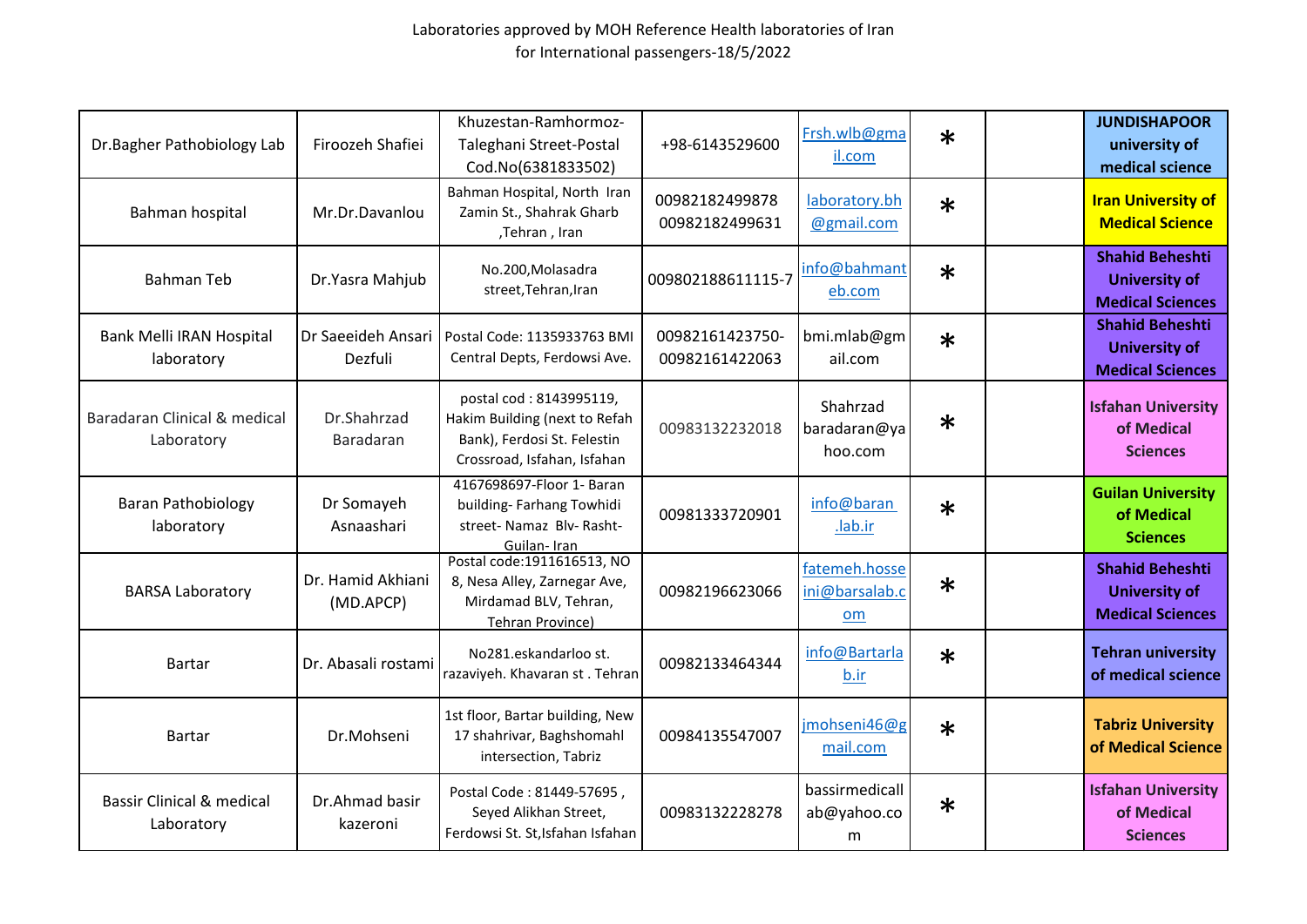| <b>Behbod Medical Lab</b>                               | Dr.Maryam Taromi                                                                       | Bebod Clinic-Beheshti steert-<br>Karaj-Alborz-Postal<br>code:3134896713                                                                                                      | 00982632255063                 | Taremim@yah<br>00.com<br>/Bebood_Med<br>Lab@yahoo.co<br>m | $\ast$ | <b>Alborz University</b><br>of Medical<br><b>Sciences</b>                 |
|---------------------------------------------------------|----------------------------------------------------------------------------------------|------------------------------------------------------------------------------------------------------------------------------------------------------------------------------|--------------------------------|-----------------------------------------------------------|--------|---------------------------------------------------------------------------|
| Behnam (Padyabteb)                                      | Dr. Saloome<br>Ayenesazi<br>Dr. Behnam<br>Yousefi<br>Dr. Farzaneh<br>Moshiri           | Industrial city of eshtehrd,<br>Aboreyhan birooni Street,<br>west ghazali Avenue, Ladan 2,<br>Padyabteb co., Behnam<br>Laboratory, Eshtehard, IRAN.<br>Postal code3188115911 | 0098 2637775531<br>$(430-431)$ | Info@padyabt<br>eb.com<br>dr.moshiri@pa<br>dyabteb.com    | $\ast$ | <b>Alborz University</b><br>of Medical<br><b>Sciences</b>                 |
| BEHNOUD pathobiology and<br>molecular LAB               | Dr.fatemeh zojaji<br>kohan                                                             | Postal Code: 3137714871-<br>NO73, Derakhti st, Golshahr<br>AV, Karaj, Alborz, IRAN                                                                                           | 00982633517463                 | Dr.e.zojaji@g<br>mail.com                                 | $\ast$ | <b>Alborz University</b><br>of Medical<br><b>Sciences</b>                 |
| Behsa Virology &<br><b>Bacteriology Laboratory</b>      | Dr. Behzad<br>Khansarinejad                                                            | Dr. Nisanian complex,<br>Nisanian street, Hafte-Tir<br>Square, Arak, Markazi, Iran                                                                                           | 0098 86 23334123               | Behsan.virolog<br>y@gmail.com                             | $\ast$ | <b>Arak Medical</b><br><b>University</b>                                  |
| Behsotun Pathobiology Lab                               | Dr. Zeinab Kishani<br>Farahani                                                         | Alborz, Karaj, Haft-e-tir<br>boulevard, Shaghayegh alley,<br>Behstotun complex, Postal<br>code:3135655406                                                                    | 00982634090290                 | Behsotunl@g<br>mail.com                                   | $\ast$ | <b>Alborz University</b><br>of Medical<br><b>Sciences</b>                 |
| Beski genetic lab                                       | Dr.Abdolazim Sarli                                                                     | Genetic lab, Beski Hospital,<br>East talghani Avenue, Gonbad<br>kavoos, Golestan province,<br><b>Iran</b>                                                                    | 00981733554441                 | beski.geneticla<br>b@gmail.com                            | $\ast$ | Golestan<br><b>University of</b><br><b>Medical Sciences</b>               |
| <b>BOGHRAT PATHOBIOLOGY &amp;</b><br><b>GENETIC LAB</b> | Dr. Ashtiani/Dr.<br>Bahar/ Dr. Manafi/<br>Dr. Saberi/Dr.<br>Shaker/Dr. Salari<br>Nejad | No.100, infront of 5th street<br>of niroohavayi, piroozi st.,<br>Tehran, Iran                                                                                                | 00982177477251                 | Boghratgeneti<br>c@gmail.com                              | $\ast$ | <b>Shahid Beheshti</b><br><b>University of</b><br><b>Medical Sciences</b> |
| Booali Laboratory                                       | Dr.M.H.Asadi                                                                           | Saadi st, Enghelab sq, Zanjan,<br>Iran                                                                                                                                       | 00982433329833                 | www.booaliza<br>njanlab.ir/Cont<br>actUs.aspx             | $\ast$ | <b>ZANJAN university</b><br>of medical science                            |
| <b>BOOALI Laboratory</b>                                | DCLS. S.Amir<br>momeni                                                                 | 3715646817 - 34 Allay -<br>Shohada(Safaeieh) St. - Qom -<br>Qom                                                                                                              | 00982537739123                 | lab.booali@gm<br>ail.com                                  | $\ast$ | <b>Qom University of</b><br><b>Medical Sciences</b>                       |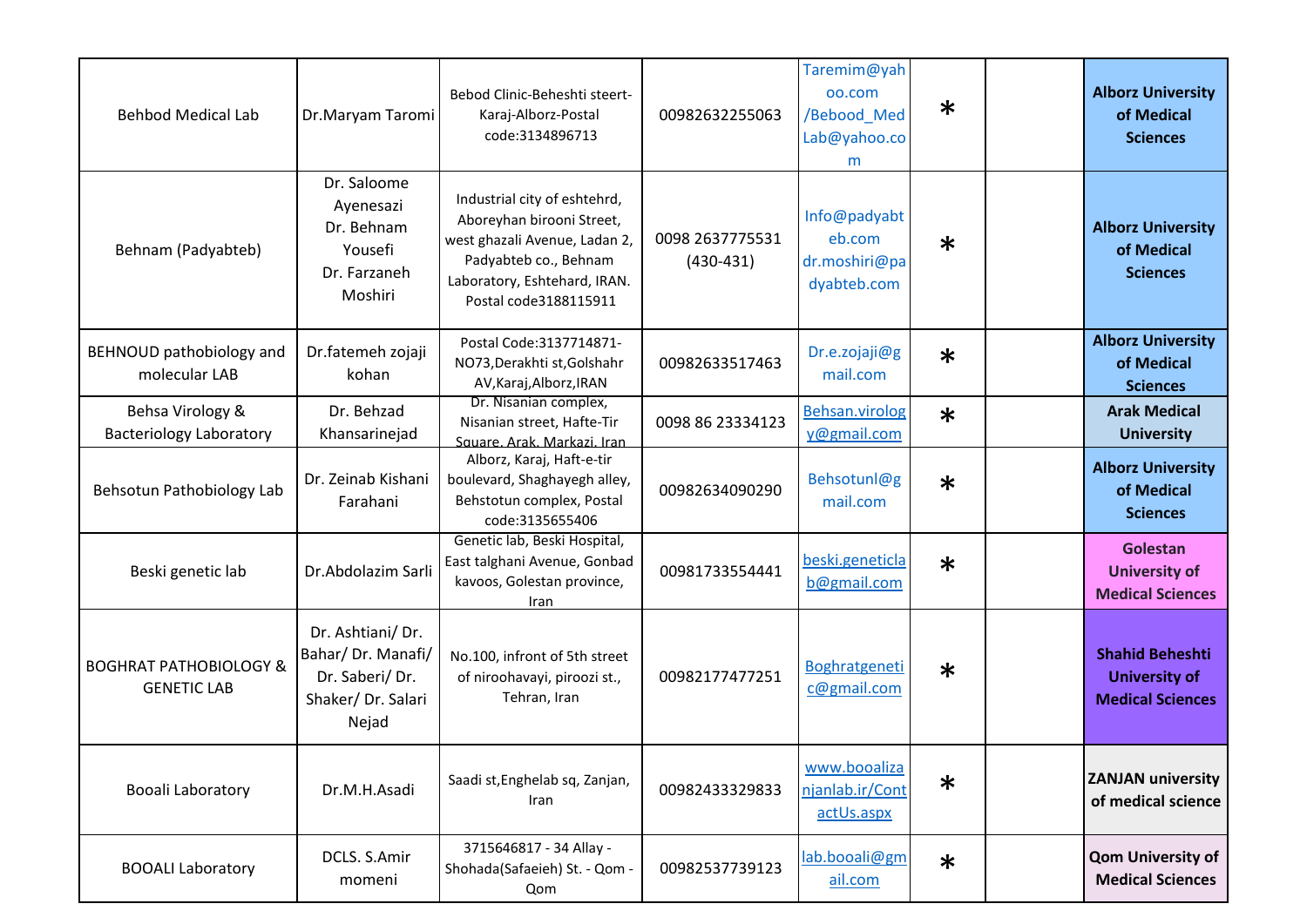| Bouali                                                                                                                                               | Dr. Farhad Kawosi        | Vahdat st. Kermanshah                                                                                          | 00988334221141                   | Bouali.lab84@<br>Gmail.com            |        | <b>Kermanshah</b><br><b>University Of</b><br><b>Medical Science</b>       |
|------------------------------------------------------------------------------------------------------------------------------------------------------|--------------------------|----------------------------------------------------------------------------------------------------------------|----------------------------------|---------------------------------------|--------|---------------------------------------------------------------------------|
| <b>Cancer Research Institute</b><br>Motamed Jahad Daneshgahi                                                                                         | Dr. Mohammad<br>Parniani | no 146- Vanak Square, South<br>Gandhi Street, tehran                                                           | 00982188791120                   | maryam.mogh<br>ri@yahoo.com           | $\ast$ | <b>Tehran university</b><br>of medical science                            |
| Central Laboratory of<br><b>Mashahd Academic Center</b><br>for Education, Culture and<br>Research (ACECR)                                            | DR. Pedram<br>Hashemian  | Postal CODE: 9137844938-<br>Razi Gharbi                                                                        | 00985138521116                   | MashhadJahad<br>lab@gmail.co<br>m     | $\ast$ | <b>Mashhad</b><br><b>University Of</b><br><b>Medical Science</b>          |
| Central Laboratory of Yazd,<br>Department of Molecular<br>Diagnosis                                                                                  | Dr Akram Astani<br>(PhD) | Postal Code:<br>8916657343, Taleghani BLV,<br>Yazd City, Yazd Province                                         | 0098 35 37334794                 | molinflab.yazd<br>@gmail.com          | $\ast$ | <b>Shahid Sadoughi</b><br><b>University of</b><br><b>Medical Science</b>  |
| Chehr                                                                                                                                                | Abas Salarieh            | No1, Hushyar Alley, Seyed<br>Khandan, Tehran                                                                   | 00982122863040                   | chehrlab@yah<br>00.com                |        | <b>Shahid Beheshti</b><br><b>University of</b><br><b>Medical Sciences</b> |
| Covid Laboratory of<br>Infections and Tropical<br><b>Diseases ResearchCenter</b><br>payambar Azam Educational<br>therapeutic and research<br>complex | Dr.Hamed Gouklani        | The Eastern side of Shahid<br>Mohammadi Hospital<br><b>Infections and Tropical</b><br>Diseases Research Center | 00989920215900<br>00987633346994 | <b>GOUKLANIH@</b><br><b>GMAIL.COM</b> | $\ast$ | Hormozgan<br><b>University of</b><br><b>Medical Sciences</b>              |
| <b>Cytogenome Medical</b><br>Genetics Lab.                                                                                                           | Dr. Hossein<br>Mozdarani | No. 28, 4th floor, Chamran<br>Medical Building, #4,<br>Parvaneh St., Jalal Ale Ahmad<br>Highway, Tehran        | 00982188631197                   | cytogenome@<br>gmail.com              |        | <b>Iran University of</b><br><b>Medical Science</b>                       |
| Danesh                                                                                                                                               | Mehdi Sadeq              | Sargard Ghasemi St.,<br>Kheshvari Sq., Babol City,<br>Mazandaran Province                                      | 981132206026                     | daneshlab.bab<br>ol@gmail.com         | $\ast$ | <b>Babol university of</b><br>medical science                             |
| Danesh                                                                                                                                               | Dr.Soltanpoor            | BL sepid -NEW 17 SHAHRIVAR<br>St - TABRIZ - East Azarbaijan-<br><b>IRAN</b>                                    | 00984135555187                   | danesh 2lab@<br>yahoo.com             | $\ast$ | <b>Tabriz University</b><br>of Medical Science                            |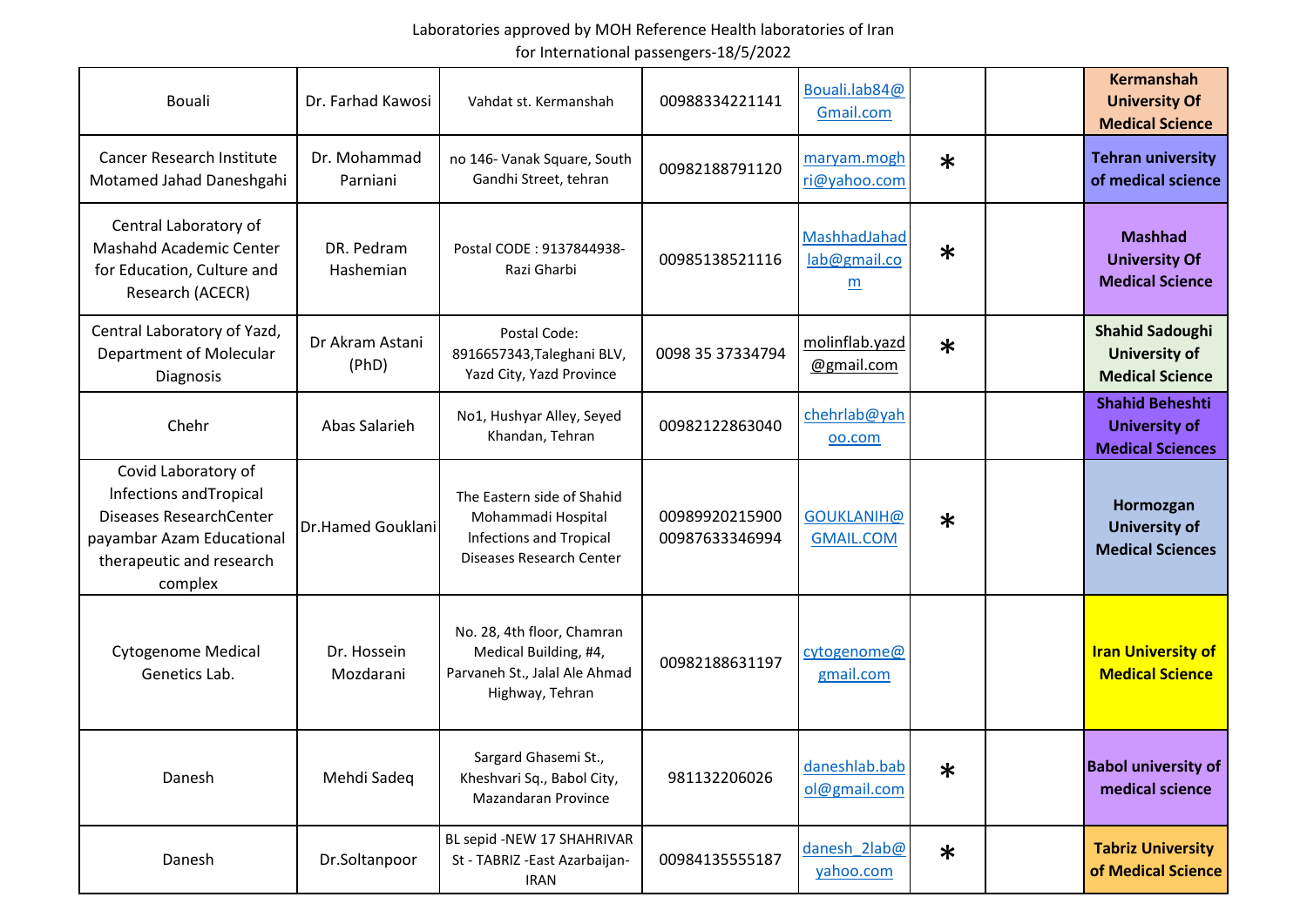| Danesh Laboratory           | DCLS. Mehrdad<br>Zarghaami | 3713615759- No.19- 1st floor-<br>10th alley- 19 Day st.- Qom -<br>Oom                              | 0098253193                        | qomdaneshlab<br>@gmail.com         | $\ast$ |           | <b>Qom University of</b><br><b>Medical Sciences</b>                    |
|-----------------------------|----------------------------|----------------------------------------------------------------------------------------------------|-----------------------------------|------------------------------------|--------|-----------|------------------------------------------------------------------------|
| Danesh laboratory           | Dr. Najme zool<br>majdi    | Postal Code: No 43, Alley<br>Shahid Faghihi, Zand st. Shiraz,<br><b>Iran</b>                       | 00987132358144<br>009832337726    | drnz1363@yah<br>oo.com             | $\ast$ | suspended | <b>SHIRAZ</b><br><b>UNIVERSITY OF</b><br><b>MEDICAL SCIENCE</b>        |
| Danesh 2                    | h                          | Dr.Ghahramanzade   6th Floor.Azadi Building.Azadi<br>St.Tabriz .East Azarbaijan                    | 00984133378777                    | danesh 2lab@<br>yahoo.com          | $\ast$ |           | <b>Tabriz University</b><br>of Medical Science                         |
| Danesh Medical Laboratory   | Dr.Hamidreza<br>Nezhad     | 46819-84543 - Emam<br>khomaeyni Ave - Moslem<br>bahadori Alley - Tonekabon -<br>Mazandaran - Iran. | 00981154211600                    | Daneshlaborat<br>ory@gmail.co<br>m | $\ast$ |           | <b>Mazandaran</b><br>university of<br>medical sciences                 |
| Danesh Mianeh               | Dr.Zamani                  | Mianeh, Emam street, Razi<br>building, Danesh lab.                                                 | 00984152239888                    | Majid.zamani2<br>010@gmail.co<br>m | $\ast$ |           | <b>Tabriz University</b><br>of Medical Science                         |
| Danesh Pathobiology         | Dr. Amin Moradi            | P Cod 6813777320 - shohada<br>sharghi street - Khorramabad<br>lorestan                             | 00986633304549                    | hjafari53@yah<br>00.com            | $\ast$ |           | Lorestan<br><b>University Medical</b><br><b>Sciences</b>               |
| Daneshmand Lab              | Mohammad Ali<br>Daneshmand | 3815197853-Shariati Sq. Arak-<br>Markazi                                                           | 00988634224058                    | daneshmand1<br>968@gmail.co<br>m   | $\ast$ |           | <b>Arak Medical</b><br><b>University</b>                               |
| Darolaytammahdieh           | Dr.Gh.Solgi                | Parastar Street, Besat Blvd,<br>Pazhohesh Sqr, Hamadan,<br>IRAN.                                   | 00988138380044                    |                                    | $\ast$ |           | Hamedan.Ebnesina<br><b>Univer</b><br>sity of Medical<br><b>Science</b> |
| <b>DAY</b>                  | MOHSEN.NOROOZI<br>AN       | 7561718175 .CHAMRAN<br>ST.BORAZJAN.BUSHEHR                                                         | 00987734232660-<br>00987734224704 | mohsennorooz<br>ian@gmail.co<br>m  | $\ast$ |           | <b>BUSHEHR</b><br>university of<br>medical science                     |
| Day pathobiology Laboratory | Dr. Mehrdad<br>Hajilooi    | 6516653167.pastor<br>street-Hamedan                                                                | 00988138281560                    | mhajilooi@gm<br>ail.<br>Com        | $\ast$ |           | Hamedan.Ebnesina<br><b>Univer</b><br>sity of Medical<br><b>Science</b> |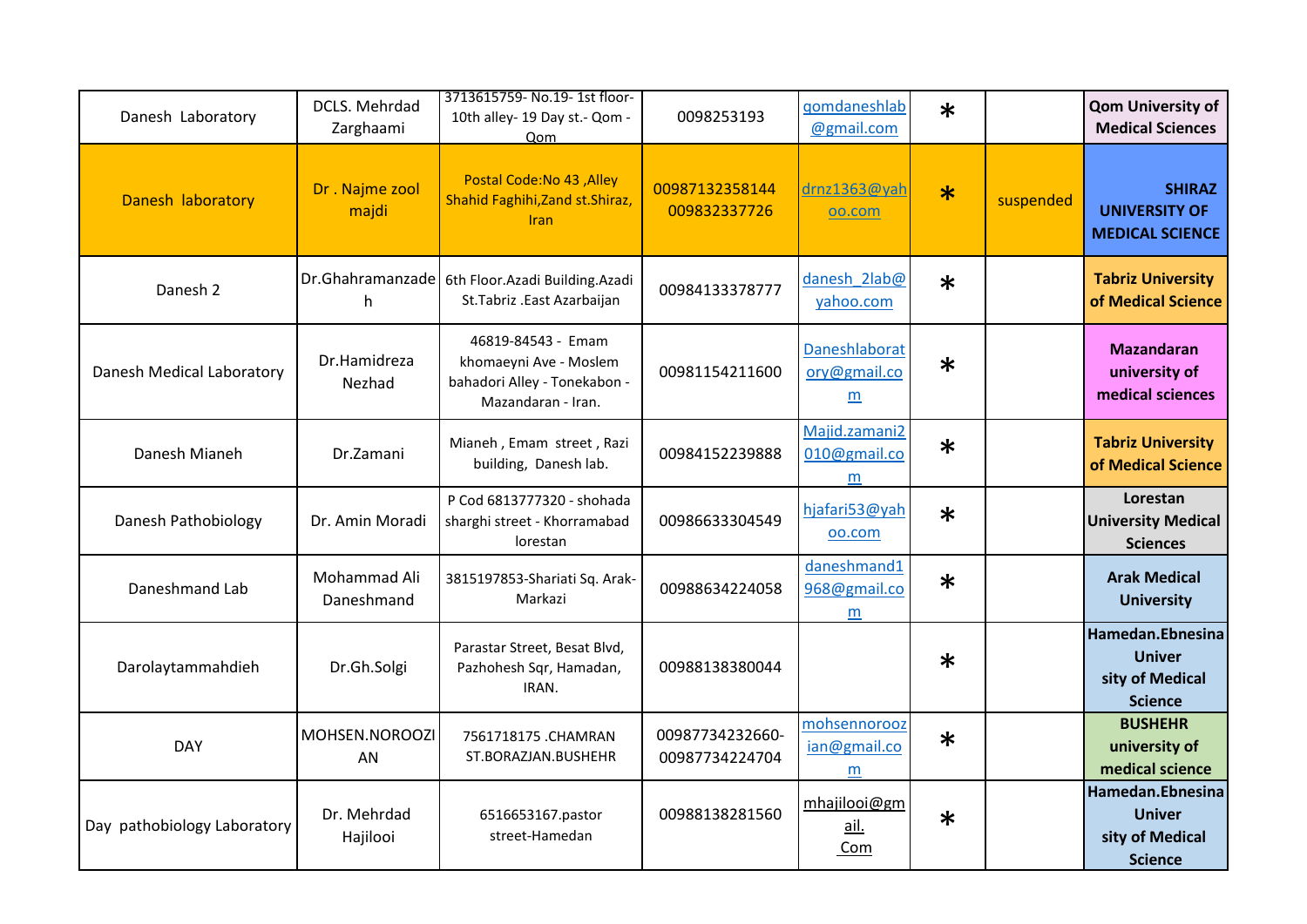| Delta                                                 | Dr.mostafa<br>ghareghozlo                                                     | Tehran , NO10, Bahonar<br>Sq, Niavaran                                                  | 00982122807839                                     | m.g712@yaho<br>o.com          | $\ast$ |           | <b>Shahid Beheshti</b><br><b>University of</b><br><b>Medical Sciences</b> |
|-------------------------------------------------------|-------------------------------------------------------------------------------|-----------------------------------------------------------------------------------------|----------------------------------------------------|-------------------------------|--------|-----------|---------------------------------------------------------------------------|
| DeNA Laboratory                                       | Dr. Masoud<br>Garshasbi                                                       | 1434875881-No.4, Niloo St.,<br>Vali-Asr Ave., Tehran, Iran                              | 009802143936                                       | genetic@dna-<br>lab.ir        | $\ast$ |           | <b>Iran University of</b><br><b>Medical Science</b>                       |
| Dena Pathobiology &<br>Genetics lab                   | Dr.Reza Maleki<br>Pirbazari                                                   | Qaem Tower_2nd<br>floor Shahid Beheshti<br>St_Karaj_Iran_3153616743                     | 00982636113                                        | dena_lab93@y<br>ahoo.com      | $\ast$ |           | <b>Alborz University</b><br>of Medical<br><b>Sciences</b>                 |
| dey                                                   | Dr. Mir Mahmoud<br>Nabizadeh Tabrizi                                          | No. 344, Bazaar II<br>Square, Naziabad, tehran                                          | 00982155081000                                     | reyhane.ni69<br>@gmail.com    | $\ast$ |           | <b>Tehran university</b><br>of medical science                            |
| Dey General Hospital                                  | Dr.Farzaneh<br>Rahimi-Dr.Houri<br>Rezvan-Dr.Iraj<br>Dayhimi-Dr.Ramin<br>Dadar | Abbas-Pour St, Valiasr St,<br>Tehran - Iran-Postal cod:<br>1434873111                   | 00982188658748<br>00982188658746<br>00982188771374 | daylab2016@g<br>mail.com      | $\ast$ |           | <b>Iran University of</b><br><b>Medical Science</b>                       |
| doctor hedayati lab                                   | D.r Bijan Hedayati                                                            | Ghaemshahr-Modarres street                                                              | 0098114267                                         | dhl<br>lab@yahoo.co<br>m      | $\ast$ |           | <b>Mazandaran</b><br>university of<br>medical sciences                    |
| <b>Doctor Tayebi Laboratory</b>                       | Mohammad<br><b>Ebrahim Tayebi</b>                                             | 4765945718 Babol street-<br>Qaemshahr-Mazandaran                                        | 011-42205578 &<br>42221116                         | doctortayebila<br>b@yahoo.com | $\ast$ | suspended | <b>Mazandaran</b><br>university of<br>medical sciences                    |
| Doctor Vishkaei Pathobiology<br>Laboratory            | Dr. Bita S.Vishkaei.<br>Pathologist. AP.CP                                    | No;219 . Between Rashid &<br>Tirandaz . Shahid Soleimani<br>highway. Tehranpars. Tehran | 009809194135003-<br>009802177733789                | bita sv@yaho<br>o.com         | $\ast$ |           | <b>Shahid Beheshti</b><br><b>University of</b><br><b>Medical Sciences</b> |
| Dr Akbarzadeh Phathobiology<br>and Genetics Labarotry | Dr Farahmand                                                                  | Postal CODE: 917 86 35 357<br>No. 1230 Piroozi blvd<br>Mashhad_khorasan razavi          | 00985138816525                                     | Hamed_ak410<br>@yahoo.com     | $\ast$ |           | <b>Mashhad</b><br><b>University Of</b><br><b>Medical Science</b>          |
| Dr Ashtiani lab                                       | Dr majid gholipoor                                                            | Postal code 4157655761-No38-<br>Busar-Saadi Street- Rasht-<br>Guilan                    | 00981332123478-81                                  | ashtianilab@y<br>ahoo.com     | $\ast$ |           | <b>Guilan University</b><br>of Medical<br><b>Sciences</b>                 |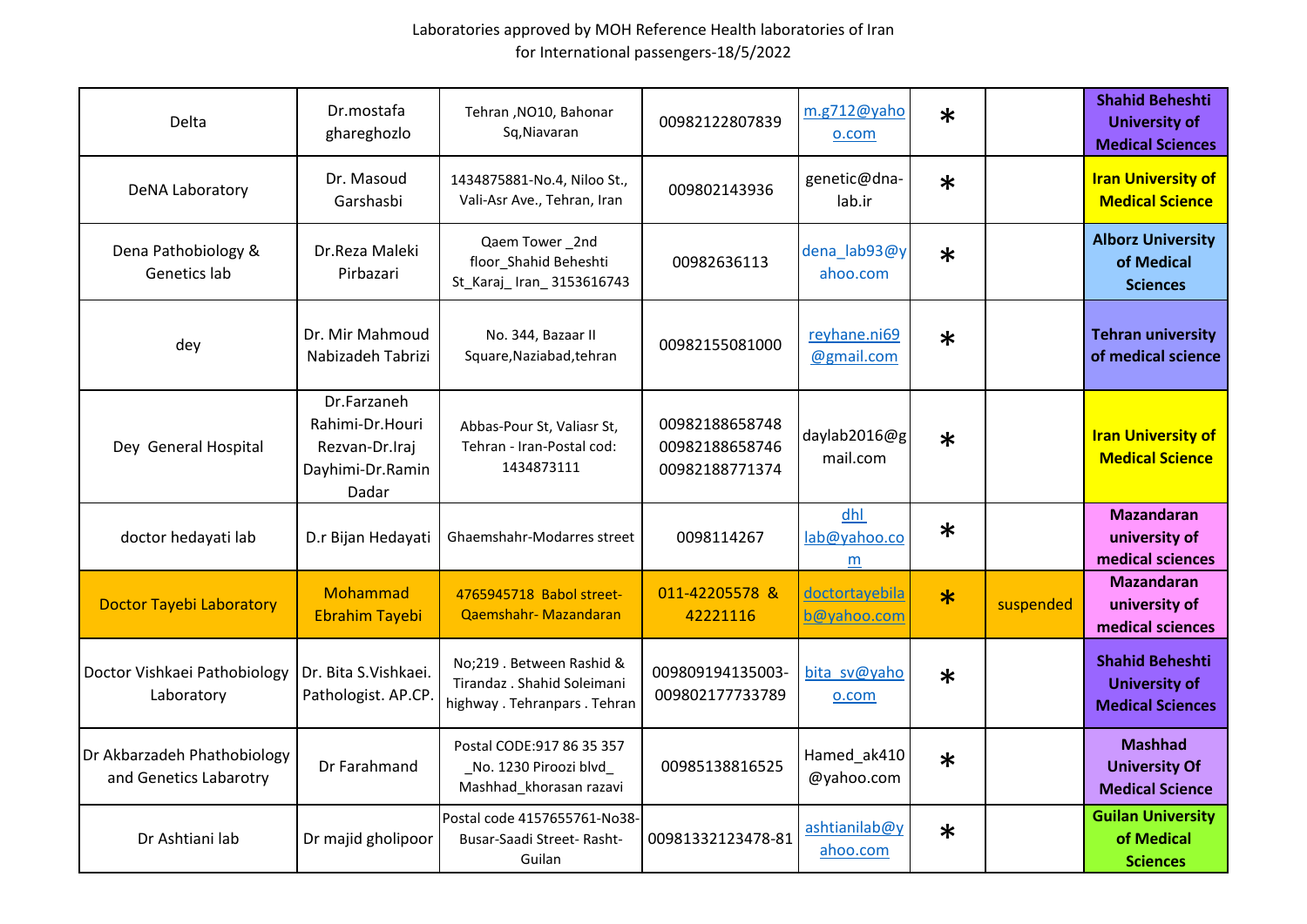| Dr Dabiri                             | Dr.Soroosh Dabiri                 | Postal Code 9816693495<br>No:120 Khayam Street,<br>Zahedan                                                                  | 00985433402977                   | Dabiri557@ya<br>hoo.com                 | $\ast$ | Zahedan<br><b>Universiry Of</b><br><b>Medical Science</b>                |
|---------------------------------------|-----------------------------------|-----------------------------------------------------------------------------------------------------------------------------|----------------------------------|-----------------------------------------|--------|--------------------------------------------------------------------------|
| Dr Ehteram Pathobiology<br>Laboratory | Dr Hassan Ehteram                 | Dr Ehteram pathobiology<br>Laboratory , Azadi 20 Alley<br>,Shahid Beheshti<br>St, Kashan, Isfahan, Postal Cod<br>8714687316 | 00983155458600<br>00983155465055 | h_ehteram<br>@yahoo.com                 | $\ast$ | <b>Kashan university</b><br>of medical science                           |
| Dr Fazel Clinical Laboratory          | DCLS. Aliakbar<br>Fazel           | 9414856979 - No.798 - in<br>front of Ghods cinema -<br>Mokhaberat Cross - Bojnourd<br>North Khorasan                        | 00985832227767                   | drfazellab@ya<br>hoo.com                | $\ast$ | <b>North Khorasan</b><br><b>University of</b><br><b>Medical Sciences</b> |
| Dr Gheibi Pathobiology<br>Laboratory  | Dr.Ayda Gheibi                    | Dr Gheibi Pathobiology<br>Laboratory, Shoura Avenue,<br>Urmia, West Azerbaijan                                              | 984433468604                     | saber_gheibi@<br>yhoo.com               | $\ast$ | <b>Urmia University</b><br>of Medical Science                            |
| Dr Ghezelbash Clinical<br>Laboratory  | DCLS. Mehrdad<br>Ghezelbash koha. | Province, Iran<br>9414864493 - 32Allay - west<br>Taleghani St. - Bojnourd-<br>North Khorasan                                | 00985832728711                   | hitachicobas00<br>7@gmail.com           |        | <b>North Knorasan</b><br><b>University of</b><br>Medical Sciences        |
| Dr heydari pathobiology<br>laboratory | Dr seyed mehdi<br>heydari         | Postal cod: 3351918819_No:<br>136 gol pooneh alley-valiasr<br>street-shahriar-tehran                                        | 00982165243786                   | drheydaripath<br>obiology@gma<br>il.com | $\ast$ | <b>Iran University of</b><br><b>Medical Science</b>                      |
| Dr heydariyan                         | Dr. mohsen<br>heydariyan          | Tehran Rey city. Qom Street<br>No244 Postal cod 1876773988                                                                  | 00982155971710<br>00982155971711 | Mohsen.heyda<br>rianlab@yaho<br>o.com   | $\ast$ | <b>Tehran university</b><br>of medical science                           |
| Dr Mirshahabi Virology<br>Laboratory  |                                   | First Floor, No 11 (Etihad<br>Hessam Mirshahabi Building), Zohre Alley, 7 Tir St.,<br>Sadi St., Zanjan, Zanjan              | 00982433323643                   |                                         | $\ast$ | <b>ZANJAN university</b><br>of medical science                           |
| Dr Mohebbi Medical<br>Molecular Lab   | Dr. Abdolreza<br>Mohebbi          | Fasa, Hafez Street                                                                                                          | 0098-715335-7319                 | mehrdad e m<br>ohebbi@yaho<br>o.com     |        | <b>Fasa University of</b><br><b>Medical Sciences</b>                     |
| Dr Omidvari Medical<br>Laboratory     | Dr Giti Omidvari                  | Dr Omidvari Medical<br>Laboratory- Motahari st. -<br>Bandar-e Anzali                                                        | 00981344542082                   |                                         | $\ast$ | <b>Guilan University</b><br>of Medical<br><b>Sciences</b>                |
| Dr rastgoo                            | Dr. nazi rastgoo                  | No 41. shahid ezati<br>st.zarafshan st.<br>eslamshar.tehran                                                                 | 00982156375941                   | nazyrastgoo@<br>gmail.com               | $\ast$ | <b>Tehran university</b><br>of medical science                           |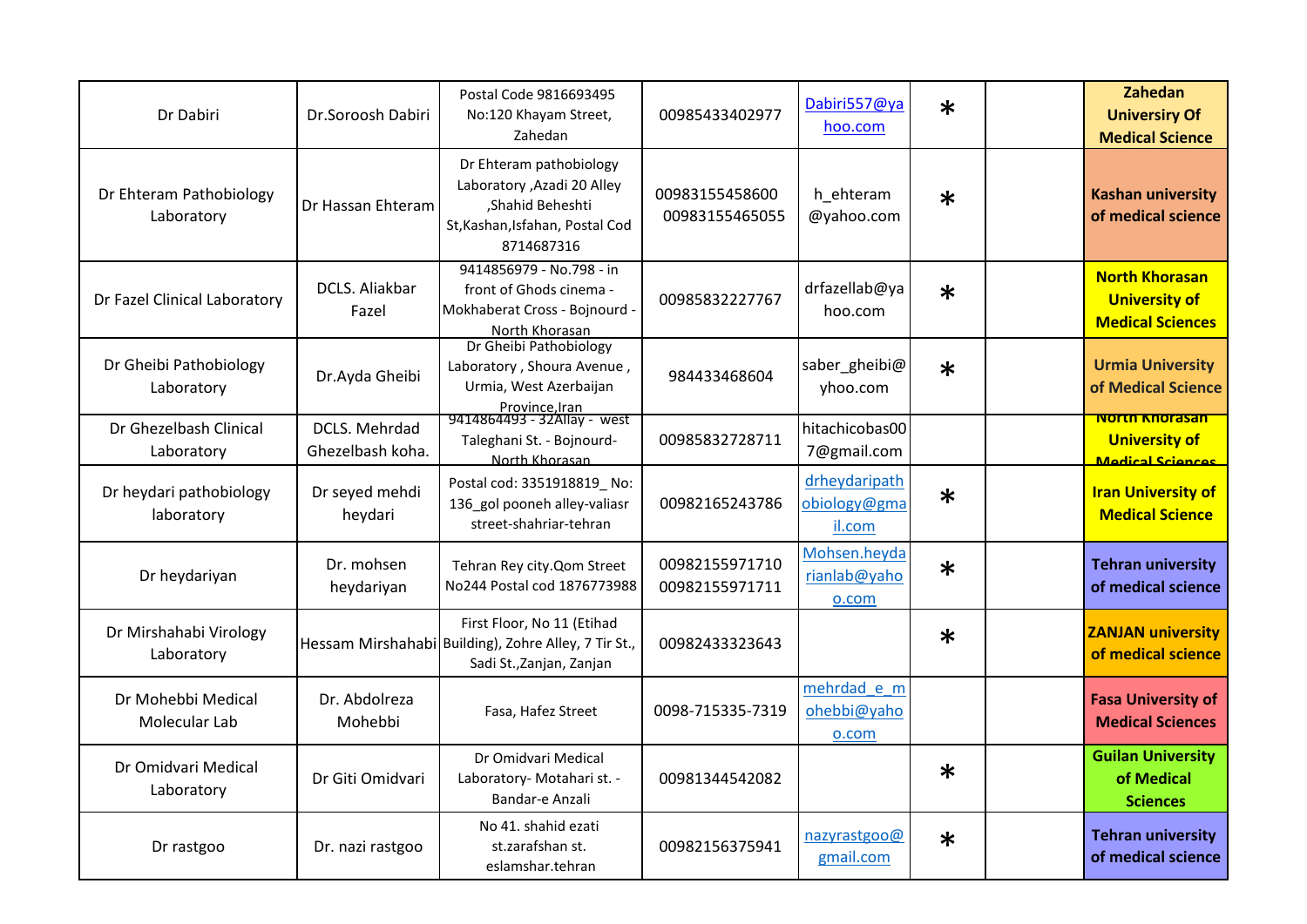# Laboratories approved by MOH Reference Health laboratories of Iran

for International passengers-18/5/2022

| Dr Saadati Pathobiology<br>Laboratory            | dr.Hamide<br>Ketabchi Saadati                    | Postal Code: No 80 Felestin<br>St,PoCode7134668346,Shiraz-<br>Iran                                       | 0098 71 32306151<br>00989173114254 | www.saadatiia<br>b.com-<br>rto@Saadatila                                  | $\ast$ | <b>SHIRAZ</b><br><b>HAIVERSITY OF</b>                                     |
|--------------------------------------------------|--------------------------------------------------|----------------------------------------------------------------------------------------------------------|------------------------------------|---------------------------------------------------------------------------|--------|---------------------------------------------------------------------------|
| Dr Vahedi                                        | Dr Vahedi                                        | 1st floor, No.220, next to<br>Mandana Alley, Golgasht St.<br>,Tabriz, East Azarbaijan,                   | 009804133365925                    | Drvahedi@gm<br>ail.com                                                    | $\ast$ | <b>Tabriz University</b><br>of Medical Science                            |
| Dr Verdi Medical laboratory                      | Dr Farzaneh Verdy                                | Salamt Medical Buildjng,<br>Yaghmoori alley, Pasadarn st.,<br>sanandaj, Iran. Postal<br>Code:66166-46813 | 00988733288288                     | verdilab@yaho<br>o.com                                                    | $\ast$ | <b>Kurdistan</b><br><b>University of</b><br><b>Medical Sciences</b>       |
| Dr. alibakhshi genetic<br>laboratory             | DR Reza Alibakhshi                               | Moayed St. - Sobhan Building                                                                             | 00988337214447                     | ralibakhshi@y<br>ahoo.com                                                 | $\ast$ | kermanshah<br>university of<br>medical sciences                           |
| Dr. Ghazi Asgar Clinical &<br>medical Laboratory | Dr. Seyed Hossein<br>Ghazi Asgar                 | Postalcode: 8196713741,,<br>Malekshahr, Isfahan, Isfahan                                                 | 00983134410442                     | dr_ghaziasgar_<br>lab@yahoo.co<br>m                                       | $\ast$ | <b>Isfahan University</b><br>of Medical<br><b>Sciences</b>                |
| Dr. Hamidieh laboratory                          | Dr. Seyyed<br>Mohammad<br>Hosein Moosavi         | Tehran Vesal Ave. Farhangi<br>Alley No 4 Postal code<br>1417713561                                       | 00982188962600                     | mostafaee77<br>@gmail.com                                                 | $\ast$ | <b>Iran University of</b><br><b>Medical Science</b>                       |
| Dr. Hassani pathobiology<br>laboratory           | Dr. Mojgan<br>Tajaddini and Dr.<br>Babak Poonaki | No. 24. Takhti street.<br>Borujerd.Lorestan province.                                                    | 00986642530030                     | Hassanilab@ya<br>hoo.com                                                  | $\ast$ | Lorestan<br><b>University Medical</b><br><b>Sciences</b>                  |
| Dr. Izaddoost medical lab                        | Dr. Katayoun<br>Izaddoost                        | 1969913169, unite 1, sanei<br>allay, north gandi st, vanak sq,                                           | 009886083688                       | dr.izaddoost@<br>yahoo.com                                                | $\ast$ | <b>Shahid Beheshti</b><br><b>University of</b><br><b>Medical Sciences</b> |
| Dr. Modaresi Clinical<br>Laboratory              | Aboutaleb<br>Modaresi                            | 7431861334-Mehr Clinic-Helal<br>Ahmar St.-Larestan- Fars                                                 | 00987152241922                     | modaresilab@<br>gmail.com                                                 | $\ast$ | Larestan<br>university of<br>medical science                              |
| Dr. Mojibian hospital lab                        | Dr. Mandana<br>Dargahi                           | Postal code 8915635843,<br>Kashani St., Yazd, Yazd, Iran                                                 | 00983536236286                     | shhekmati200<br>2@yahoo.com<br>$\mathbf{L}$<br>drmdargahi69<br>@gmail.com | $\ast$ | <b>Shahid Sadoughi</b><br><b>University of</b><br><b>Medical Science</b>  |
| Dr. Naiierein                                    | Hasanali Naiierein                               | Ghaemshahr, Tehran St., in<br>front of Milad Noor Shopping<br>Center, Alborz 6 Dr. Nirin<br>Laboratoriy  | 00981142222611<br>00981142203987   | naiierein.lab@<br>yahoo.com                                               | $\ast$ | <b>Mazandaran</b><br>university of<br>medical sciences                    |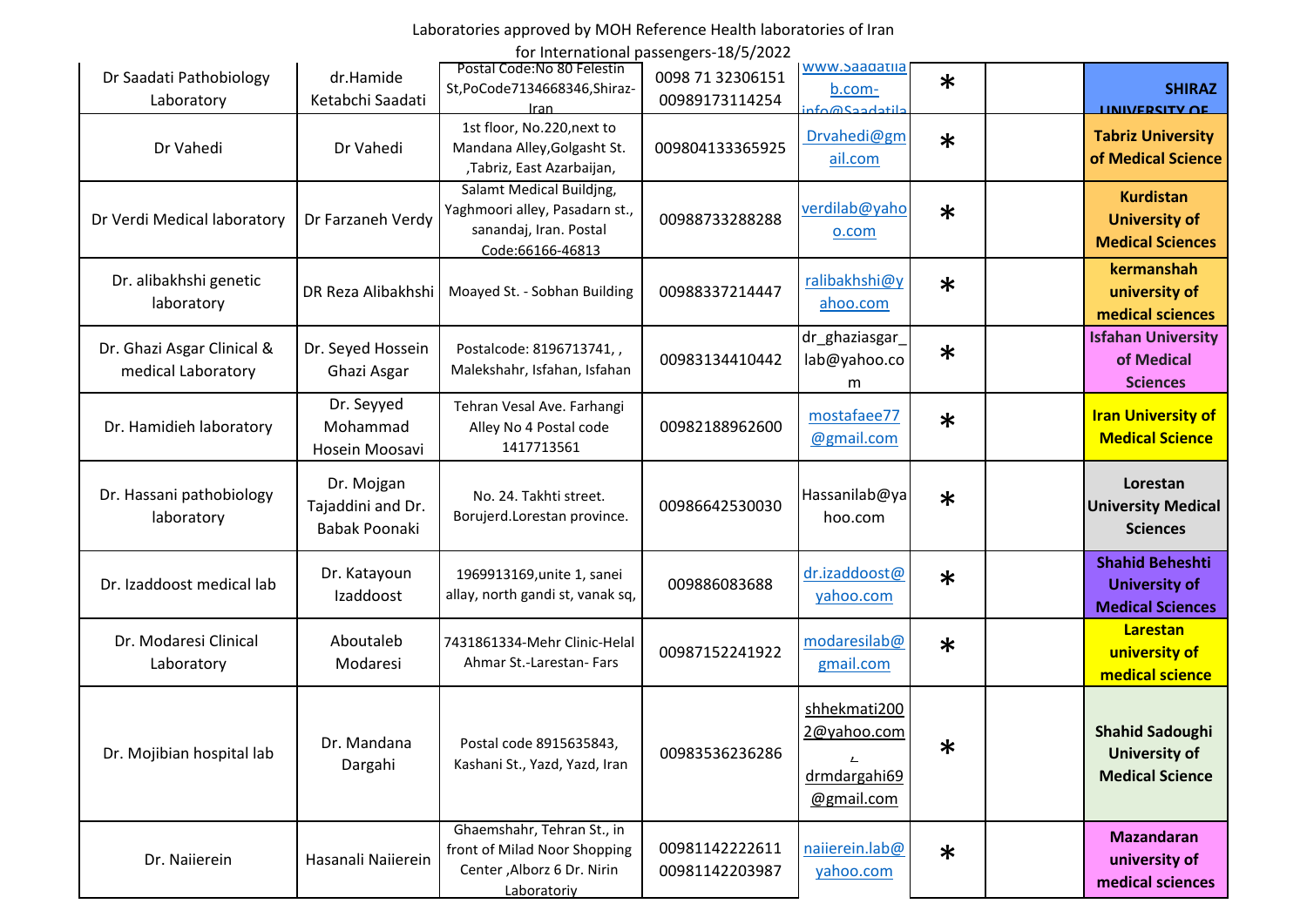| Dr. Rostami Infertility Center                           | Dr reza<br>pazhoomand                     | Postal Code: Alley 3 Zargari<br>st.Shiraz, Iran                                                       | 00987136270901                   | Geneticlab@y<br>ahoo.com          | $\ast$ |           | <b>SHIRAZ</b><br><b>UNIVERSITY OF</b><br><b>MEDICAL SCIENCE</b>  |
|----------------------------------------------------------|-------------------------------------------|-------------------------------------------------------------------------------------------------------|----------------------------------|-----------------------------------|--------|-----------|------------------------------------------------------------------|
| Dr. Saba Gilaki Bishe                                    | Dr. Saba Gilaki<br><b>Bishe</b>           | Postal Code 4716658571,<br>Sargard Ghasemi St., Danesh<br>Alley 4, Babol City,<br>Mazandaran Province | 00981135550                      |                                   | $\ast$ |           | <b>Babol university of</b><br>medical science                    |
| Dr. Shahriar Alizadeh lab.                               | Dr Soheila<br>Rezayanie                   | P.C 4917754141 Edalate 11<br>Valiasr street Gogan<br><b>Gholestan Province</b>                        | 0098173236693                    | shahralizadeh<br>@yahoo.com       | $\ast$ |           | Golestan<br><b>University of</b><br><b>Medical Sciences</b>      |
| Dr. Sharifi Clinical & medical<br>Laboratory             | Mrs. Dr. Forough<br>Sharifi               | Postalcode: 8163915534, Amir<br>Building, Charbagh bala Street<br>, Azadi Square, Isfahan, Isfhan     | 00983136617196                   | drsharifilab@g<br>mail.com        | $\ast$ |           | <b>Isfahan University</b><br>of Medical<br><b>Sciences</b>       |
| Dr.Afrah Labratory                                       | Dr. Ali Reza Tarang                       | Postal cod 41366 17473<br>No179. Enghelab st. Rasht<br>.Guilan                                        | 0098 13 33252224-9               | Qc1391@Yaho<br>$0.$ Com           | $\ast$ |           | <b>Guilan University</b><br>of Medical<br><b>Sciences</b>        |
| <b>Dr.Ahmadi Medical</b><br><b>Diagnostic Laboratory</b> | Dr Mehran Ahmadi                          | 48517-54179 Imam Street<br>Behshahr Mazandaran                                                        | 981134531369                     | mehranahmad<br>i999@yahoo.c<br>om | $\ast$ | suspended | <b>Mazandaran</b><br>university of<br>medical sciences           |
| Dr.assarian Pathobiology<br>Laboratory                   | Doctor Hamidali<br>assarian               | 6461799679=-Imam square-<br>Taleghani ave- Dezfull- Dezfull                                           | 098-61-42225328                  | assarian lab@<br>yahoo.com        | $\ast$ |           | <b>Dezful University</b><br>of Medical Science                   |
| Dr.ayatollahi Lab                                        | Dr.Hossein<br>Ayatollahi, Dr. Rosh<br>ani | Postal CODE:9137645994-No<br>19, Chamran Ave Chamran<br>13, Pars building, Mashhad-Iran               | 00985138544410                   | Drayatollahilab<br>@gmail.com     | $\ast$ |           | <b>Mashhad</b><br><b>University Of</b><br><b>Medical Science</b> |
| Dr.Dabiri                                                | Shahriar Dabiri,<br>MD, FIAC              | Postal Code: 7619738773<br>, Eghbal cross-road Jahad Blvd<br>.Kerman/Iran                             | 0098 34 32442605                 | dabiri12@yah<br>oo.com            | $\ast$ |           | <b>Kerman Medical</b><br><b>Science University</b>               |
| Dr.Ejtehadi Medical<br>Lab.Center                        | Dr.M.M.Ejtehadi                           | Postal CODE:9183813793-<br>No.3 Rahnamaei , Rahnamaei<br>St., Ahmadabad<br>Ave., MASHHAD-IRAN         | 00985138427056<br>00985138437279 | ejtehadilab@g<br>mail.com         | $\ast$ |           | <b>Mashhad</b><br><b>University Of</b><br><b>Medical Science</b> |
| Dr.Farzam Pathobiology lab                               | Dr.s.A.Farzam                             | Ground Floor, 148 Nu, Naderi<br>street, qazvin                                                        | 00982833222525                   | alizadeh120@<br>yahoo.com         | $\ast$ |           | qazvin university<br>of medical science                          |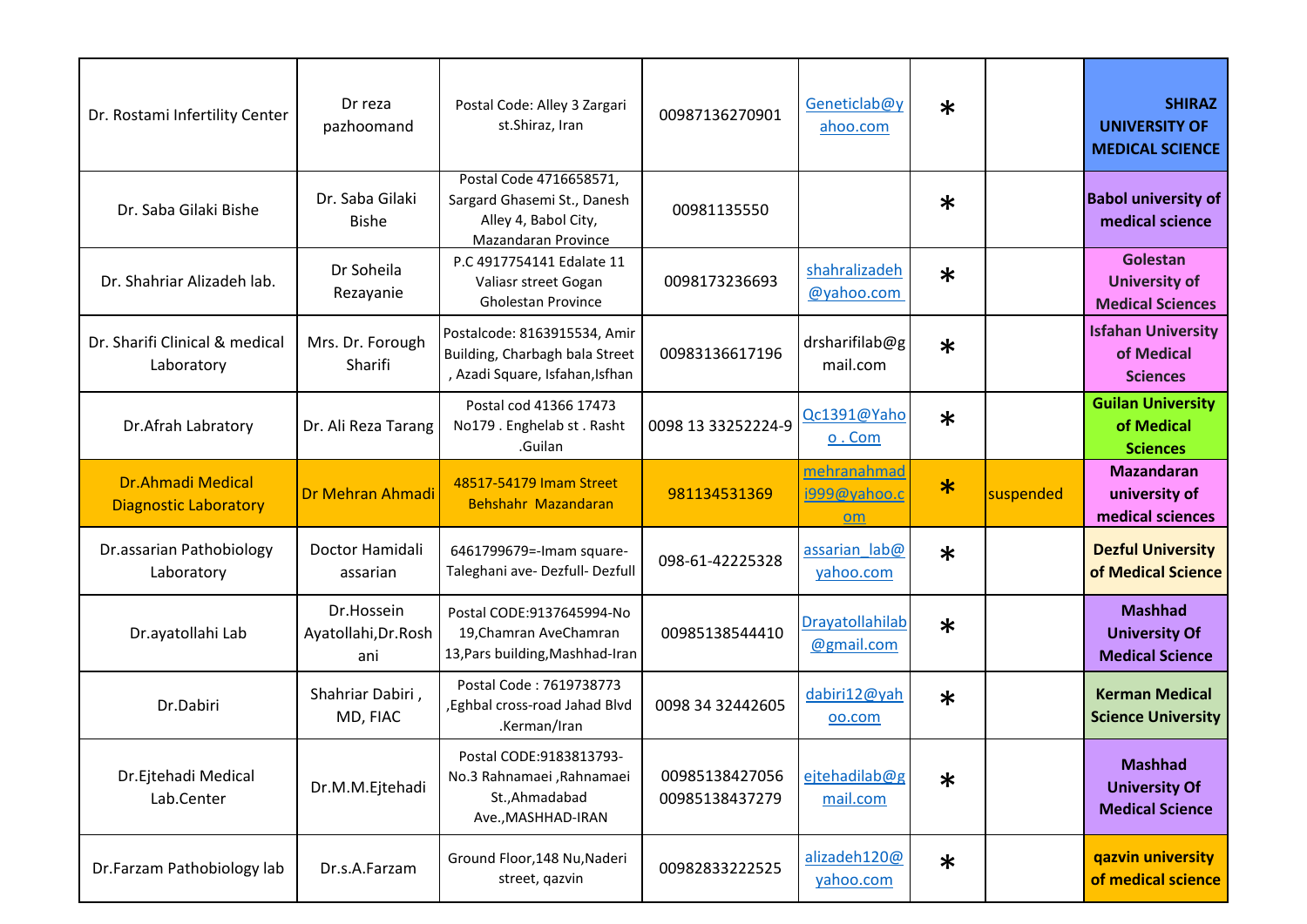| Dr.Firozjahi                                  | Alireza Firozjahi                         | Next to the Daneshjo Alley 18,<br>In front of Babol university of<br>medical science, Keshvarz St.,<br>Babol City, , Mazandaran<br>Province | 981132288841                     | firouzal@hotm<br>ail.com                 | $\ast$ | <b>Babol university of</b><br>medical science                             |
|-----------------------------------------------|-------------------------------------------|---------------------------------------------------------------------------------------------------------------------------------------------|----------------------------------|------------------------------------------|--------|---------------------------------------------------------------------------|
| Dr.Hakimi laboratory                          | Dr. Javad Hakimi                          | 4615833555 -- 17 Shahrivar st<br>.Amol.Mazandaran .Iran                                                                                     | 00981144152121                   | hakimi.lab@g<br>mail.com                 | $\ast$ | <b>Mazandaran</b><br>university of<br>medical sciences                    |
| Dr.Hesam Mohseni Medical<br>Labratory         | Dr.Jafar Hesam<br>Mohseni                 | 4651886451-Bou Ali Sina<br>st.Nowshahr.IRAN                                                                                                 | 00981152334040                   | Mohsenilab@g<br>mail.com                 | $\ast$ | <b>Mazandaran</b><br>university of<br>medical sciences                    |
| Dr.Khalilian Clinical & medical<br>Laboratory | Dr.Saadat Khalilian                       | Postal cod: 8175945541,<br>Vahid Street, Imamzadeh<br>Mohsen Crossroads, Isfahan,<br>Isfahan                                                | 00983136259753                   | Dr.sa.khalilian<br>@gmail.com            | $\ast$ | <b>Isfahan University</b><br>of Medical<br><b>Sciences</b>                |
| Dr.Khosroshahi                                | Dr.shahrzad<br>firouzbakht                | 1986777111-No98-<br>Moghaddas Ardebili st.<br>Zaferanieh, Tehran, Iran                                                                      | 00982122654370                   | info@drkhosro<br>shahilab.com            | $\ast$ | <b>Shahid Beheshti</b><br><b>University of</b><br><b>Medical Sciences</b> |
| Dr.Kianersi Clinical & medical<br>Laboratory  | Dr. Kianoosh<br>Kianersi                  | 81739166410 - Shahid<br>Rouhani Alley, University Blvd,<br>Isfahan, Isfahan                                                                 | 0098-031-36254547<br>8           | dr.kianersi_lab<br>oratory@yaho<br>o.com | $\ast$ | <b>Isfahan University</b><br>of Medical<br><b>Sciences</b>                |
| Dr.Moayyed                                    | Dr.Ahmad<br>Moayyed                       | Postal code: 9176698655-<br>Ahmadabad St. The begeaning<br>of parastar St-Mashhad--<br>Khorasan Razavi                                      | 00985138428360                   | drmoayedlab1<br>360@gmail.co<br>m        | $\ast$ | <b>Mashhad</b><br><b>University Of</b><br><b>Medical Science</b>          |
| Dr.Mohammadi Laboratory                       | Dr. Mohammad<br>Yazdani                   | Lordegan city. Pezeshkan Alley                                                                                                              | 098-038-34443877                 | alimoh2412@<br>gmail.com                 | $\ast$ | <b>Shahrekord</b><br><b>University of</b><br><b>Medical Sciences</b>      |
| Dr.Mohebi Clinical &<br>Molecular Laboratory  | Dr.Homa Alavi<br>Dr.Khojasteh<br>Mansouri | Markazi - Saveh - Shohada Sqr.<br>Postal Cod 3915613347                                                                                     | 00988642223261<br>00988642221718 | mohebiashtian<br>i@yahoo.com             | $\ast$ | Saveh<br><b>University of</b><br>medical science                          |
| DR.NOROOZPOUR                                 | DR.NOROOZPOUR                             | postal CODE:937645964-<br>NO:17 CHAMRAN 13-<br>MASHHAD-RAZAVI KHORASAN-<br><b>IRAN</b>                                                      | 00985138544996                   | drnoroozpourl<br>ab@gmail.com            | $\ast$ | <b>Mashhad</b><br><b>University Of</b><br><b>Medical Science</b>          |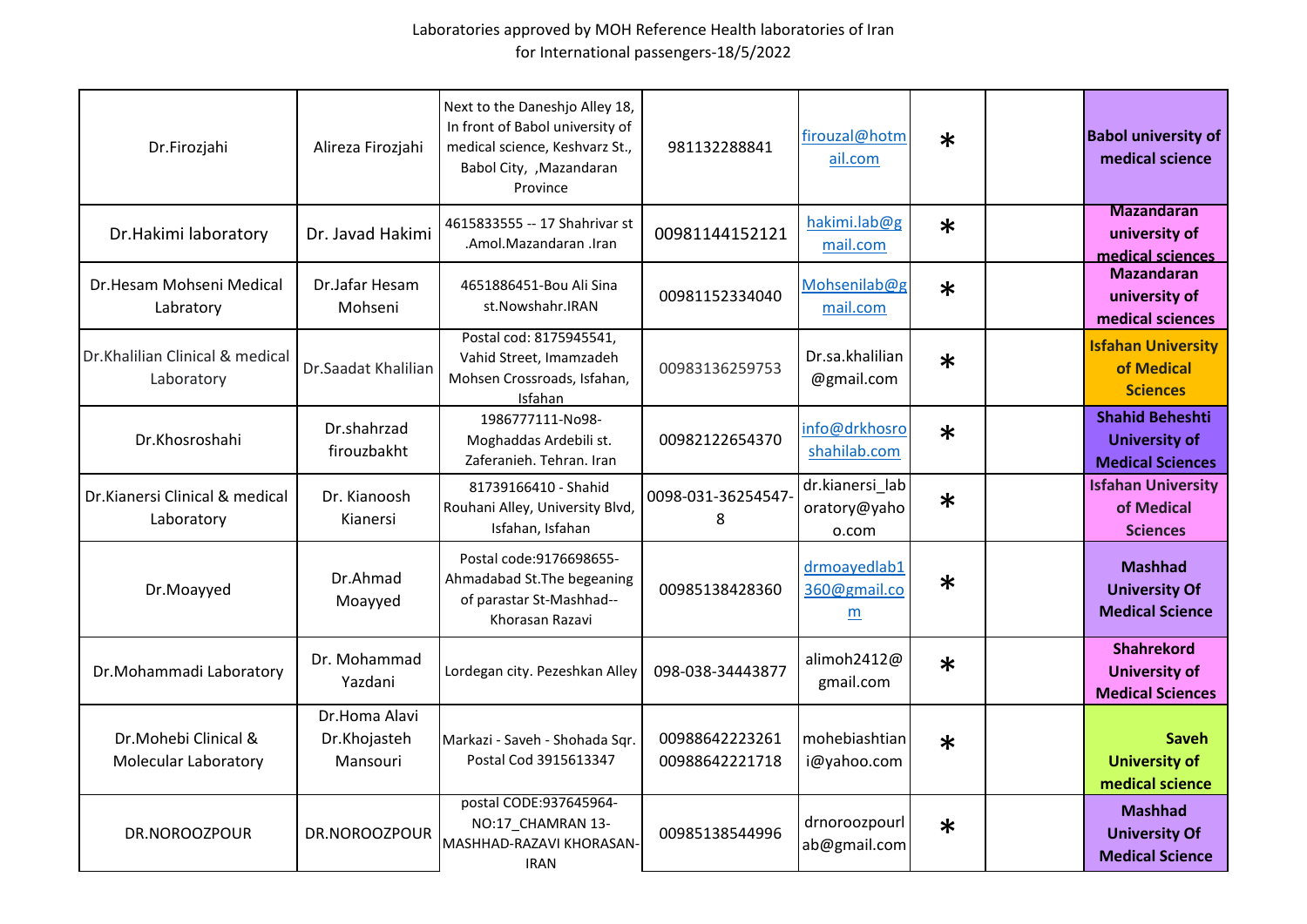| Dr.Salehi laboratory                      | DR mohammad<br>salehi         | Postal Code: Alley 47 Zand<br>st.Shiraz, Iran                                                 | 00987132309486                                 | <b>Drsalehilabshir</b><br>az@gmali.com                               | $\ast$ | <b>SHIRAZ</b><br><b>UNIVERSITY OF</b><br><b>MEDICAL SCIENCE</b>  |
|-------------------------------------------|-------------------------------|-----------------------------------------------------------------------------------------------|------------------------------------------------|----------------------------------------------------------------------|--------|------------------------------------------------------------------|
| Dr. Vahabzadeh Pathobiology<br>Laboratory | Dr.Forouzan<br>Vahabzadeh     | 3761914977-Shahid Maleki<br>Blyd-Robat Karim - Tehran                                         | 00982156438626                                 | vahabzadeh.la<br>b1@gmail.com                                        | $\ast$ | <b>Iran University of</b><br><b>Medical Science</b>              |
| Dr.Yaran Clinical & medical<br>Laboratory | Dr. Majid yaran               | Khorshid, Shamsabadi street,<br>Isfahan, Isfahan                                              | 00983132241100<br>983132241100<br>983132208042 | Yaranmajid@y<br>ahoo.com                                             | $\ast$ | <b>Isfahan University</b><br>of Medical<br><b>Sciences</b>       |
| Ebn Sina                                  | Dr.Hamidreza<br>Mokaram Dori  | Postal CODE:9178783616-No:<br>538-Vakilabad-Mashhad-<br>Khorasan Razavi                       | 00985138685626                                 | Sinalab88@ya<br>hoo.com                                              | $\ast$ | <b>Mashhad</b><br><b>University Of</b><br><b>Medical Science</b> |
| <b>EMAD PATHOBIOLOGY LAB</b>              | Maziar<br>Alizadeh, MD, AP/CP | Tehran - Motahhari St., Fajr St.<br>in front of Jam Hospital,<br>Nazari Alley Delfan dead end | 00982187700117                                 | emad.lab1388<br>@gmail.com                                           | $\ast$ | <b>Iran University of</b><br><b>Medical Science</b>              |
| Emam Sajjad Hospital                      | Dr.Khalifezadeh               | Golkar Street, Ostad Shahriar<br>Blv, Tabriz-Iran                                             | 009833286770<br>00989144101006                 | Sajad hospital<br>@iaut.ac.ir<br><b>B</b> khalifezadeh<br>@yahoo.com |        | <b>Tabriz University</b><br>of Medical Science                   |
| emrooz                                    | Dr. Ahmad<br>Forouzesh        | 24th Street-Shahrari Square-<br>tehran<br>Meters (secret) in front of the<br>housing bank     | 00982155928770                                 | info@emroozl<br>ab.ir                                                | $\ast$ | <b>Tehran university</b><br>of medical science                   |
| Eram Pathobiology<br>Laboratory           | Dr. Afshin<br>Mahpouya        | 6931817995-Kaj Alley,<br>Seyedoshohada Crossroads-<br>Ilam-Ilam                               | 00988433366896                                 | erampathlab@<br>gmail.com                                            | $\ast$ | <b>Ilam University of</b><br><b>Medical Sciences</b>             |
| Erfan Hospital                            | Dr. Marzie Hamedi<br>Mobarra  | 1998884349, Riazi<br>Bakhshayesh str, Sarv Sq,<br>Tehran                                      | 00982123021663                                 | alireza javadi<br>bh@yahoo.co<br>anreza <sup>m</sup> avadr           | $\ast$ | <b>Iran University of</b><br><b>Medical Science</b>              |
| Erfan Niayesh Hospital                    | Dr. Ladan Goharvar            | 1476919491, Niayesh Exp,<br>kabiri Tame str, Tehran                                           | 00982149796141                                 | bh@yahoo.co                                                          | $\ast$ | <b>Iran University of</b><br><b>Medical Science</b>              |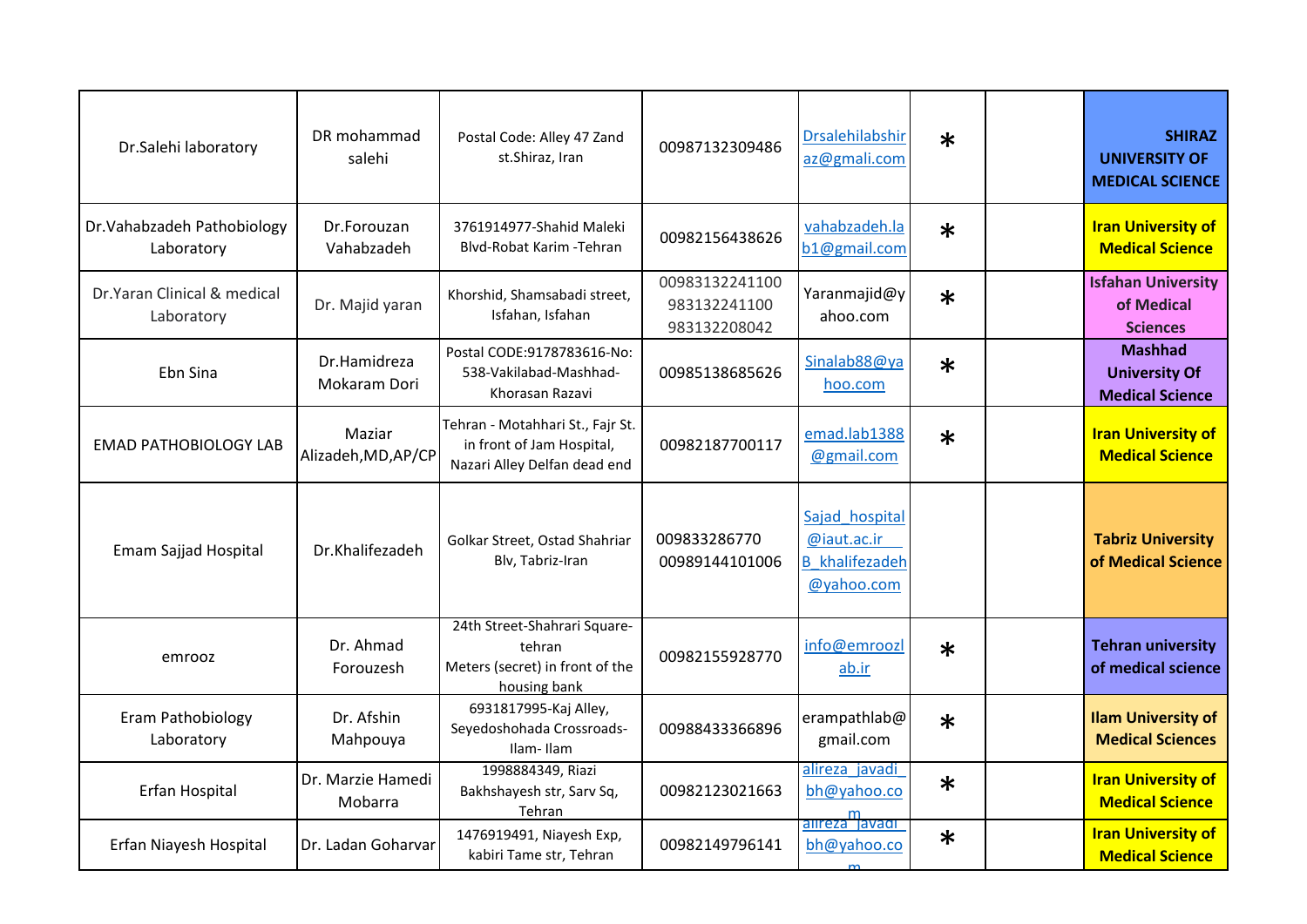| Erytron Clinical & medical<br>Laboratory              | Dr. Mohammad<br>Amin Tabatabai Far             | kh Mofid Gharbi street, Sheikh \$                                                                                               | 00983136631906                   | Pathology.eci<br>@gmail.com         | $\ast$ | <b>Isfahan University</b><br>of Medical<br><b>Sciences</b>                |
|-------------------------------------------------------|------------------------------------------------|---------------------------------------------------------------------------------------------------------------------------------|----------------------------------|-------------------------------------|--------|---------------------------------------------------------------------------|
| Fajr Genetic & Pathobiology<br>laboratory             | Dr.<br>Mohammadreza<br>Mahdavi                 | Keshavarz Blvd, Sari,<br>Mazandaran, Iran.<br>P.O.BOX:4819787441                                                                | 00981133411103-5                 | contact@fajrla<br>b.com             | $\ast$ | <b>Mazandaran</b><br>university of<br>medical sciences                    |
| Farabi pathobiology<br>Laboratory                     | Dr.Nabialah<br>Aghabeigi                       | 6516683863-.Bu-Ali<br>street.beside to Ghods<br>Cinema-Hamedan                                                                  | 0988132526113                    | Labfarabi.ham<br>edan<br>@gmail.com | $\ast$ | Hamedan.Ebnesina<br><b>Univer</b><br>sity of Medical<br><b>Science</b>    |
| <b>Fardis Central Lab</b>                             | Dr.Zahra Pakzad                                | Alborz- Fardis- 15th- No8-<br>Postal code: 3175756436                                                                           | 00982632622                      | Fardisgeneticla<br>b@gmail.com      | $\ast$ | <b>Alborz University</b><br>of Medical<br><b>Sciences</b>                 |
| Farhikhtegan Hospital                                 | Dr. Sedaghati -<br>Farajollah                  | Upper hesarak sq. North<br>sattari highway, Tehran, iran                                                                        | 00982144845244<br>00989124246849 | ASEMAN1361<br>@GMAIL.COM            | $\ast$ | <b>Iran University of</b><br><b>Medical Science</b>                       |
| Farjad Pathobiology and<br><b>Genetics Laboratory</b> | Dr. Hengameh<br>Shahnavaz/Dr.<br>Reza Raoofian | 2nd Floor, No. 23, Shams<br>Lahijani St., East Brazil St.,<br>Vanak Sq., Tehran.<br>1435694342                                  | 00982145423                      | info@colifelab<br>s.com             | $\ast$ | <b>Shahid Beheshti</b><br><b>University of</b><br><b>Medical Sciences</b> |
| Farzan pathobiology<br>Laboratory                     | Dr.Zohre Abhari                                | 6515638377-Nili Alley-Bu-Ali<br>street-Hamedan                                                                                  | 00988132534485                   | farzan.lab@gm<br>ail.com            | $\ast$ | Hamedan.Ebnesina<br><b>Univer</b><br>sity of Medical<br><b>Science</b>    |
| Fathollahzade Clinic                                  | Dr. Seyed Hadi<br>Mousavi                      | shahrake Shariati, zolfi<br>street, vasheghi farahani street-<br>tehran                                                         | 009821 5582 3086                 | fatemejangholi<br>194@gmail.co<br>m | $\ast$ | <b>Tehran university</b><br>of medical science                            |
| Fazel                                                 | Dr.Mehrdad Fazeli<br>manesh                    | 6571916464-Fakhriyeh street-<br>Malayer-Hamedan                                                                                 | 00988132227337                   | Fazellab@yaho<br>o.com              | $\ast$ | Hamedan.Ebnesina<br><b>Univer</b><br>sity of Medical<br><b>Science</b>    |
| Ferdoos                                               | Dr.zohre babaloo                               | Golshahr - Golestan St., above<br>Shohada Hospital, in front of<br>Baharestan Alley, corner of<br>virtual counter, Tabriz, Iran | 0098413384 4300                  | H.s.kafil@gmai<br>l.com             | $\ast$ | <b>Tabriz University</b><br>of Medical Science                            |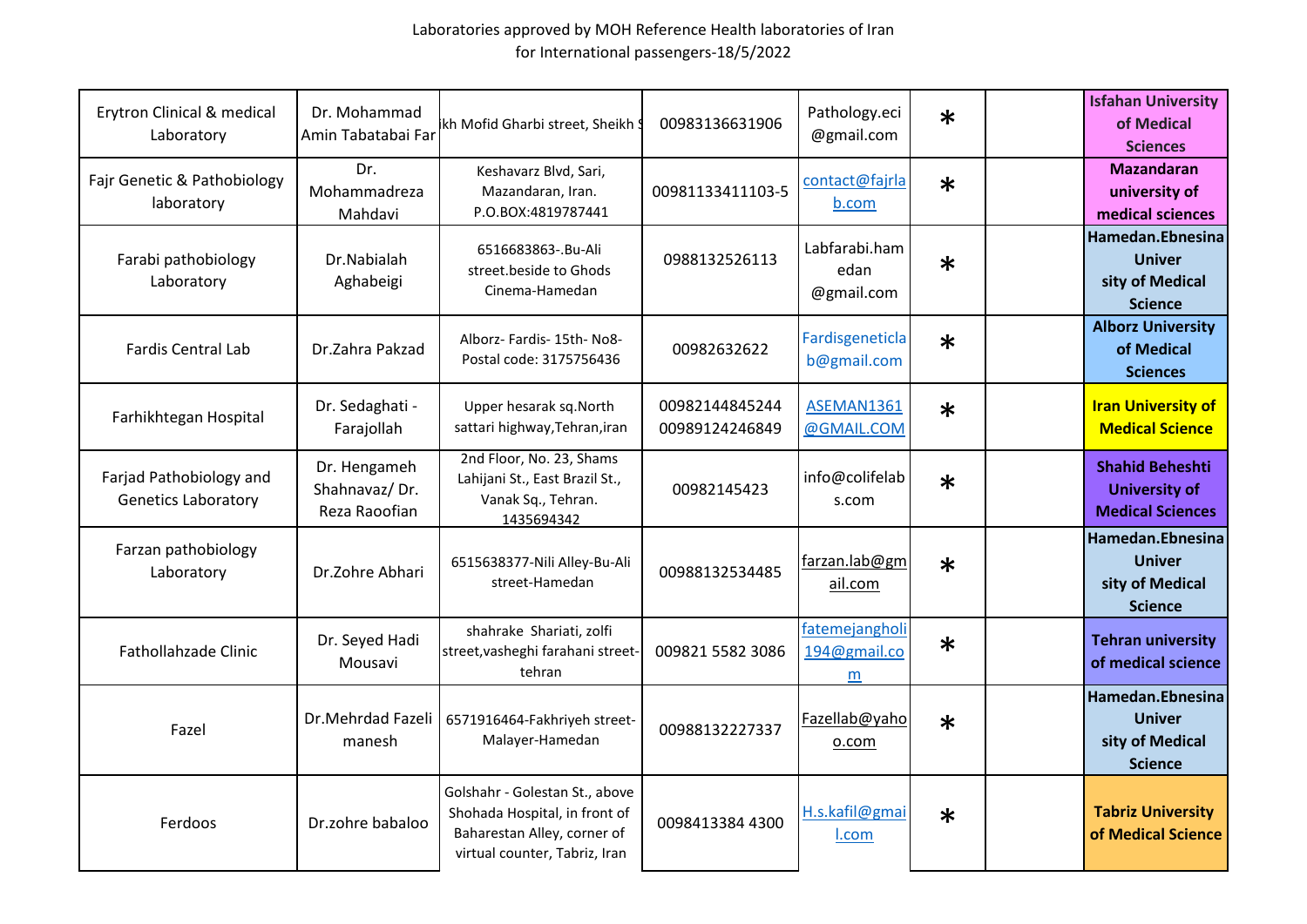| Forough Azma Clinical &<br>medical Laboratory                                    | Dr. Shahla Rostami<br>Rad                                                                                                                                         | Postal cod: 39998-81551,<br>Central research institue,<br>Islamic Azad University Isfahan<br>(Khorasgan) banch,    | 983135354185                                                         | foroughazma.l<br>ab@yahoo.co<br>m   | $\ast$ |           | <b>Isfahan University</b><br>of Medical<br><b>Sciences</b>                |
|----------------------------------------------------------------------------------|-------------------------------------------------------------------------------------------------------------------------------------------------------------------|--------------------------------------------------------------------------------------------------------------------|----------------------------------------------------------------------|-------------------------------------|--------|-----------|---------------------------------------------------------------------------|
| Ghadir e Khom Pathobiology<br>Lab                                                | Dr. Amir Hasan<br>Ghotbi                                                                                                                                          | Khorasgan, Isfahan,<br>No.49-Farokhi Yazdi-<br>Negarestan 8-Pasadaran-<br>Tehran-Iran / Postal Cod:<br>1664788961  | 00982179227                                                          | grouprahsa@g<br>mail.com            | $\ast$ |           | <b>Shahid Beheshti</b><br><b>University of</b><br><b>Medical Sciences</b> |
| <b>GHAEM HOSPITAL</b><br><b>Pathobiology Lab</b>                                 | <b>DR.SAYED ALI</b><br><b>HASHEMI</b>                                                                                                                             | 3133815136-Hafte Tir-<br><b>Shohaday Danesh Amouz Ave-</b><br>Ghaem General Hospital-Karaj-<br><b>Alborz</b>       | 00982632740802                                                       | arash56.ghrba<br>ni56@gmail.co<br>m | $\ast$ | suspended | <b>Alborz University</b><br>of Medical<br><b>Sciences</b>                 |
| <b>Gharesouran Medical</b><br>Genetics                                           | Dr.Gharesouran                                                                                                                                                    | 5th Floor, Farabi Buiding, New<br>17 shahrivar St, Tabriz, East<br>Azarbaijan,                                     | 00984135563838                                                       | tabriz.gmg.cen<br>ter@gmail.co<br>m | $\ast$ |           | <b>Tabriz University</b><br>of Medical Science                            |
| Ghods laboratory                                                                 | Dr.Hosein Gholami                                                                                                                                                 | Tehran - Ghods City - 45<br>meters from Enghelab<br>Boulevard - Ghods Square -<br>No. 21-Postal Cod<br>;3751816114 | 00982146825323                                                       | labghods@gm<br>ail.com              | $\ast$ |           | <b>Iran University of</b><br><b>Medical Science</b>                       |
| Gholhak Patobiology &<br><b>Genetic Molecular &amp;</b><br>Diagnostic laboratory | Dr.Ebrahim<br>kalantar Mehrjerdi-<br>Dr.Abdollah<br>Ghaffari-Dr.Hamid<br>Jamalaldini-<br>Dr.Sodabe<br>Hoseyni-<br>Dr.Rohallah<br>Gholampoor-<br>Dr.Zahra Ghorbani | Across st.Gholhak -Metro-<br>Shariati.St (Postal Code:<br>1913914113)                                              | 00982122600413<br>00982122601925<br>00982122647024<br>00982122601905 | <b>GHOLHAKLAB7</b><br>@GMAIL.COM    | $\ast$ |           | <b>Shahid Beheshti</b><br><b>University of</b><br><b>Medical Sciences</b> |
| Gohardasht                                                                       | Dr. Rohollah<br>Todehzaiem                                                                                                                                        | 3146754386, No.5, Kaveh<br>Street, First Sq., Rajaie<br>shahr, Karaj, Alborz                                       | 00982634409040                                                       | Gohardashtlab<br>1@gmail.com        | $\ast$ |           | <b>Alborz University</b><br>of Medical<br><b>Sciences</b>                 |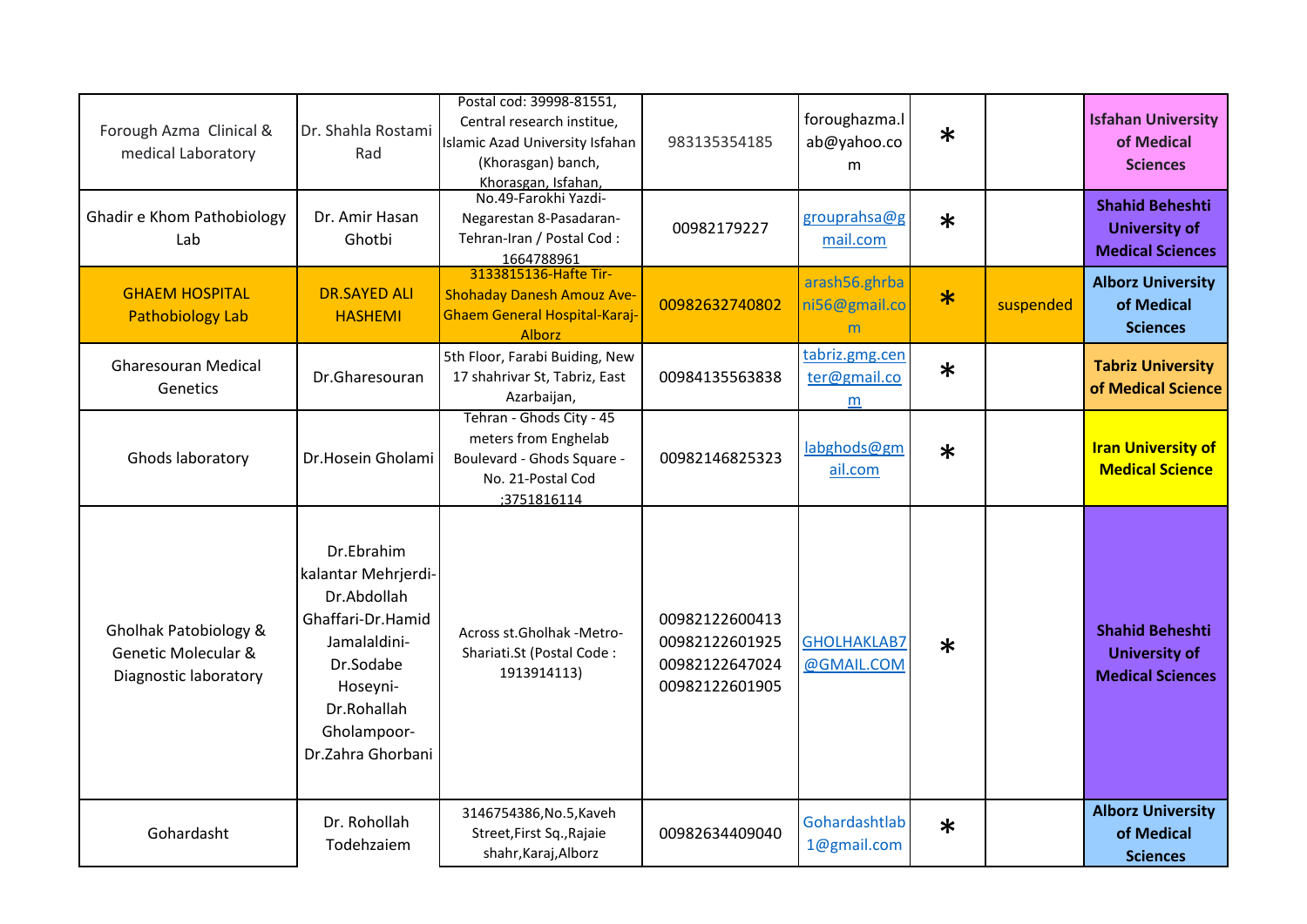| Hakim Lab                                                     | Dr.M.Gharebaghi                         | Postal code: 9174613111 -<br>No.5 - Kohsangi 4 -<br>KohsangiAve. - Mashhad -<br>Khorasan Razavi Province                                           | 00985138112320 -<br>22 | Gharebaghimo<br>@gmail.com     | $\ast$ |           | <b>Mashhad</b><br><b>University Of</b><br><b>Medical Science</b>          |
|---------------------------------------------------------------|-----------------------------------------|----------------------------------------------------------------------------------------------------------------------------------------------------|------------------------|--------------------------------|--------|-----------|---------------------------------------------------------------------------|
| Haraz                                                         | Dr.Seyyed<br>Mohammad<br>Torabi Niaki   | Postal Code: 4615753607 -<br>15.1 Ave - Imam khomaini Blv<br>Amol - Mazandaran - Iran                                                              | 00981144440001         | Harazlab98@g<br>mail.com       | $\ast$ |           | <b>Mazandaran</b><br>university of<br>medical sciences                    |
| Hayat                                                         | Dr.Khanmohamma<br>di                    | 1st floor, Hayat building, New<br>17 shahrivar, East Azarbaijan,<br>Tabriz                                                                         | 00989141165049         | Majid593@gm<br>ail.com         |        |           | <b>Tabriz University</b><br>of Medical Science                            |
| helal ahmar                                                   | Dr.ali khodadadi                        | mostaan St. amaneye .ahwaz.<br>iran                                                                                                                | +98 916 015 0030       | Helal.corona.la<br>b@gmail.com | $\ast$ |           | <b>JUNDISHAPOOR</b><br>university of<br>medical science                   |
| <b>Hilal Iran Pharmaceutical</b><br>Complex laboratory        | Ehsan Shabani                           | Tehran - Tehranpars 2nd<br>Square - Shahid Nahidi St.<br>(Festival) - after Seyed Al-<br>Shohada Crossroads - Hilal<br>Iran Pharmaceutical Complex | 00982177143894         | info@helalclini<br>c.com       | $\ast$ |           | <b>Shahid Beheshti</b><br><b>University of</b><br><b>Medical Sciences</b> |
| Hosseini Nasab Medical<br><b>Diagnosis Laboratory</b>         | Ms. Seyedeh<br>Adibeh Hosseini<br>Nasab | Post code 6613853134, #3,<br>Partovi Alley, Abidar Street,<br>Sanandaj, Kurdistan, Iran                                                            | 00988733239072         | info@hnlab.ir                  | $\ast$ |           | <b>Kurdistan</b><br><b>University of</b><br><b>Medical Sciences</b>       |
| Imam Ali Genetics Lab- AVIN<br><b>Medical Genetics Center</b> | Dr.<br>Mohammadreza<br>Dehghani         | 8919673197- Navab Safavi<br>Boulevard-Yazd-Iran                                                                                                    | 00983536209974         | avingc@gmail.<br>com           | $\ast$ |           | <b>Shahid Sadoughi</b><br><b>University of</b><br><b>Medical Science</b>  |
| <b>IRAGEN Genetic Laboratory</b>                              | Dr. Azadeh Sayad                        | Unit 11, No 145, Baradaran<br>Mozaffar st, Keshavarz blvd,<br>Tehran, Iran                                                                         | 00982188912837         | info@iragen.ir                 | $\ast$ |           | <b>Iran University of</b><br><b>Medical Science</b>                       |
| Iran                                                          | <b>Dr.Mohammad Ali</b><br><b>Shahid</b> | Postal code : 9176698434-<br>ahmadabad Avenue-Mashhad<br><b>Khorasan Razavi</b>                                                                    | 0098-051-38409600      | dr.alishaid@ya<br>hoo.com      | $\ast$ | Suspended | <b>Mashhad</b><br><b>University Of</b><br><b>Medical Science</b>          |
| <b>Islamshahr Noor</b>                                        | Dr. Seyedeh<br>Robabeh Seyed<br>javadin | No. 7, . 20 metri Imam<br>Khomeini.Fifth<br>Alley, Islamshahr                                                                                      | 00982156350292         | noormedlab@<br>yahoo.com       | $\ast$ |           | <b>Tehran university</b><br>of medical science                            |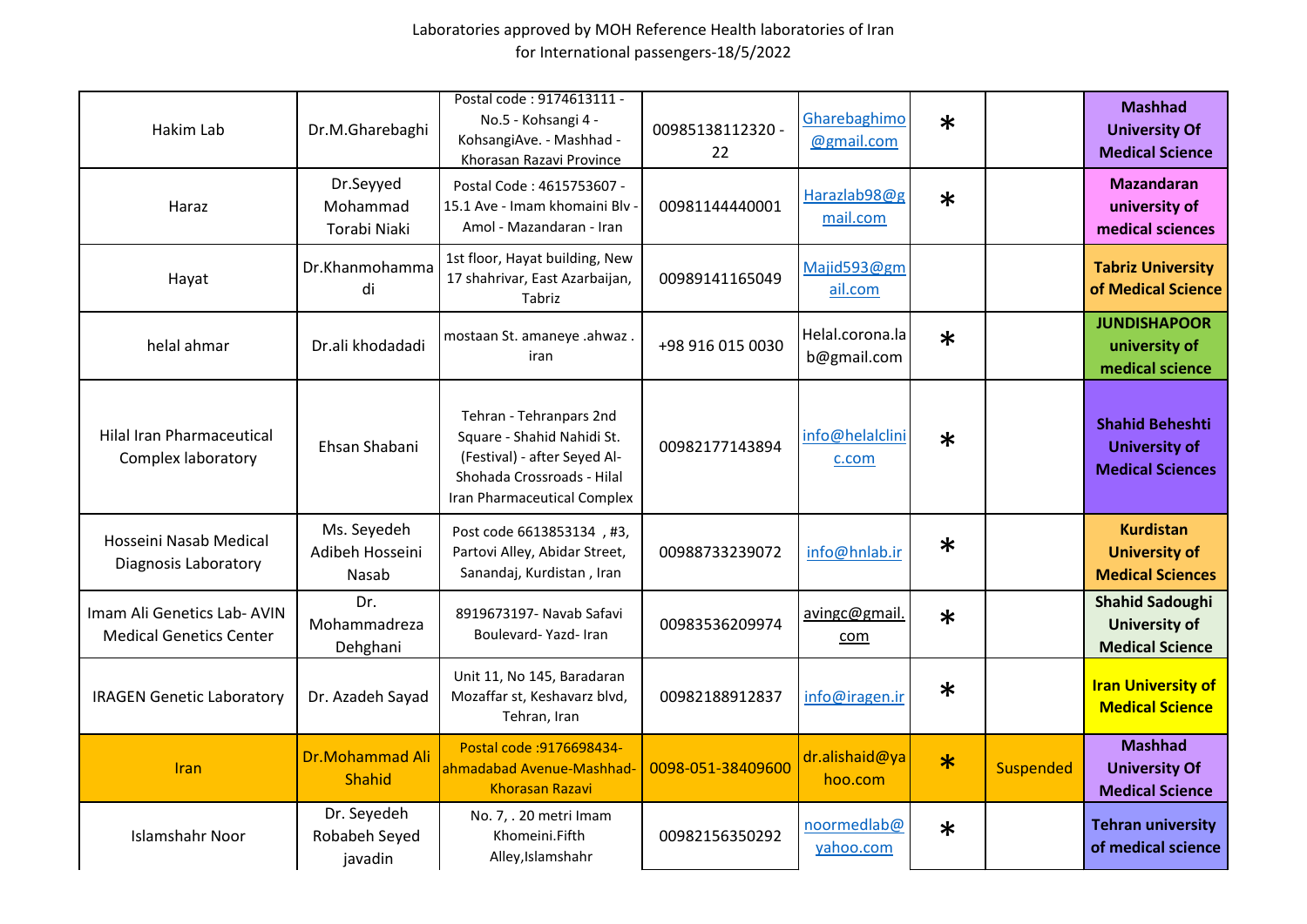| Jahan Pathobiology Lab                                     | Dr. Sussan<br>Mirhedayati                                                    | <b>SINA MEDICAL</b><br>BUILDING, BEHESHTI<br>AVE, KARAJ, IRAN, Postal<br>code:3155746518                                  | 00982632234774                   | Jahan.laborato<br>ry@yahoo.co<br>m                            | $\ast$ | <b>Alborz University</b><br>of Medical<br><b>Sciences</b>                 |
|------------------------------------------------------------|------------------------------------------------------------------------------|---------------------------------------------------------------------------------------------------------------------------|----------------------------------|---------------------------------------------------------------|--------|---------------------------------------------------------------------------|
| Jam Hospital Laboratory                                    | Dr. Amir Behnam<br>Gharakhani - Dr.<br>Mohammad<br>Hosein Vosough<br>Tehrani | PC: 1588657915 - No. 86, Jam<br>Hospital, Fajr Ave., Tehran,<br>Iran                                                      | 00982188303228                   | Jamhospitallab<br>@yahoo.com                                  | $\ast$ | <b>Iran University of</b><br><b>Medical Science</b>                       |
| Jam Pathobiology and<br><b>Medical Genetics Laboratory</b> | Dr Hadi Hajizadeh<br>Fallah                                                  | 4163914669, Namaz Blv,<br>Rasht, Guilan, Iran                                                                             | 00981332133290                   | cn@jampath.c<br>om                                            | $\ast$ | <b>Guilan University</b><br>of Medical<br><b>Sciences</b>                 |
| Jam pathobiology laboratory                                | Dr Seyed Ghasem<br>Mirbahari                                                 | Daraei Street                                                                                                             | 00988337277777                   | laboratoryjam<br>@gmail.com                                   | $\ast$ | kermanshah<br>university of<br>medical sciences                           |
| Jey. Medical Clinic Laboratory                             | Dr.Seyfolah<br>Mehrabi                                                       | 8156975861_Jey<br>street, Isfahan, Isfahan                                                                                | 009803135044602 4                | jay.labrator20<br>07@gmail.com                                | $\ast$ | <b>Isfahan University</b><br>of Medical<br><b>Sciences</b>                |
| Jihad Daneshgahi of<br>Neyshabur Laboratory                | Dr Mehrdad<br>Mehrabianfard                                                  | 931471531917-17- Imam<br>Khomeini Street-Neyshabur-<br>Khorasan Razavi-Iran                                               | 00985143333180                   | mehrabianme<br>hrdad@yahoo<br>com                             | $\ast$ | Neyshabur<br><b>University of</b><br><b>Medical Sciences</b>              |
| Jihad Daneshgahi of<br>Neyshabur Laboratory                | Dr Mehrdad<br>Mehrabianfard                                                  | 931471531917-17- Imam<br>Khomeini Street-Neyshabur-<br>Khorasan Razavi-Iran                                               | 00985143333180                   | mehrabianme<br>hrdad@yahoo<br>com                             | $\ast$ | Neyshabur<br><b>University of</b><br><b>Medical Sciences</b>              |
| Jordan Medical & Genetics<br>Laboratory                    | Dr.Shahab salami                                                             | No.9, Amdi Ave., Nelson<br>Mandela(Jordan) Blvd., Tehran-<br>Iran                                                         | 00982188798979                   | jordanmedlab<br>@yahoo.com                                    | $\ast$ | <b>Shahid Beheshti</b><br><b>University of</b><br><b>Medical Sciences</b> |
| KAJ MEDICAL DIAGNOTIC LAB                                  | Dr. Ahmad<br>Gharehbaghian,<br>Dr. Firoozeh<br>Vazirian                      | No:143, 2th Floor, Parsian<br>Buldg. After Kaj Square, The<br>North Saadat Adad St., Post<br>code:1998719486, Tehran-Iran | 00982122377935<br>00982122084835 | Kajlaboratory<br>@gmail.com,<br>gharehbaghian<br>@hotmail.com | ∗      | <b>Iran University of</b><br><b>Medical Science</b>                       |
| Karaj Central Pathobiology<br>Laboratory                   | Dr. Irandokht<br>Mirpanji                                                    | Khoshnam, Beheshti St., Karaj                                                                                             | 00982632209811                   | drmirpanji@h<br>otmail.com                                    | $\ast$ | <b>Alborz University</b><br>of Medical<br><b>Sciences</b>                 |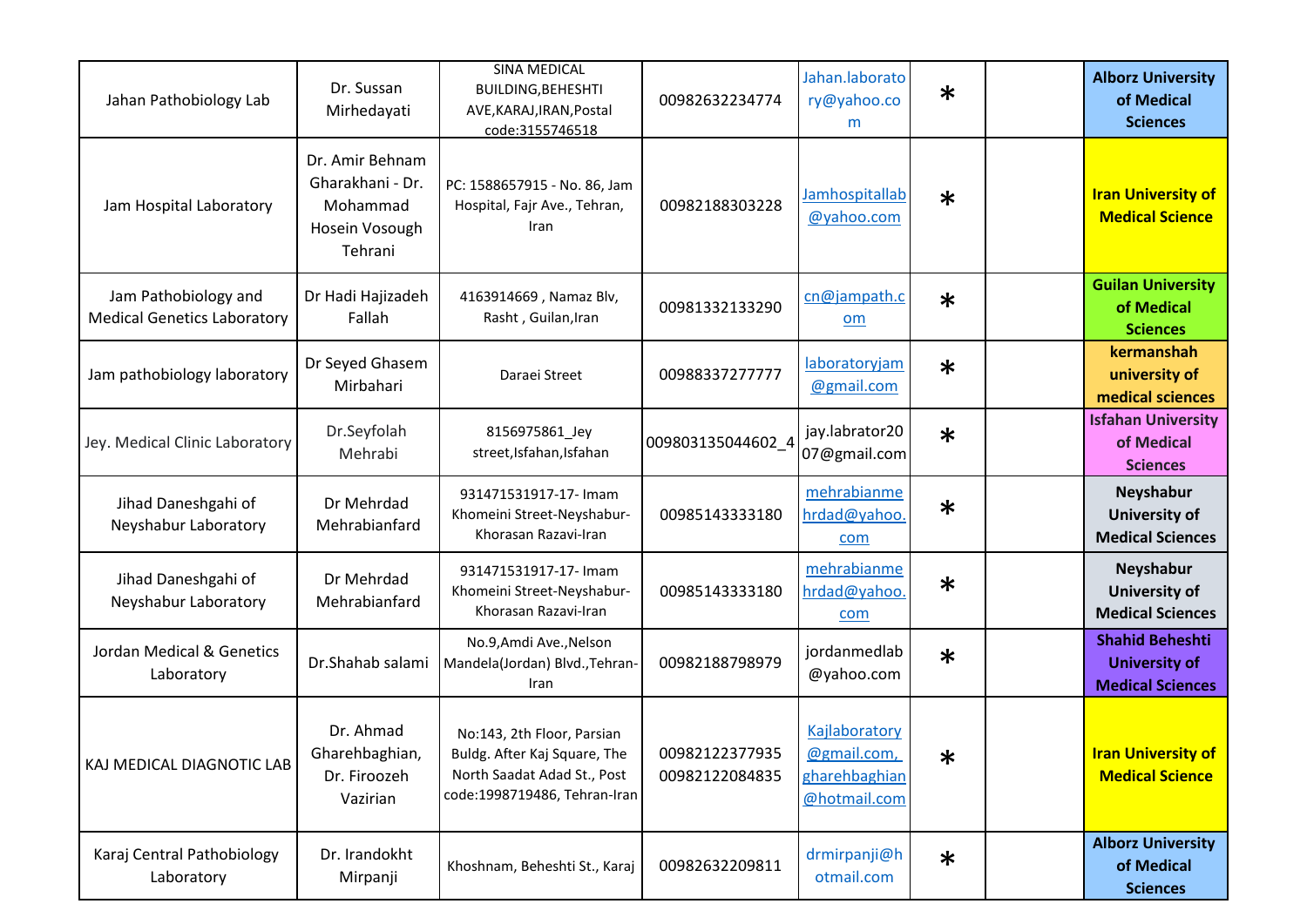for International passengers-18/5/2022

|                                                      |                                     |                                                                                                        | ioi international passengers-10/3/2022                          |                                                   |        |           |                                                                           |
|------------------------------------------------------|-------------------------------------|--------------------------------------------------------------------------------------------------------|-----------------------------------------------------------------|---------------------------------------------------|--------|-----------|---------------------------------------------------------------------------|
| Kariminejad-Najmabadi<br>Pathology & Genetics Center | Hossein Najmabadi                   | No 2, Fourth St, Hasan Seyf<br>Ave, Sanat Sq, Shahrak Gharb,<br>Tehran, IRAN,<br>Zip code: 14667-13713 | 0098 2188370838<br>00982188363952-5<br>Fax: (+98)<br>2188083575 | Lab@irangene<br>path.com<br>hnajm12@yah<br>00.com | $\ast$ |           | <b>Iran University of</b><br><b>Medical Science</b>                       |
| Karyogen Clinical & medical<br>Laboratory            |                                     | Dr. Amir Bahreini 5916, 1st floor, Tandis Bldg., Saja                                                  | 00983136412290                                                  | info@karyoge<br>nlab.com                          | $\ast$ |           | <b>Isfahan University</b><br>of Medical<br><b>Sciences</b>                |
| Kasra General Hospital<br>Pathology Laboratory       | Dr.Fariba Vesali                    | 3144843111-Beheshti<br>Ave.Karaj-Alborz-Iran                                                           | 00982634487761                                                  | hooshang.dan<br>eshian43@yah<br>oo.com            | $\ast$ |           | <b>Alborz University</b><br>of Medical<br><b>Sciences</b>                 |
| Kasra Hospital Laboratory                            | Afshin.<br>Firoozbakhsh M.D.        | No. 25. Alvand aven. Arjantin<br>square. Tehran. I.R. Iran. Po.<br>Box: 1514945311                     | +982182111456                                                   | Armin jahed@<br>yahoo.com                         | $\ast$ |           | <b>Iran University of</b><br><b>Medical Science</b>                       |
| <b>KAVIAN</b>                                        | Dr.Firouzeh Toloei                  | No. 258, Madani Street -<br>, Emam Hosein Squar, Tehran-<br>iran                                       | 00982177627193<br>00982177627194<br>00982177627195              | mehrnoush20<br>17b@gmail.co<br>m                  | $\ast$ |           | <b>Shahid Beheshti</b><br><b>University of</b><br><b>Medical Sciences</b> |
| <b>Kavosh medical laboratory</b>                     | Dr.Fatemeh<br><b>Manzari</b>        | 4917755851-Ardavan building-<br><b>Edalat 11 Avenue- Valiasr</b><br>street-Gorgan-Golestan             | 00981732336300                                                  | kavoshlab@ya<br>hoo.com                           | $\ast$ | suspended | Golestan<br><b>University of</b><br><b>Medical Sciences</b>               |
| Keyvan Virology Laboratory                           | Hossein Keyvani,<br>Ph <sub>D</sub> | 1596983913 - No. 498, Dr<br>Beheshti St., Tehran, Tehran                                               | 00982188706556                                                  | keyvanlab@ya<br>hoo.com                           | $\ast$ |           | <b>Iran University of</b><br><b>Medical Science</b>                       |
| <b>KHATAM Pathobiology &amp;</b><br>Genetics lab     | Dr.S.M.Khairkhah                    | Ground Floor, Erfan Medical<br>Building, Sahel Alley, Ferdosi<br>Crossing, qazvin                      | 00982833243324                                                  | rezakhairkhah<br>@yahoo.com                       | $\ast$ |           | qazvin university<br>of medical science                                   |
| KHATAM-AL-ANBIA HOSPITAL                             | Dr. SAEID<br>AZADARMAKI             | 1996835911-Rashid Yasemi<br>St., ValiAsr Ave., Tehran-Iran                                             | 00982188884040<br>00982183555399                                | labkhatam139<br>5@gmail.com                       | $\ast$ |           | <b>Shahid Beheshti</b><br><b>University of</b><br><b>Medical Sciences</b> |
| Kimia Pathobiology Lab                               | Dr.Alaleh Roozdar                   | Alborz-Karaj-TaleqaniBLD.-<br>Mirzaee St.-No.55-Postal<br>code:3153663114                              | 00982632263997                                                  | kimia_lab@ya<br>hoo.com                           | $\ast$ |           | <b>Alborz University</b><br>of Medical<br><b>Sciences</b>                 |
| Kish Speciality⊂ Speciality<br>Hospital              | Seyed saeid ataei                   | Hormoz sq. Harrireh Blv. Kish<br>island-Hormozgan province                                             | 00987644459400-08                                               | Labkishhospita<br>l@gmail.com                     | $\ast$ |           | Hormozgan<br><b>University of</b><br><b>Medical Sciences</b>              |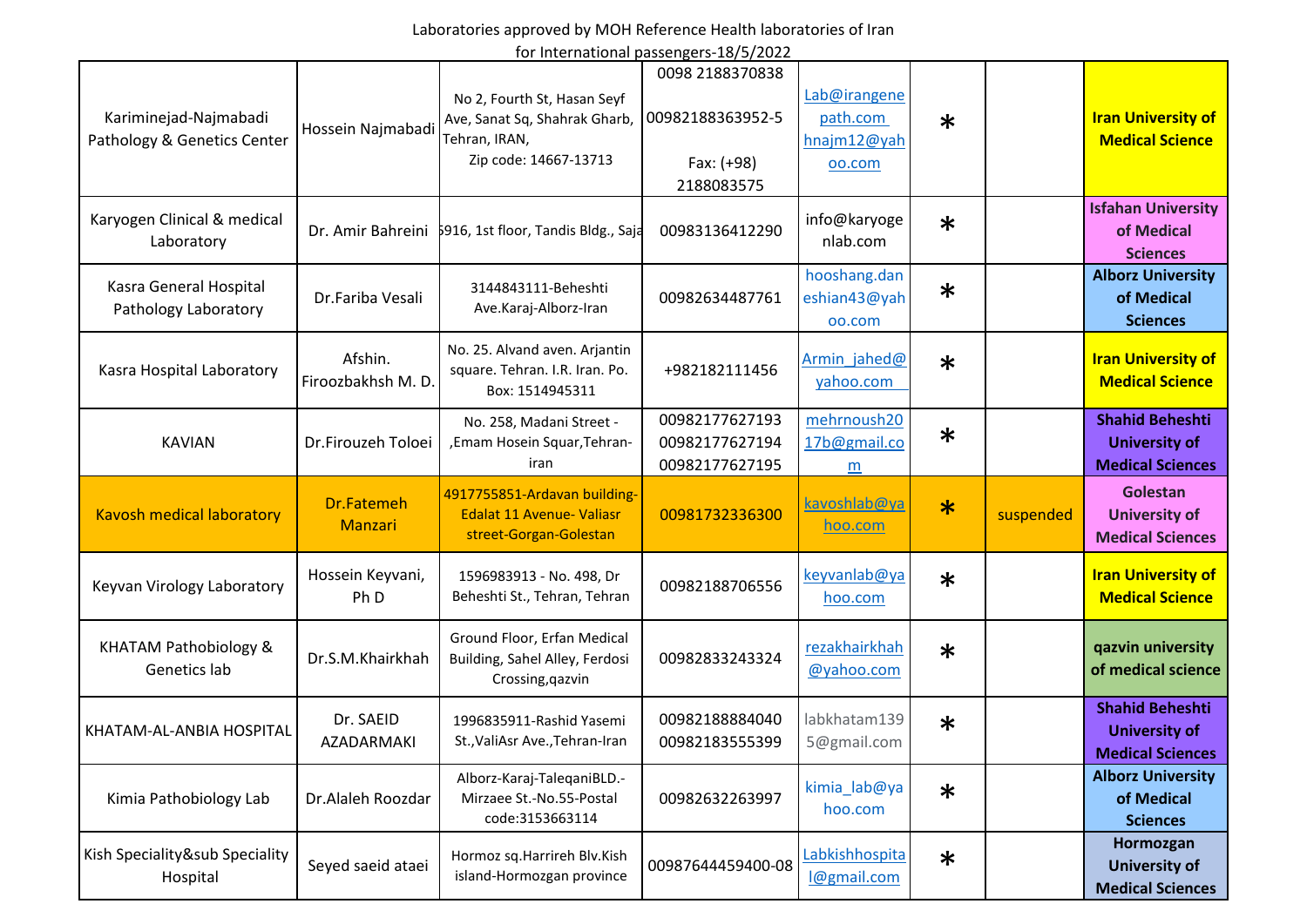| Kourosh Medical Lab                                                                    | Dr.Alaleh Roozdar                                   | Amethyst Bulding, next to<br>Banafshe Alley, Shahrdari<br>three ways, Eram<br>Boulevar, Mehrshahr, Karaj Post<br>al code:3186644054 | 00982634236400                   | kourosh.lab96<br>@gmail.com        | $\ast$ | <b>Alborz University</b><br>of Medical<br><b>Sciences</b>                 |
|----------------------------------------------------------------------------------------|-----------------------------------------------------|-------------------------------------------------------------------------------------------------------------------------------------|----------------------------------|------------------------------------|--------|---------------------------------------------------------------------------|
| <b>KOWSAR CLINICAL &amp;</b><br>MOLECULAR LABORATORY                                   | Dr. Heidar Ali<br>Panahi                            | Postal Code: 8871653651, 6th<br>Alley, Taleghani Ave,<br>Boroujen, Iran                                                             | 098-038-34224548                 | hapanahibo@g<br>mail.com           |        | <b>Shahrekord</b><br><b>University of</b><br><b>Medical Sciences</b>      |
| kowsar pathobiology lab                                                                | Dr.Nasrin Sarhang<br>zadeh                          | Markazi - Saveh - Shariati St.<br>Postal Cod 3913774661                                                                             | 009842226697<br>009842222726     | kowsar_lab@y<br>ahoo.com           | $\ast$ | <b>Saveh</b><br><b>University of</b><br>medical science                   |
| Laboratory of the National<br>Institute of Genetic<br>Engineering and<br>Biotechnology | Dr. Masoud<br>Parsania                              | ADDRESS: NO. 282, WEST<br>FATEMI ST, TEHRAN, IRAN.                                                                                  | 00982166123009                   | nigebclinic@g<br>mail.com          | $\ast$ | <b>Iran University of</b><br><b>Medical Science</b>                       |
| LALEH Hospital Pathobiology<br>Lab                                                     | Dr. SEDIGHEH<br><b>ESMAEILIAN</b>                   | <b>LALEH Hospital - SHAHRAKE</b><br>GHARB- Sima-ye-Iran Street<br>Phase 5. - Tehran - Iran -<br>P.O.Box: 1467684595                 | 00982188571065-8                 | lalehlab.mega<br>@gmail.com        | $\ast$ | <b>Iran University of</b><br><b>Medical Science</b>                       |
| Landa                                                                                  | Dr.Alireza najafi<br>boket                          | Hakim Building, pastor St, East<br>Azarbaijan, IRAN                                                                                 | 00989141161981                   | Fariborz1345k<br>ham@gmail.co<br>m |        | <b>Tabriz University</b><br>of Medical Science                            |
| Lavazieh<br>pathobiology & molecular<br>diagnostic Lab                                 | Dr.Jalaleddin<br>Shojaee<br>Dr.Aminollah<br>Mahdavi | No.776, Southeast side,<br>Resalat square, Tehran, Iran                                                                             | 00982177891717<br>00982177899106 | info@lavaziehl<br>ab.com           | $\ast$ | <b>Shahid Beheshti</b><br><b>University of</b><br><b>Medical Sciences</b> |
| Madar pathobiology<br>laboratory                                                       | Dr Mansoor<br>Khazaei                               | 17 Shahrivar Square - Golnaz<br><b>Street</b>                                                                                       | 00988338459330                   | Mansoor.Khaz<br>aei@yahoo.co<br>m  | $\ast$ | kermanshah<br>university of<br>medical sciences                           |
| <b>Mahan Medical Laboratory</b>                                                        | Dr.Pouya Omidnia                                    | Mahan Medical Laboratory,<br>Kashani Avenue, Urmia, West<br>Azerbaijan Province, Iran                                               | 00984433483434                   | mahanlab2@g<br>mail.com            | $\ast$ | <b>Urmia University</b><br>of Medical Science                             |
| Mahdieh Ahmadabad Clinical<br>& medical Laboratory                                     | Dr. Farshid Javadi                                  | Postal code: 8154945381,<br>Ahmad abad st,<br>Isfahan, Isfahan                                                                      | 00983132255756-7                 | drfjavadi@gm<br>ail.com            | $\ast$ | <b>Isfahan University</b><br>of Medical<br><b>Sciences</b>                |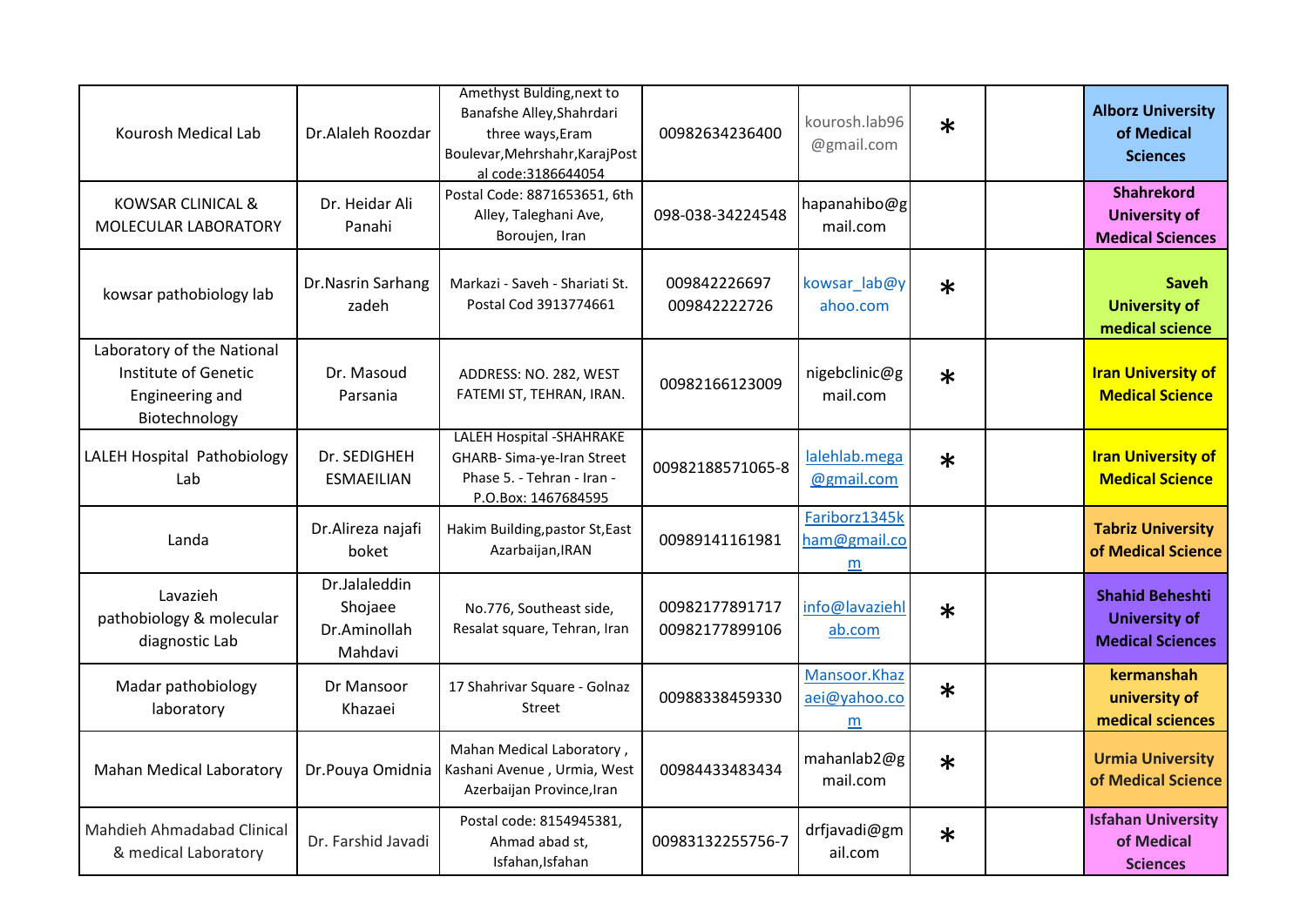| <b>MAHSHAHR Cellular</b><br>molecular PCR lab         | Dr AHMAD SAEED                                            | khuzestan-Mahshahr-<br>Chamran Town- NIOC Hospital<br>- 6354168992                                                                      | +986152434300                                                | info.mah@pih<br>o.org                                                     | $\ast$ | <b>JUNDISHAPOOR</b><br>university of<br>medical science                   |
|-------------------------------------------------------|-----------------------------------------------------------|-----------------------------------------------------------------------------------------------------------------------------------------|--------------------------------------------------------------|---------------------------------------------------------------------------|--------|---------------------------------------------------------------------------|
| Mana Lab                                              | Dr.Tavakoli<br>Moghadam                                   | Postal Code: 1583616816-<br>No.150, Iran Shahr St., Karim<br>Khan Zand Ave., Tehran, Iran                                               | 00982188820833                                               | manalabtehra<br>n@gmail.com                                               | $\ast$ | <b>Iran University of</b><br><b>Medical Science</b>                       |
| Mana Pathobiology &<br>genetics Laboratory            | Dr Ziaei                                                  | 4817719964, Moalem Square,<br>Sari, Mazandaran                                                                                          | 9844431631                                                   | Mana.cgc@ou<br>tlook.com                                                  | $\ast$ | <b>Mazandaran</b><br>university of<br>medical sciences                    |
| markazi                                               | seyed ezatolah<br>rafee alavi                             | Laboratory markazi, street<br>shohada Western, Square<br>shohada, khoram abad,<br>lorestan, iran,                                       | 00986633305296                                               | alira1032@gm<br>ail.com                                                   | $\ast$ | Lorestan<br><b>University Medical</b><br><b>Sciences</b>                  |
| Mashhad pathology Lab                                 | Dr.Ghafarzadegan                                          | Postal CODE:9137813366-<br>No,134-Pasdaran Ave.10-<br>Mashhad                                                                           | 00985138546664                                               | Mpathobiolog<br>y@gmail.com                                               | $\ast$ | <b>Mashhad</b><br><b>University Of</b><br><b>Medical Science</b>          |
| Massoud Lab                                           | Dr.M.Shekarabi Dr.<br>Z. Goodarzi                         | 474 west Mirdamad Blvd.<br>Tehran-Iran Postal Code<br>1969764411                                                                        | 9888785003                                                   | Massoudlab@<br>gmail.com                                                  | $\ast$ | <b>Shahid Beheshti</b><br><b>University of</b><br><b>Medical Sciences</b> |
| Maysa pathobiology &<br><b>Genetics Laboratory</b>    | Dr.M.Shiravi -<br>Dr.F.Solat                              | No24.Corner- St.27 saadat<br>abad - Tehran Iran                                                                                         | 00982141153                                                  | faridsolat@ya<br>hoo.com                                                  | $\ast$ | <b>Iran University of</b><br><b>Medical Science</b>                       |
| Mazandaran Lab                                        | Dr Zeinab Ranjbar                                         | 1st flour, Ateba building,<br>across Ranjbar Drug store,<br>Amir Mazandarani St, Sari,<br>Mazandaran, Iran (Postal Cod:<br>48167-17136) | $(+98-11-33361214)$                                          | mazand.lab@g<br>mail.com                                                  | $\ast$ | <b>Mazandaran</b><br>university of<br>medical sciences                    |
| <b>Medical Genetic Laboratory</b><br>of Dr. Keshavarz | Dr. Parvaneh<br>Keshavarz                                 | No:41639-34694-bolvar<br>namaz street-ebne sina blind<br>alley-Raht-Guilan                                                              | 0098-131-33758455,<br>33755971                               | pas keshavarz<br>@yahoo.com,<br>dr.keshavarzge<br>nelab.95@yah<br>hoo.com | $\ast$ | <b>Guilan University</b><br>of Medical<br><b>Sciences</b>                 |
| <b>Medical Genetic laboratory</b><br>of Dr. Zeinali   | Sirous Zeinali<br>Professor of<br><b>Medical Genetics</b> | Postal Cod: 1595645513,<br>no. 41, Majlesi street, Valiasr<br>Avenue, Tehran Province, Iran                                             | 00982188939140<br>00989381874949<br>Fax: (+98)<br>2188930868 | zeinalislab@ya<br>hoo.com                                                 | $\ast$ | <b>Iran University of</b><br><b>Medical Science</b>                       |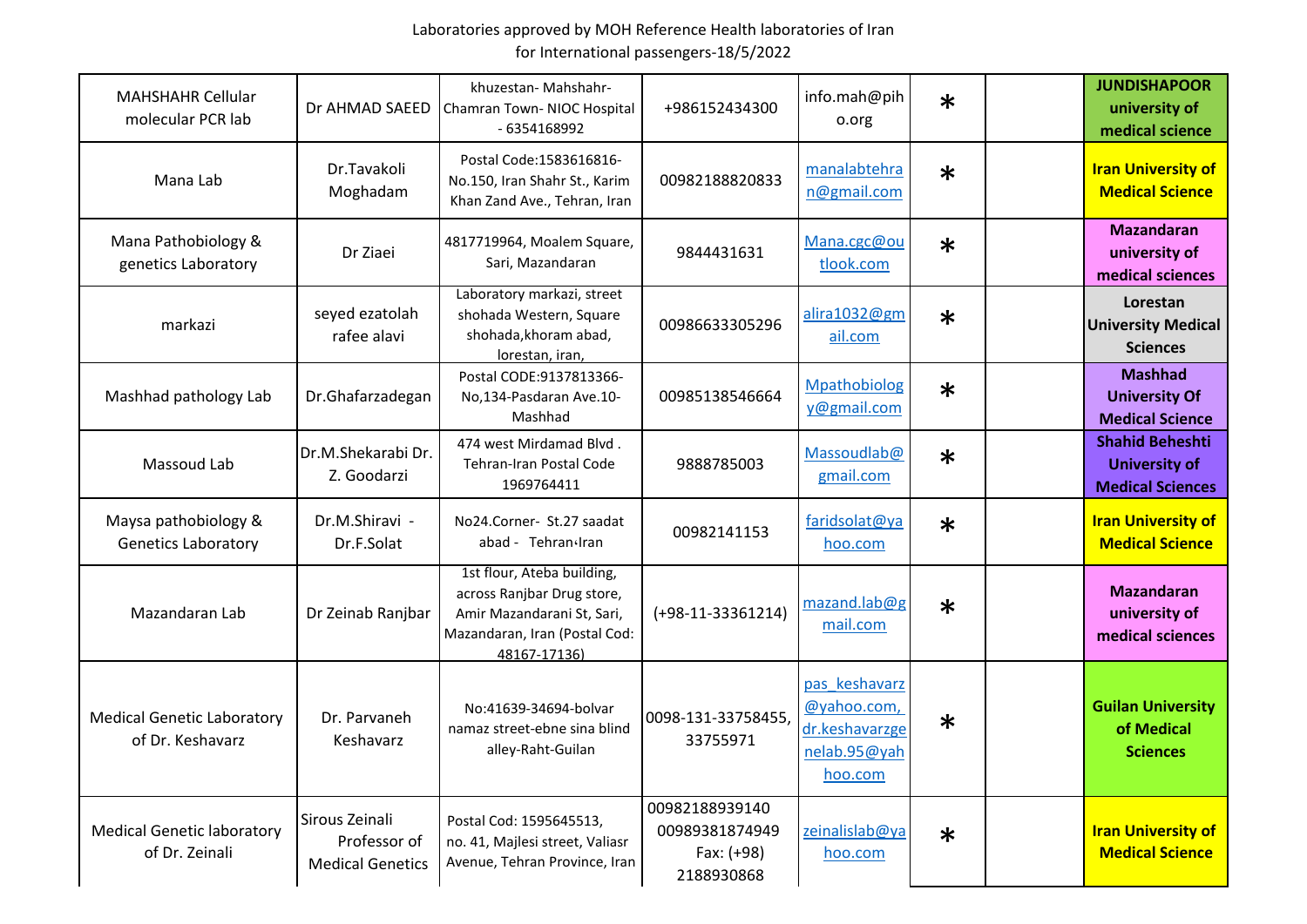| <b>Medical Genetic laboratory</b><br>of Sarem Hospital       | Dr. Tamoochin<br>Moharrami       | Phase 3, Ekbatan Town,<br>Tehran, Iran                                                                                            | 0098214702-(1195)                 | mgsaremlab@<br>yahoo.com              | $\ast$ | <b>Iran University of</b><br><b>Medical Science</b>                       |
|--------------------------------------------------------------|----------------------------------|-----------------------------------------------------------------------------------------------------------------------------------|-----------------------------------|---------------------------------------|--------|---------------------------------------------------------------------------|
| <b>Medical Pathobiology And</b><br><b>Genetic Laboratory</b> | Dr.Azadeh Alvandi<br>manesh      | Postal Cod: 1151673135 In<br>front of Imam Hossein metro<br>station - Imam Hossein Square<br>- Enghelab street - Tehran -<br>Iran | 00982175197                       | lab.medical19<br>67@gmail.com         | $\ast$ | <b>Shahid Beheshti</b><br><b>University of</b><br><b>Medical Sciences</b> |
| Mehr                                                         | Dr. Akbar<br>mehrmovahed         | 4418693873-Tavakoli- shahid<br>karimi st-Lahijan-Guilan                                                                           | 00981342240014                    | mehr medicall<br>ab@yahoo.co<br>m     | $\ast$ | <b>Guilan University</b><br>of Medical<br><b>Sciences</b>                 |
| Mehr                                                         | Dr.Nasrin Samadi                 | 6419183317.Azadi Str.Masjed<br>Solayman.Khozestan                                                                                 | +98 6143221534                    | samadi.nasrin<br>@gmail.com           | $\ast$ | <b>JUNDISHAPOOR</b><br>university of<br>medical science                   |
| Mehr Hospital Molecular<br>Pathobiology Lab                  | Dr. Nasser<br>Rakhshani          | Mehr Hospital - West Zartosht<br>St. - Valiasr Ave. - Tehran - Iran<br>- P.O.Box: 1415755415                                      | 00982182452148,<br>00982182452150 | Mehrlab1325<br>@gmail.com             | $\ast$ | <b>Iran University of</b><br><b>Medical Science</b>                       |
| Mehr Laboratory                                              | Dr.<br>Mohammadreza<br>Farzaneh  | 75147-19373 Sangi-St. Bushehr                                                                                                     | 00987733531383                    | LabmehrB@G<br>mail.com                | $\ast$ | <b>BUSHEHR</b><br>university of<br>medical science                        |
| Mehr Pathobiology Lab                                        | Dr.Mahmood<br>Soleimani dodaran  | Hashtgerd, Emam Ave, Shariat<br>Ally, No1, postal code:<br>3361766538                                                             | 00982644231008                    | mehrpathobiol<br>ogylab@gmail<br>com  | $\ast$ | <b>Alborz University</b><br>of Medical<br><b>Sciences</b>                 |
| Mehr Rasht                                                   | Dr.Hamidreza<br>Iravani          | 1Floor, Busar<br>Bldg, Golsarsq, Rasht, iran                                                                                      | 09111321807/+9813<br>32110719-20  | Mehr lab<br>22@gmail<br>.com          | $\ast$ | <b>Guilan University</b><br>of Medical<br><b>Sciences</b>                 |
| Mehrad Hospital Laboratory                                   | Dr.Houshang<br>Amirrasouli       | Tehran-Miremad St.6th<br>Alley. Mehrad hospital. 3 th<br>Floor. Mehrad Laboratory                                                 | 098218874701<br>0982188753959     | Houshang.amir<br>rasouli@gmail<br>com | $\ast$ | <b>Shahid Beheshti</b><br><b>University of</b><br><b>Medical Sciences</b> |
| Mehregan laboratory                                          | Dr simin sargol<br>zaee moghadam | Postal Code: Crossroad<br>Moadel, Ave 7tir, Zand Blvd,<br>Shiraz, Iran                                                            | 00987132358144                    | mehreganlab1<br>396@gmali.co<br>m     | $\ast$ | <b>SHIRAZ</b><br><b>UNIVERSITY OF</b><br><b>MEDICAL SCIENCE</b>           |
| MELAL                                                        | Dr. HASAN SAKI                   | Ahvaz, Kianpars Between<br>Saheli and Ordibehesht St.<br>East Pahlavan St,                                                        | +98613369030<br>989304967412      | melalahwaz@<br>gmail.com              | $\ast$ | <b>JUNDISHAPOOR</b><br>university of<br>medical science                   |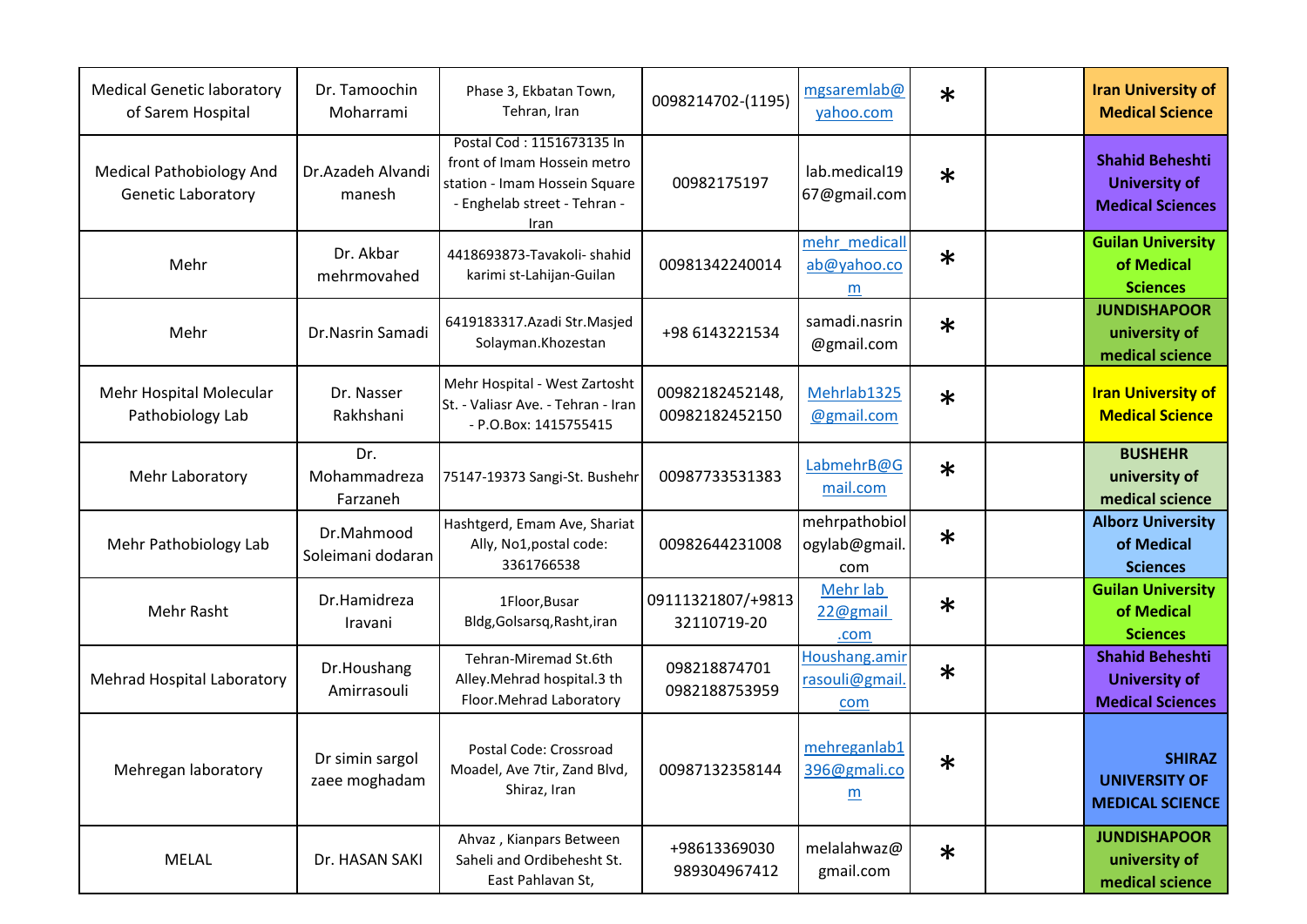| Melal Clinical & medical<br>Laboratory                    | Dr.Naser Almasi                            | Postal cod: 8198315268, First<br>floor, Isfahan Healthcare city,<br>Aghababaei Highway, Isfahan,                                            | +98 3135548058                       | Naseralmasi@<br>yahoo.com                                         | $\ast$ |           | <b>Isfahan University</b><br>of Medical<br><b>Sciences</b>                |
|-----------------------------------------------------------|--------------------------------------------|---------------------------------------------------------------------------------------------------------------------------------------------|--------------------------------------|-------------------------------------------------------------------|--------|-----------|---------------------------------------------------------------------------|
| <b>Mendel Laboratory</b>                                  | Dr. Ali Ahani                              | 1434864537, No.2, Tavanir St.<br>Tehran, Iran                                                                                               | +982188198077                        | info@mendel-<br>lab.com                                           | $\ast$ |           | <b>Iran University of</b><br><b>Medical Science</b>                       |
| Middle East Laboratory for<br>Virus Diagnosis (MELD)      | Dr. Ehsan Arefian                          | No. 178, Sepahbod Gharani<br>Street, Tehran, Iran,<br>Postal Code: 1598976514                                                               | 00982188806652                       | arefian@gmail<br>.com<br>khavarmianeh<br>lab@en.iums.a<br>$c$ .ir | $\ast$ |           | <b>Iran University of</b><br><b>Medical Science</b>                       |
| Milad Clinical & medical<br>Laboratory                    | Dr.Mahshid.Afzal                           | Postal Cod:8145616445.Milad<br>PathobioligyLaboratory . Milad<br>Blind(6).Amadegah<br>Street.Isfahan.Isfahan<br>Province.Iran               | 0098-03137138                        | Milad_Lab $@$<br>yahoo . com                                      | $\ast$ |           | <b>Isfahan University</b><br>of Medical<br><b>Sciences</b>                |
| <b>Milad Hospital Pathology</b><br>Laboratory             | Dr.Saadat<br>Molanaei                      | Milad Hospital Labratories-<br>Hemmat Highway - Chamran<br>super highway- Tehran -<br>Tehran                                                | 00982182039                          | info@miladho<br>spital.com                                        | $\ast$ |           | <b>Iran University of</b><br><b>Medical Science</b>                       |
| <b>Milad Pathobiology &amp;</b><br><b>Genetics Center</b> | Dr. Soroush Nasri                          | No. 17, Amir Alley,<br>Amirmazandarani Blvd, Sari,<br><b>Iran</b>                                                                           | (+98 11-33379541<br>+98 11-33379542) | miladgenetic@<br>yahoo.com                                        | $\ast$ | Suspended | <b>Mazandaran</b><br>university of<br>medical sciences                    |
| Milad Pathobiology and<br><b>Genetics Laboratory</b>      | Dr.Hamid<br>Hamidzade<br>pathologist Ap.Cp | Shahid Soleimani Resalat<br>Highway, Tehran Pars, to the<br>east after Tirandaz crossroad,<br>No. 104, tehran iran postal<br>cod 1654673813 | 00982177708558<br>00982177708559     | miladlab1@gm<br>ail.com                                           |        |           | <b>Shahid Beheshti</b><br><b>University of</b><br><b>Medical Sciences</b> |
| Modern Virology Lab                                       | Dr.Mohammad<br>Reza Etemadi                | Unit 1/2, No. 166, Corner of<br>Erfan Alley, Ghaem Magham<br>Farahani St., Tehran                                                           | +982186124072,<br>+982186124583      | Modernvirusla<br>b@gmail.com                                      | $\ast$ |           | <b>Iran University of</b><br><b>Medical Science</b>                       |
| <b>Mofid Clinical &amp; medical</b><br>Laboratory         | Mrs. Dr, Maryam<br><b>Mirtalebi</b>        | between alley 4 and 6, Arbab St                                                                                                             | 009836633030<br>009836630063         | mofid.ml2020<br>@gmail.com                                        | $\ast$ | suspended | <b>Isfahan University</b><br>of Medical<br><b>Sciences</b>                |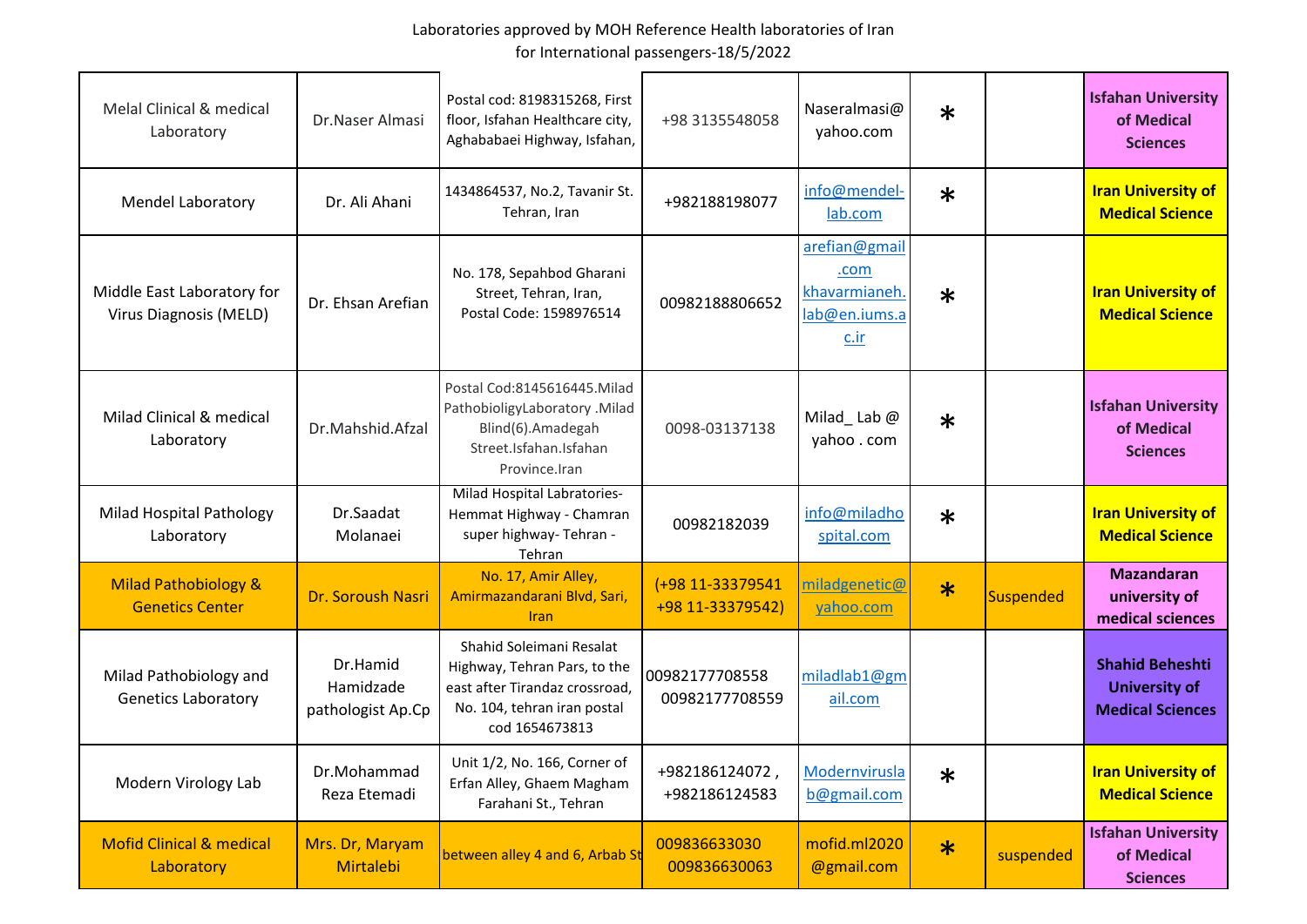| mohagheghin                         | Dr.Hasan shamani                                                       | No 6. first alley. Aliebne<br>abitaleb st. namaz square.<br>Eslamshar                                                                         | 00982156351525                    | shaghaghilab<br>@gmail.com                                          | $\ast$ | <b>Tehran university</b><br>of medical science                            |
|-------------------------------------|------------------------------------------------------------------------|-----------------------------------------------------------------------------------------------------------------------------------------------|-----------------------------------|---------------------------------------------------------------------|--------|---------------------------------------------------------------------------|
| Moheb-e-Mehr                        | Dr Mohammad<br>Farhadi, Dr<br>Maryam<br>Abolhasani, Dr<br>Diana Taheri | Khalilzadeh St. Valiasr St.<br>Vanaq Sq. Tehran Iran, postal<br>code 1969713199                                                               | 00982185556247,<br>00982185556220 | abolhasani1ma<br>ryam@gmail.c<br>om,<br>mohebmehr.la<br>b@gmail.com | $\ast$ | <b>Iran University of</b><br><b>Medical Science</b>                       |
| My Gene                             | Dr. Behzad<br>Davarnia                                                 | Postal Code: 5614614018-My<br>Gene Lab,1th floor, NO 13,<br>Dr.Maleki Clinic Complex,<br>Masoumin Alley, Sarcheshme<br>Square, Ardabil, Iran. | 0984533236677                     | b.davarnia@g<br>mail.com                                            | $\ast$ | <b>Ardabil University</b><br><b>Of Medical Science</b>                    |
| Naamdar medical diagnostic<br>lab   | Dr.Amir seyed ali<br>mehbod                                            | No 118, between Salmas<br>Square and Kaj St., West Fathi<br>Shaghaghi St., Yousefabad,<br>Tehran                                              | 009888638765                      | naamdarlab@<br>gmail.com                                            | $\ast$ | <b>Iran University of</b><br><b>Medical Science</b>                       |
| Nabavi Hospital                     | Dr.Seyed<br>Homayoon<br>Aghamiri                                       | 6461941151-Salman farsi St.<br>Dezfoul-Khuzestan prov-Iran                                                                                    | 098-61-42324001-7                 | Nabavihp@ya<br>hoo.com                                              | $\ast$ | <b>Dezful University</b><br>of Medical Science                            |
| NABZ Laboratory                     | Dr. Mohammad<br>Siadaty                                                | No24, Third Floor, Doctors<br>Building 1839, Corner of<br>Second Alley, Above Tehran<br>Heart Center, North Amirabad<br>St, Tehran            | +982188008451<br>+982188028191    | nabz.lab@en.i<br>ums.ac.ir                                          | $\ast$ | <b>Iran University of</b><br><b>Medical Science</b>                       |
| Naft Grand Hospital                 | Dr. Tahere Fazeli                                                      | Ahwaz-The beginning of the<br>shahrak naft-Naft grand<br>Hospital                                                                             | 00986134436601-9                  | ertebat.ahv@g<br>mail.com                                           |        | <b>JUNDISHAPOOR</b><br>university of<br>medical science                   |
| Nano Medical Laboratory             | Dr.Arash Feizi                                                         | Mahan Medical Laboratory,<br>Hassani Avenue, Urmia, West<br>Azerbaijan Province, Iran                                                         | 00984433443966                    | nanolab.2018<br>@gmail.com                                          | $\ast$ | <b>Urmia University</b><br>of Medical Science                             |
| NANO Pathobiology &<br>Genetics Lab | Dr. Rasoul<br>Peysepar                                                 | No.6 - Mehr building - South<br>resalat sq. Tehran. Iran                                                                                      | 00982177229277-10                 | nano_pathobi<br>ologylab                                            | $\ast$ | <b>Shahid Beheshti</b><br><b>University of</b><br><b>Medical Sciences</b> |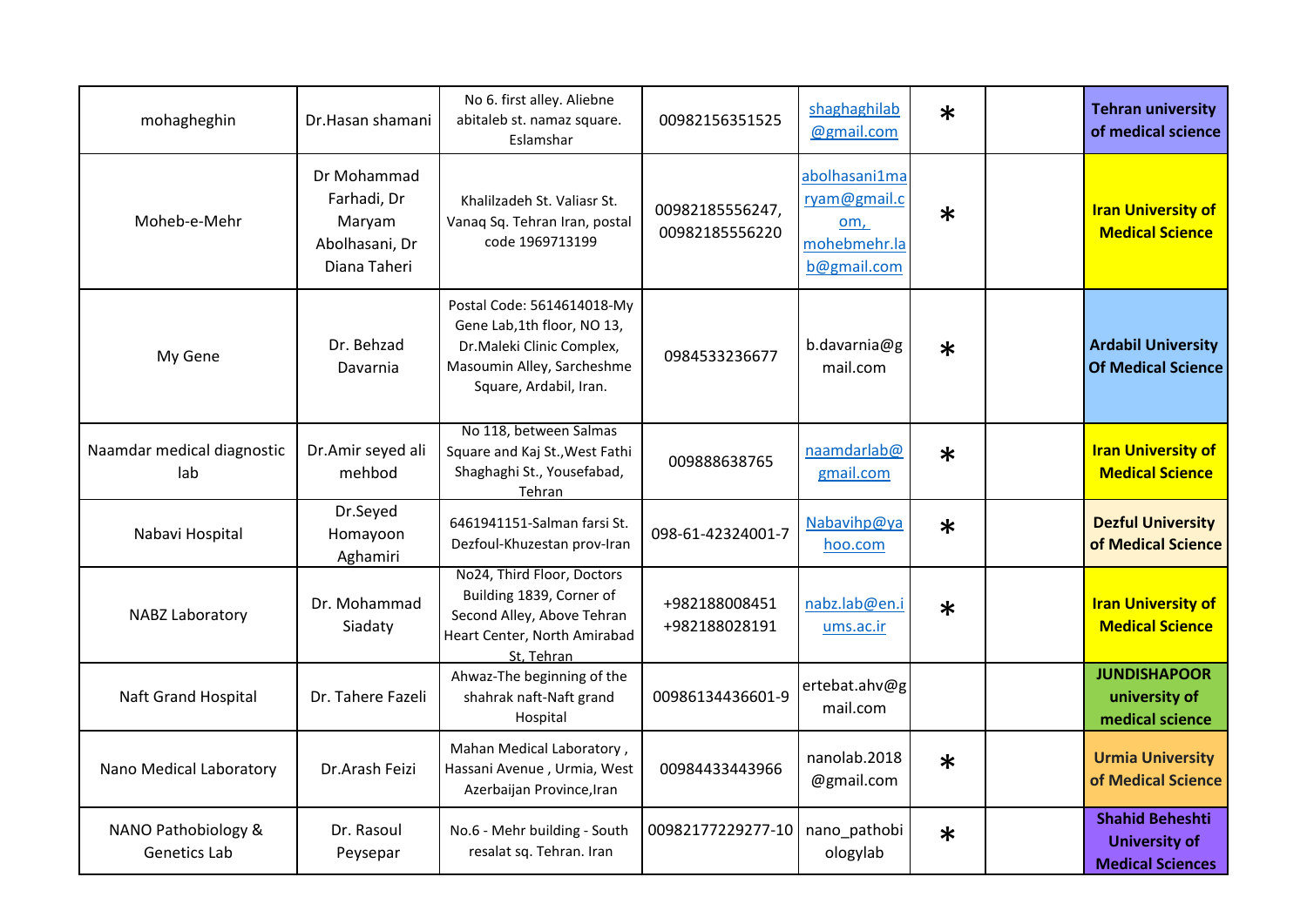| Narges Lab                                               |                                                   | 6155689467-Iran-Khuzestan-<br>Dr Arshia Allahdin Ahvaz-kianpars-East Mihan St.<br>No: 18            | 00986155689467                   | narges.lab@ya<br>hoo.com              | $\ast$ |                  | <b>JUNDISHAPOOR</b><br>university of<br>medical science                   |
|----------------------------------------------------------|---------------------------------------------------|-----------------------------------------------------------------------------------------------------|----------------------------------|---------------------------------------|--------|------------------|---------------------------------------------------------------------------|
| Navid                                                    | Dr.Aliakbar<br>Shamsian                           | Postal CODE:91837479-<br>No:119 Beside Metro<br>station Ahmad abad<br>St Mashhad Iran               | 00985138413033                   | basharkhahsa<br>mira@gmail.co<br>m    | $\ast$ |                  | <b>Mashhad</b><br><b>University Of</b><br><b>Medical Science</b>          |
| Negin Pathobiology<br>Laboratory                         | Dr. Yahyazadeh                                    | 4818744885, Taleqani Blvd,<br>Negin Medical Complex, Sari,<br>Mazandaran                            | 9833408001                       | neginmedlab<br>@gmail.com             | $\ast$ |                  | <b>Mazandaran</b><br>university of<br>medical sciences                    |
| <b>NEGIN POOYA LABORATORY</b>                            | Dr.Saladjegheh                                    | No: 2283 Maryam Allay,<br>Valiasr St                                                                | 00982188190189                   | kamaleddinba<br>gheri@yahoo.c<br>$om$ | $\ast$ |                  | <b>Iran University of</b><br><b>Medical Science</b>                       |
| Neurogene Pathobiology and<br><b>Genetics Laboratory</b> | Dr. Mahdieh Salimi                                | Unit10,Floor5,Number419,Nor<br>th Felestin, Keshavarz<br>Boulvard, Tehran                           | 00982188904730                   | neurogene.lab<br>@gmail.com           | $\ast$ |                  | <b>Iran University of</b><br><b>Medical Science</b>                       |
| Nikan                                                    | Dr.Mousavi<br>nezhad -<br>Dr.Moshir Ahmadi        | Postal CODE :9176711111-<br>No:2 Aref - Ahmad abad<br>avenue -Mashhad- Khorasan<br>Razavi -Iran     | 00985138476680                   | Mousavinezha<br>dlab@yahoo.c<br>om    | $\ast$ |                  | <b>Mashhad</b><br><b>University Of</b><br><b>Medical Science</b>          |
| Nikan Hospital Pathobiology<br>Laboratory                | Dr. Kaveh Hojat<br>Jalali-Dr.Saeedeh<br>Sarvarian | No Six, 22 Bahman<br>St, Aghdasie Square,<br>Tehran, Iran                                           | 009829121061                     | info@nikanhos<br>pital.com            | $\ast$ |                  | <b>Shahid Beheshti</b><br><b>University of</b><br><b>Medical Sciences</b> |
| Niloo Pathobiology<br>Laboratory                         | Dr. zynab abdipor                                 | Postal Code: Ave 7tir, Zand<br>Blvd, Shiraz, Iran                                                   | 00987132337063<br>00989170021312 | niloolaborator<br>y@gmail.com         | $\ast$ |                  | <b>SHIRAZ</b><br><b>UNIVERSITY OF</b><br><b>MEDICAL SCIENCE</b>           |
| <b>Nilou laboratory</b>                                  | <b>Dr Mahmoud</b><br>Rezaei Javan                 | postal cod.4163835914 -<br>No.13- Saadi Street- Golsar<br>Rasht-Gilan<br>square-<br><b>Province</b> | 00981332116062                   | niloulab.dr.rez<br>aei@gmail.co<br>m  | $\ast$ | <b>Suspended</b> | <b>Guilan University</b><br>of Medical<br><b>Sciences</b>                 |
| Nobel Clinical & medical<br>Laboratory                   | Dr. Ali Ajami                                     | Cod: 8175999793- Artesh sreet-                                                                      | 00983136007                      | info@nobellab<br>.com                 | $\ast$ |                  | <b>Isfahan University</b><br>of Medical<br><b>Sciences</b>                |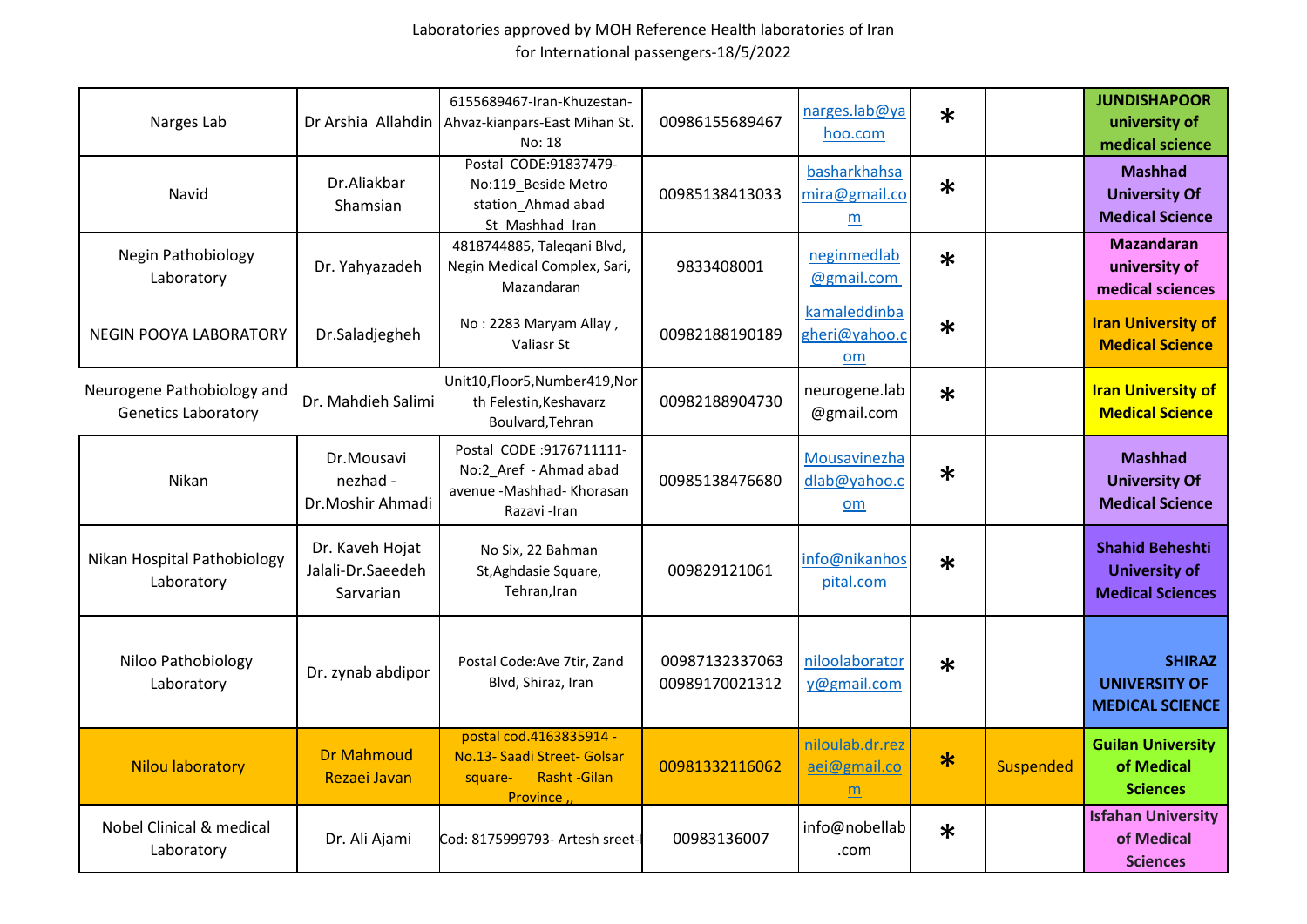| Noor Medical Lab                                   | Dr.Masoud<br>Shahroudian                | Postal CODE:9196311111 -<br>No:28 _Aref 3 street,<br>Ahmadabad Street, Mashhad<br>Iran                      | 00985138447725                    | labnoor@gmai<br>I.com         | $\ast$ | <b>Mashhad</b><br><b>University Of</b><br><b>Medical Science</b>          |
|----------------------------------------------------|-----------------------------------------|-------------------------------------------------------------------------------------------------------------|-----------------------------------|-------------------------------|--------|---------------------------------------------------------------------------|
| Noor Pathobiology and<br><b>Genetic Laboratory</b> | Dr.Abdolfatah<br>Sarrafnejad            | Postal code: 1418753177<br>N0:97, Between Kargar and<br>Jamalzadeh Street, Keshvarz<br>blvd., Tehran        | 00982162723                       | info@noorlab.<br>com          | $\ast$ | <b>Iran University of</b><br><b>Medical Science</b>                       |
| Noor Pathobiology Laboratory                       | Dr. Asghar<br>Aaliepour                 | Iran . Lorestan . Khorramabad.<br>shohada bridge. mokhaberat                                                | 00986633332939                    | noorpatholab<br>@hotmail.com  | $\ast$ | Lorestan<br><b>University Medical</b><br><b>Sciences</b>                  |
| Noor Pathobiology Laboratory Dr. Bahram Nikkhoo    |                                         | Baran23-Yaghmouri alley-<br>pasdaran street-sanandaj-<br>kurdistan-iran-6616646844                          | 00988733224624                    | vafafarhadi@g<br>mail.com     | $\ast$ | <b>Kurdistan</b><br><b>University of</b><br><b>Medical Sciences</b>       |
| noorgene                                           | dr. amahmoud<br>vahedian                | 6155837376.pahlavan<br>av.kianpars.ahvaz.iran                                                               | 00986133399999<br>009809161001391 | noorahwazlab<br>@yahoo.com    | $\ast$ | <b>JUNDISHAPOOR</b><br>university of<br>medical science                   |
| Novin Genetic Laboratory                           | Dr Mohammad<br>Bagher Hashemi-<br>Soteh | FarahAbad Bulevard-Sari-<br>Mazandarn. P.O.Box:48169-<br>73999-                                             | 00981133700384                    | novingeneticla<br>b@gmail.com | $\ast$ | <b>Mazandaran</b><br>university of<br>medical sciences                    |
| Novin Lab                                          | Dr.Heirani<br>Moghadam                  | Zahedan.Behdasht st<br>.9816933385                                                                          | 00985433433919                    | ptn935@gmail<br>.com          | $\ast$ | Zahedan<br><b>Universiry Of</b><br><b>Medical Science</b>                 |
| omega lab                                          | dr. reza maghsoodi                      | 1993643166 postal code-no<br>193-molla sadra st-tehran                                                      | 00982188055586-87                 | drmaghsoodi<br>@yahoo.com     | $\ast$ | <b>Shahid Beheshti</b><br><b>University of</b><br><b>Medical Sciences</b> |
| <b>OMID medical laboratory</b>                     | Dr.Heirani<br>Moghadam                  | 9816636140-Behdasht<br>medical center. Behdasht Bly 7-<br>Zahedan - Sistan &<br>Balochestan - Iran          | 00985433450172                    | www.omidlab.<br>com           | $\ast$ | Zahedan<br><b>Universiry Of</b><br><b>Medical Science</b>                 |
| Oxygen laboratory                                  | Dr.Mehrdad<br>Mehrzadeh                 | Postal Code: Oxygen building,<br>Alley 10, Beginning of Haft-e-<br>tir street, Zand street, Shiraz,<br>Iran | 00987132319021<br>00989177171310  | Oxygenshiraz<br>@gmail.com    | $\ast$ | <b>SHIRAZ</b><br><b>UNIVERSITY OF</b><br><b>MEDICAL SCIENCE</b>           |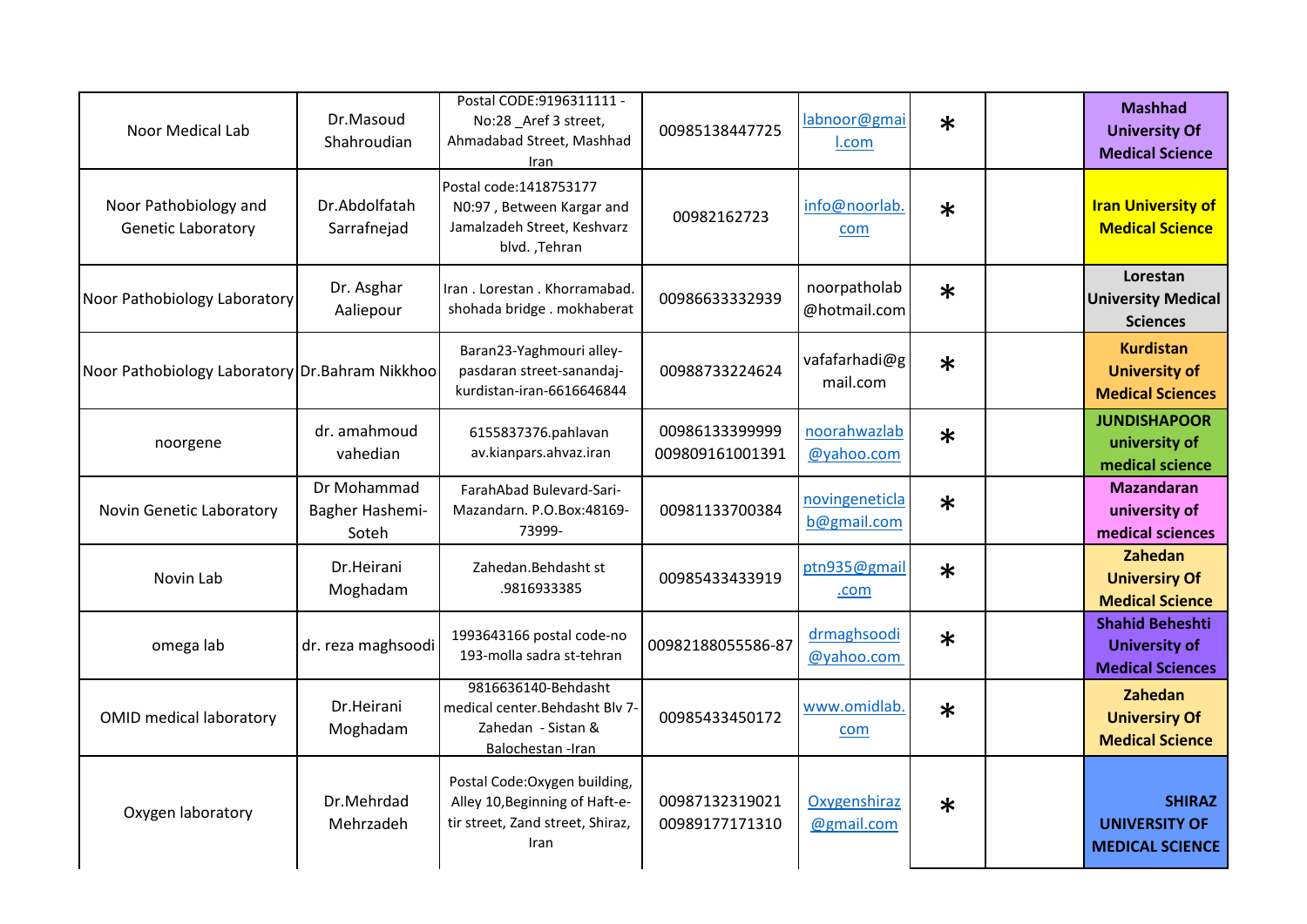# Laboratories approved by MOH Reference Health laboratories of Iran

for International passengers-18/5/2022

|                                         |                                          | POSTAL CODE:9143813399-No                                                                                    |                                     |                                             |        |                                                                           |
|-----------------------------------------|------------------------------------------|--------------------------------------------------------------------------------------------------------------|-------------------------------------|---------------------------------------------|--------|---------------------------------------------------------------------------|
| Paniz laboratory                        | Dr.M. Sezavar<br>kamali                  | 17-6/2 Chamran Street -6<br>Golestan Street (Eastern)-<br>Mashhad-Khorasan Razavi                            | 00985132290961                      | Panizlaborator<br>y@Gmail.com               | $\ast$ | <b>Mashhad</b><br><b>University Of</b><br><b>Medical Science</b>          |
| Pardis Hafez                            | Dr. Mohammad<br>Reza Keramati            | Postal CODE:9178869498-<br>No.786, Vakil Abad Blv.,<br>Mashhad-Khorasan Razavi                               | 00985138699090                      | info@pardisla<br>b.com                      | $\ast$ | <b>Mashhad</b><br><b>University Of</b><br><b>Medical Science</b>          |
| Parjen Lab                              | Dr.Behrang<br>Kazeminejad                | Postal<br>cod:1473146763, No:48, Nategh<br>e noori Street, Tehran<br>city, Tehran province                   | 00982140449203                      | Parjenlab@en.<br>jums.ac.ir                 | $\ast$ | <b>Iran University of</b><br><b>Medical Science</b>                       |
| Park Clinical & medical<br>Laboratory   | Dr. Zahra Fattahi                        | postal code:<br>8163894355, No.3, Golestan<br>building, Chahar bagh e bala<br>Avenue, Isfahan ,Isfahan ,Iran | 00983136661898<br>00983136662104    | parkmedlab13<br>81@gmail.com                | $\ast$ | <b>Isfahan University</b><br>of Medical<br><b>Sciences</b>                |
| Pars Genome Genetics Lab                | Dr. Shahram Savad                        | Alborz Province, karaj, Shahid<br>Beheshti Street, Postal<br>code:3144816868                                 | 00982634486940                      | parsgenomela<br>b.com@gmail.<br>com         | $\ast$ | <b>Alborz University</b><br>of Medical<br><b>Sciences</b>                 |
| Pars hospital Lab                       | Dr. Reza<br>mashayekhi                   | #67. Keshavarz Blvd<br>,Tehran,1415944911 IRAN<br>P.O.Box: 17775-131                                         | +98-21-82199151-5                   | labparshospita<br>l@yahoo.com               | $\ast$ | <b>Iran University of</b><br><b>Medical Science</b>                       |
| Pars hospital laboratory                | Dr Issa Jahanzad                         | 4158813455, Pars hospital,<br>Gholipour<br>blv, Rasht, Guilan, Iran                                          | 00981332133262                      | pars.hospital@<br>gmail.com                 | $\ast$ | <b>Guilan University</b><br>of Medical<br><b>Sciences</b>                 |
| Pars Lab                                | Dr. Mehdi Mehrafza                       | 1-Emam Hossein SQ varamin<br>Tehran                                                                          | 009836296001-4                      |                                             | $\ast$ | <b>Shahid Beheshti</b><br><b>University of</b><br><b>Medical Sciences</b> |
| Pars lab Pathobiology<br>Laboratory     | Dr. Payam<br>Fathizadeh MD,<br>$(AP-CP)$ | 6155853437-9th west-<br>Kianpars-Ahvaz-Khozestan                                                             | 00986133919043                      | parslabahvaz8<br>3@gmail.com                | $\ast$ | <b>JUNDISHAPOOR</b><br>university of<br>medical science                   |
| Pars Medical Microbiology<br>Laboratory | Mazyar Ziyaeyan<br>shohreh Farshad       | Postal Code: Unit 3, 2nd Floor,<br>Royal Building, Hedayat<br>St.East, Shiraz, Iran                          | 00987132338688<br>0098933 781 98 78 | pars.lab.micro<br>biology.lab@g<br>mail.com | $\ast$ | <b>SHIRAZ</b><br><b>UNIVERSITY OF</b><br><b>MEDICAL SCIENCE</b>           |
| Pars pathobiology laboratory            | Dr Babak Jahed                           | 4661944638 Korosh st.<br>Chalus.Mazandaran .Iran                                                             | 00981152228222                      | Pars.pathobiol<br>ogy.lab@Gmai<br>I.com     | $\ast$ | <b>Mazandaran</b><br>university of<br>medical sciences                    |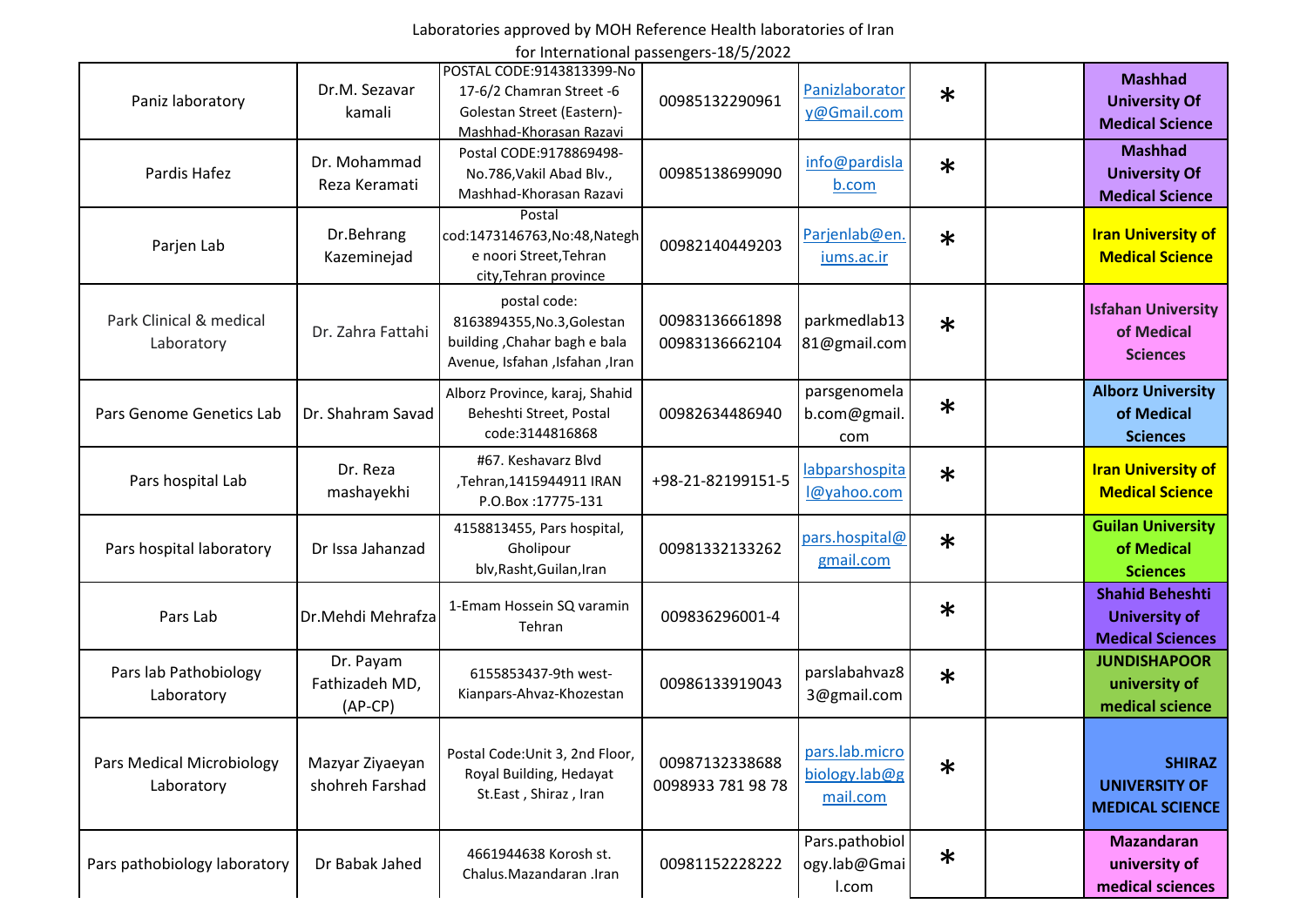| Pars Teb                               | Dr.Ali Kharazian                               | No. 142, corner of 20th Alley,<br>South Gandi St., Vanak Sq.,<br>Tehran                                                 | 00982188648139-42                   | info@parstebl<br>ab.com         |        | <b>Shahid Beheshti</b><br><b>University of</b><br><b>Medical Sciences</b> |
|----------------------------------------|------------------------------------------------|-------------------------------------------------------------------------------------------------------------------------|-------------------------------------|---------------------------------|--------|---------------------------------------------------------------------------|
| Parseh Pathobiology &<br>Genetics Lab. | Dr. Mir Majid<br>Mossalaeie                    | No. 21, Abedzadeh Alley,<br>Jenah Avenue, 2nd<br>Sadeghiyeh Sq. Tehran,<br>Tehran. PO Code:<br>14514764341              | 0098 21 44287632 - 5                | info@parsehla<br>b.com          | $\ast$ | <b>Iran University of</b><br><b>Medical Science</b>                       |
| Parsian medical Laboratory             | Dr. Reza Ataei                                 | Postal CODE: 9137814864-Razi<br>Medical complex. Emam Reza<br>SQ. Razi St. Mahhad - Iran                                | 00985138552622-4                    | Reza at641@Y<br>ahoo.com        | $\ast$ | <b>Mashhad</b><br><b>University Of</b><br><b>Medical Science</b>          |
| Parsian Pathobiology Lab               | Dr.Naser.Jamshidi-<br>Dr farnoosh<br>Sedaghati | NO.129, Intersection of<br>Samangan Street, West<br>Janbazan Ave, Nabovat<br>Sq, Narmak, Tehran                         | 00982177803600                      | parsianlab@ya<br>hoo.com        | $\ast$ | <b>Shahid Beheshti</b><br><b>University of</b><br><b>Medical Sciences</b> |
| Part Laboratory                        | Dr.Mehrdad<br>Ravanshad                        | 14119-86453, No.1432, North<br>Kargar, Tehran, TH, Iran.                                                                | +98-21-88634055;<br>+98-936-7278288 | partlab@outlo<br>ok.com         | $\ast$ | <b>Iran University of</b><br><b>Medical Science</b>                       |
| PARTOLAB Pathobiology and<br>Genetics  | Dr.Roxana<br>Aghakhani                         | Address: Third floor, No. 14.,<br>Pardis St., Mollasadra Ave.,<br>Vanak Sq., Tehran, Iran<br>Postal code:<br>1991915594 | 00982142645                         | Email<br>: info@partola<br>b.ir |        | <b>Shahid Beheshti</b><br><b>University of</b><br><b>Medical Sciences</b> |
| <b>PASTEUR</b>                         | MAJID-<br>SHARBATDARN                          | <b>BABOL- FARHANG</b><br>INTERSECTION, NEXT TO<br><b>ETEHAD PHAEMACY</b>                                                | 00981135002                         |                                 | $\ast$ | <b>Babol university of</b><br>medical science                             |
| Pasteur                                | Dr.Hamid<br>moradzadegan                       | 6155685677-Eastren Esfand -<br>Ahvaz - khuzestan                                                                        | 00986133364162                      | pasteur@yaho<br>o.com           | $\ast$ | <b>JUNDISHAPOOR</b><br>university of<br>medical science                   |
| Pasteur                                | Soheilla Mahmood<br>Poor                       | 6616645654 - Molavi -<br>Sanandaj - Kurdestan                                                                           | 00988733235368                      | pasteur lab@y<br>ahoo.com       | $\ast$ | <b>Kurdistan</b><br><b>University of</b><br><b>Medical Sciences</b>       |
| pasteur medical lab                    | Dr.Ahmad<br>Mirmoeini                          | Iran. Lorestan.<br>Khorramabad.Alavi street                                                                             | 00986633410718                      | ghoolamiali@g<br>mail.com       | $\ast$ | Lorestan<br><b>University Medical</b><br><b>Sciences</b>                  |
| pastour(shosh)                         | dr mohammad<br>hossein shoshizade              | shoush- on shahid danesh<br>street- infront of dabel<br>khazaie "s cemetery                                             | 00986142827320                      | dr_shushizade<br>@yahoo.com     |        | <b>JUNDISHAPOOR</b><br>university of<br>medical science                   |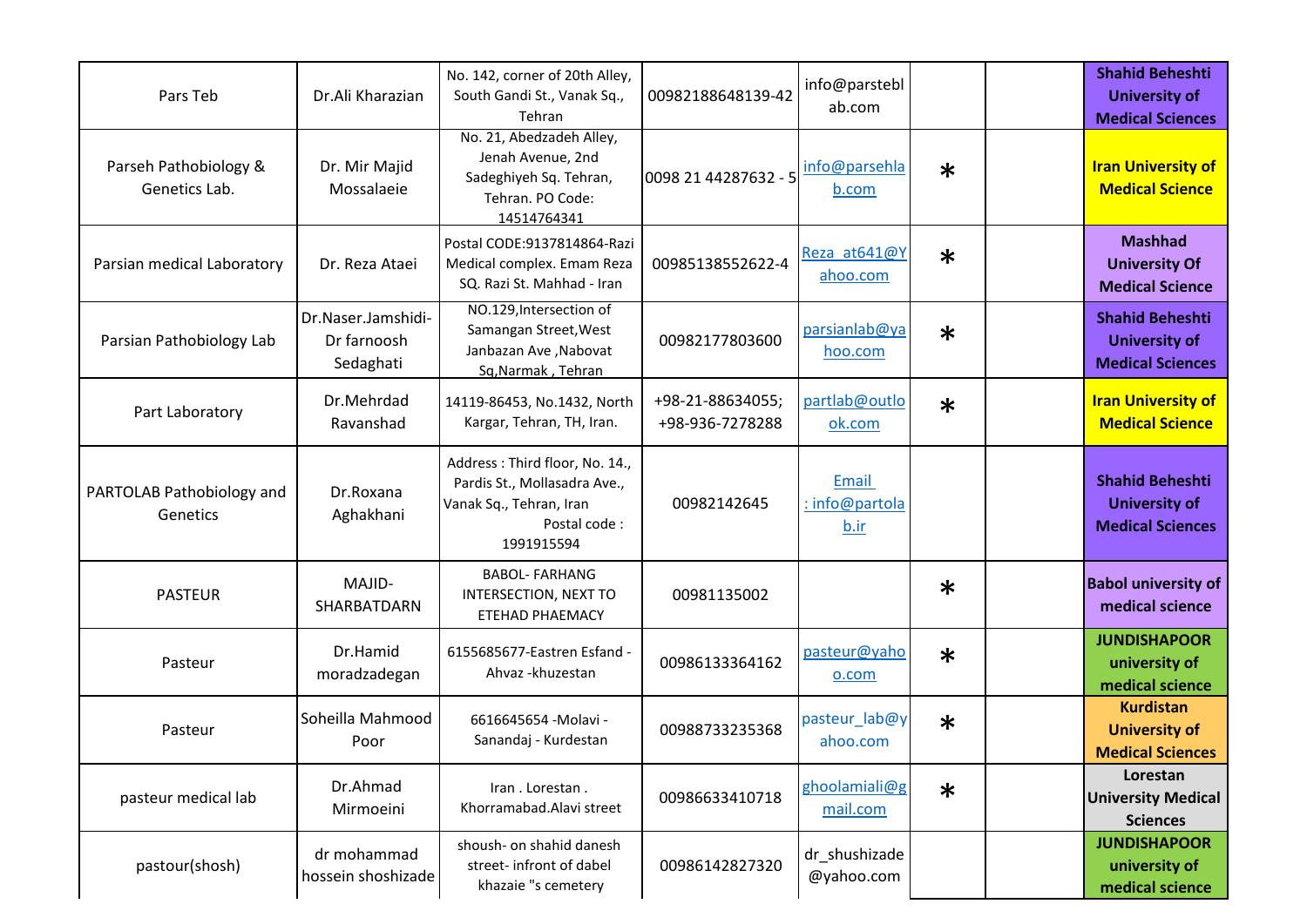| Pathobiology Laboratory<br>Center                               | Dr. Nahid Sakhaei                                                                        | No. 17, Gharani St., Valiasr<br>Ave., Tehran, Iran - Postal<br>code:1965663951                                                    | 00982122666561-3                                                          | info@path-<br>lab.com                            | $\ast$ | <b>Shahid Beheshti</b><br><b>University of</b><br><b>Medical Sciences</b> |               |
|-----------------------------------------------------------------|------------------------------------------------------------------------------------------|-----------------------------------------------------------------------------------------------------------------------------------|---------------------------------------------------------------------------|--------------------------------------------------|--------|---------------------------------------------------------------------------|---------------|
| Pathology<br>farvardin                                          | Dr. Binesh Emami                                                                         | Building 102-Imam Khomeini-<br>tehran                                                                                             | 00982166367914                                                            | ravabetomou<br>mi1396@gmail<br>.com              | $\ast$ | <b>Tehran university</b><br>of medical science                            |               |
| Payambaran Hospital<br>Pathobiology and Genetics<br>Lab         | Dr. Mohammad<br>Reza Dokhanchi,<br>MD, APCP                                              | Postal code: 1471755111-<br>Payambaran Hospital, Abazar<br>Blvd., Ayat Allah Kashani Blvd.<br>Sadeqieh Second Sq, Tehran,<br>Iran | 00982148994720                                                            | payambarange<br>nlab@gmail.co<br>m               | $\ast$ | <b>Iran University of</b><br><b>Medical Science</b>                       |               |
| Payvand Clinical & Specialty<br>Laboratory                      | Dr.Behzad.Poopak                                                                         | Building No. 174, Dr.<br>Mosadegh Street (North Naft<br>St.), Dastgerdi St. (Zafar),<br>Shariati St., Tehran-<br>Pox:1919753557   | 009802171400004-5                                                         | info@payvandl<br>ab.com                          | $\ast$ | <b>Shahid Beheshti</b><br><b>University of</b><br><b>Medical Sciences</b> |               |
| Peyvand Laboratory Complex                                      | Dr. Abdolreza<br>Afrasiabi, Dr.<br>Shahrokh<br>Rakhshandehroo,<br>Dr. Hooman<br>Roozbehi | Postal Code: 7134773638,<br>Alley 2, Ordibehesht Ave,<br>Shiraz, Fars, Iran                                                       | 009871 32317800<br>00989022990100                                         | info@peyvandl<br>ab.me                           | $\ast$ | <b>UNIVERSITY OF</b><br><b>MEDICAL SCIENCE</b>                            | <b>SHIRAZ</b> |
| Pooyesh Pathobiology Lab                                        | Dr.Sedighe<br>Morteza Ghalhari                                                           | Pooyesh Pathobiology<br>Lab, SABZ Building, South<br>Taleqani Blv, Karaj, Alborz,<br>Iran, Post Code: 3133986548                  | 00982632702880                                                            | pooyeshlab@g<br>mail.com                         | $\ast$ | <b>Alborz University</b><br>of Medical<br><b>Sciences</b>                 |               |
| Raha<br>Pathobiology&Molecular &<br><b>Dianostic Laboratory</b> | Dr.Mohammad<br>Karimi moghadam                                                           | #299,186St., Tirandaz<br>Ave., Tehranpars, Tehran, Iran-<br>Postal Cod:1655815565-                                                | 00982177874967&<br>00982177873052 &<br>00982177711764 &<br>00982177733058 | daneshrahagos<br>tar@gmail.co<br>$\underline{m}$ |        | <b>Shahid Beheshti</b><br><b>University of</b><br><b>Medical Sciences</b> |               |
| Rasad Pathobiology and<br>Genetic Laboratoy                     | Dr. Dariya<br>Boloorchi<br>MD.AP/CP                                                      | No.23, Ajang Alley, Resalat<br>Square, Soleimani Exp.way,<br>Tehran, Iran                                                         | 00982171365<br>0982177447709<br>00982177891623                            | imanifouladi.a<br>@gmail.com                     | $\ast$ | <b>Shahid Beheshti</b><br><b>University of</b><br><b>Medical Sciences</b> |               |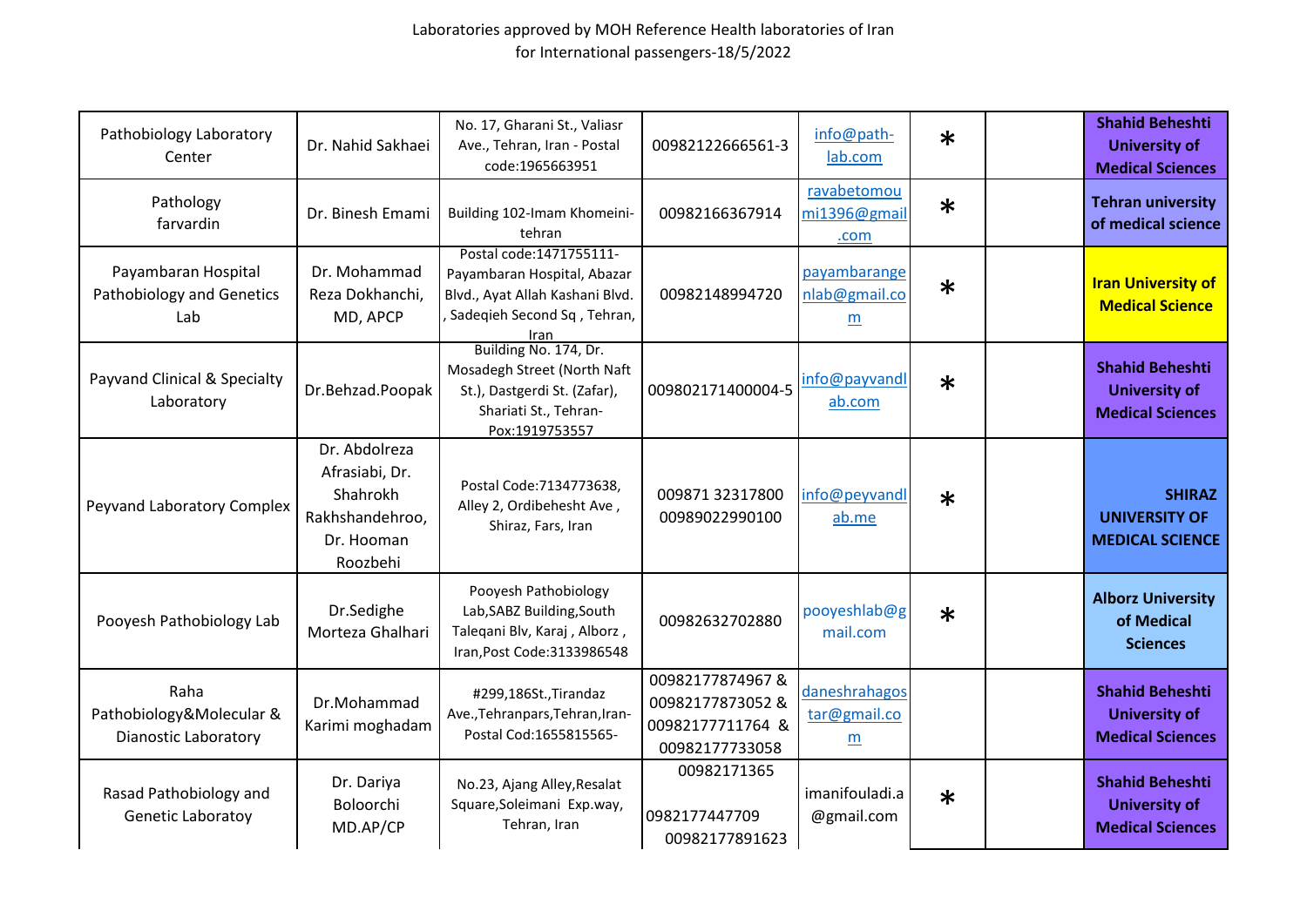| Raz Laboratory                             | Dr.Ahmad<br>Monabati                     | Raz Bldg, Postal<br>Code:7134686395, West<br>Moadel St, Between felestin St<br>& Mollasadra St, SHIRAZ, IRAN | 00987132369393-6<br>00989171134568 | razlabshiraz@g<br>mail.com                    | $\ast$ |                  | <b>SHIRAZ</b><br><b>UNIVERSITY OF</b><br><b>MEDICAL SCIENCE</b>           |
|--------------------------------------------|------------------------------------------|--------------------------------------------------------------------------------------------------------------|------------------------------------|-----------------------------------------------|--------|------------------|---------------------------------------------------------------------------|
| Razi Clinic Medical Laboratory             | Dr. Marzieh<br>Mirzaiee                  | Razi Shahriyar Clinic, Sedaghat<br>Pishe Alley, Valiasr St,<br>Shahriyar                                     | +982165241088<br>+982165223425     | www.razishahr<br>iyar.lab@gmail<br>.com       | $\ast$ |                  | <b>Iran University of</b><br><b>Medical Science</b>                       |
| Razi Pathobiolocal lab                     | S.s.eghbali MD<br>pathologist            | Imam khomeini st.<br>Toos medical complex<br>Postal code: 7514979587                                         | 00987733550190                     | Sseghbali@gm<br>ail.com                       | $\ast$ |                  | <b>BUSHEHR</b><br>university of<br>medical science                        |
| Razi Pathobiology                          | Dr Seyed Alireza<br>Mesbah               | No.187, Imam Khomeini<br>Ave.Rasht, Guilan, Iran                                                             | 00981332324647                     | info@razipath.<br>net                         | $\ast$ |                  | <b>Guilan University</b><br>of Medical<br><b>Sciences</b>                 |
| <b>Razi Pathobiology Lab</b>               | Dr.Kian Javadi<br><b>Koshesh</b>         | <b>Valiasr 5. Gohardasht</b><br>Junction. Beheshti AV, Karaj,<br>Postal code: 3133786744                     | 00982632756290-94                  | genetics@razi<br>patholab.com                 | $\ast$ | <b>Suspended</b> | <b>Alborz University</b><br>of Medical<br><b>Sciences</b>                 |
| Razi pathobiology laboratory               | Dr Emami Al Agha                         | Haj Mohammad Taghi Isfahani<br>St.                                                                           | 00988337298689                     | omidemamiale<br>agha@gmail.c<br>$\mathsf{nm}$ | $\ast$ |                  | kermanshah<br>university of<br>medical sciences                           |
| Resalat hospital Pathobiology<br>Laboratoy | Dr.Fatemeh Ashrafi<br>Dr.Minoo shafieai  | Next to the Seyed Khandan<br>bridge, no 1 - Abouzar Ghafari<br>Street, Tehran, Iran                          | 00982122862018<br>00982122852658   | Ashrafi.m.dr@<br>gmail.com                    | $\ast$ |                  | <b>Shahid Beheshti</b><br><b>University of</b><br><b>Medical Sciences</b> |
| <b>Rey Novin</b>                           | Dr. Abdullah<br>Azghandi                 | No 1476, fadaiyan st, shahre rey                                                                             | 00982155952205                     | reylab1364@g<br>mail.com                      | $\ast$ |                  | <b>Tehran university</b><br>of medical science                            |
| Royan Institute                            | Dr. shahzadeh<br>Fazeli                  | Hamed Alley, Asef<br>st., Zaferaniyeh st., Valiasr<br>Ave.postal cod:1987864911                              | 0098 21 22436300                   | coronalab@ro<br>yan.org                       | $\ast$ |                  | <b>Shahid Beheshti</b><br><b>University of</b><br><b>Medical Sciences</b> |
| Royesh Medical Laboratory                  | Dr.Farshad<br>Marouzi, Dr.Ali<br>Khaligh | Solat Building, In front of<br>Shahidan Mobini Hospital,<br>Farmandari St., Sabzevar,<br>Razavi Khorasan     | 009844267002                       | Royesh1400@<br>gmail.com                      | $\ast$ |                  | sabzevar<br><b>University of</b><br><b>Medical Science</b>                |
| Sadr Azma                                  | Dr.Niroumand                             | 2nd Floor, Sadr Buiding,<br>Valiasr Boulevard, Tabriz, East<br>Azarbaijan,                                   | 0098414148                         | Mahdi.niroum<br>and@gmail.co<br>m             | $\ast$ |                  | <b>Tabriz University</b><br>of Medical Science                            |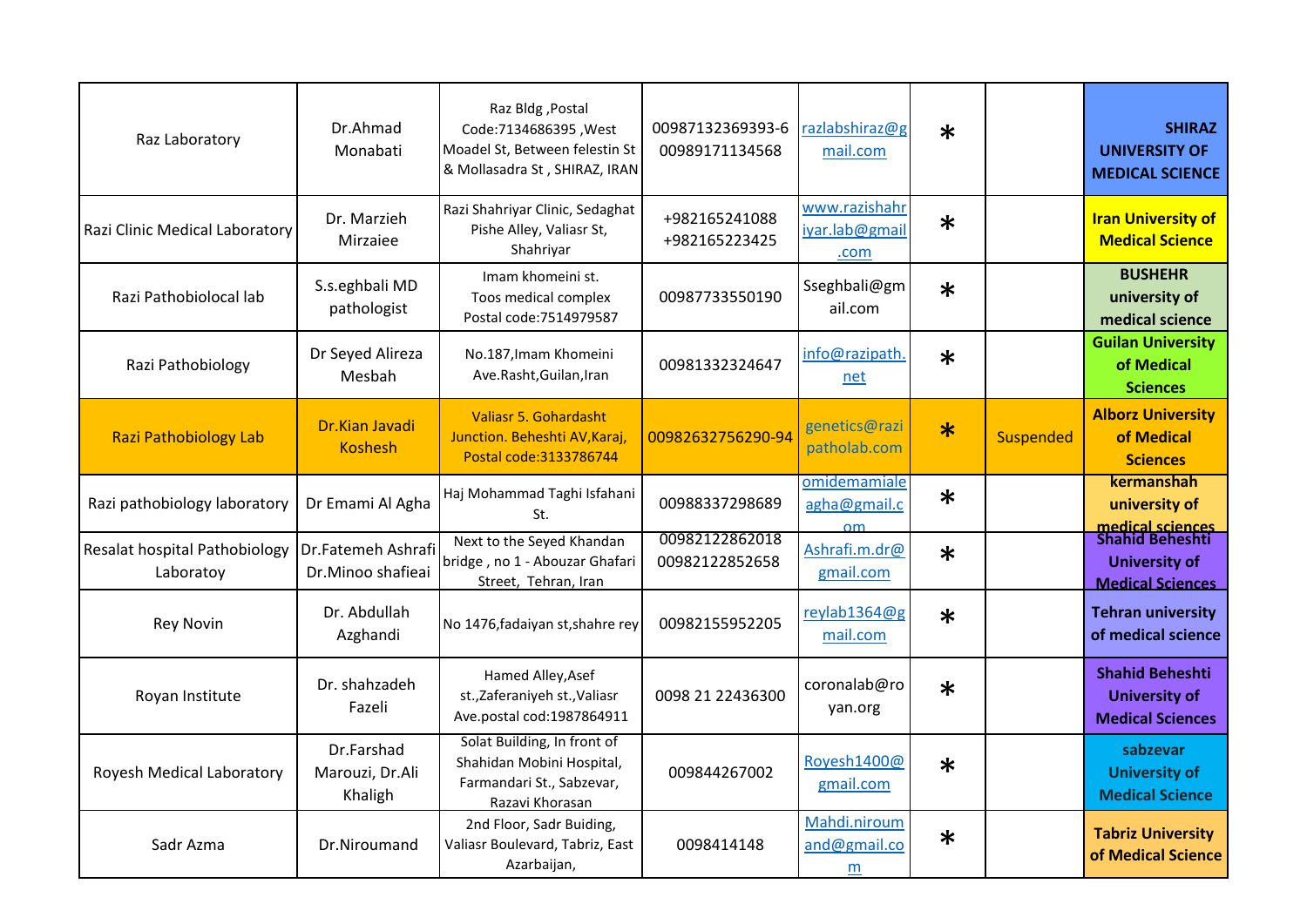| Saeed Pathobiology and<br><b>Genetic laboratory</b> | Dr. Saeed Mahdavi               | Rafigh doust Str, Pasdaran<br>Ave, Tehran, Iran                                                         | 009821 22863368                                    | Saeedmedlab<br>@gmail.com                                                                     | $\ast$ |                  | <b>Shahid Beheshti</b><br><b>University of</b><br><b>Medical Sciences</b> |
|-----------------------------------------------------|---------------------------------|---------------------------------------------------------------------------------------------------------|----------------------------------------------------|-----------------------------------------------------------------------------------------------|--------|------------------|---------------------------------------------------------------------------|
| Safaieh pars Medical Lab                            | Dr.Leyla Beygomi                | 8915835343-Daneshgah Blvd-<br>Yazd                                                                      | 00983538343535                                     | yazdparslab@g<br>mail.com                                                                     | $\ast$ |                  | <b>Shahid Sadoughi</b><br><b>University of</b><br><b>Medical Science</b>  |
| safaiyeh                                            | Dr. Amir seyed ali<br>mahbod    | No 130. sargord mohamadi st.<br>fadaiyane eslam st. share rey.<br>Tehran                                | 00982133754898                                     | peymanaslani<br>@yahoo.com                                                                    | $\ast$ |                  | <b>Tehran university</b><br>of medical science                            |
| Saheb kosar Pathobiology<br>Laboratory              | Dr.Parisa<br>hoseinpour         | Saheb kosar clinic-Lale street-<br>Tahmasbi avenue-Tehran<br>province-Iran                              | 0098-02144565297<br>00989120725142                 | p.hoseinpour2<br>010@gmail.co<br>m                                                            | $\ast$ |                  | <b>Iran University of</b><br><b>Medical Science</b>                       |
| Salam                                               | Dr.Pourebrahim                  | 1th Floor.Salamat<br><b>Building. Niayesh St. Inside</b><br>Pishghadam Bridg.Tabriz.,East<br>Azarbaijan | 00984133259600                                     | salam lab@ya<br>hoo.com                                                                       | $\ast$ |                  | <b>Tabriz University</b><br>of Medical Science                            |
| Salim                                               | Dr. marzieh gharavi             | No 99. Dastavareh Boulevard.<br>Abrisham boulevared. Rajaii<br>st. tehran                               | 00982155336830                                     | salim-<br>clinic@yahoo.c<br>om                                                                | $\ast$ |                  | <b>Tehran university</b><br>of medical science                            |
| Sama Medical Laboratory                             | Masoud<br>karkhaneh<br>Mahmoodi | 1451793194-1198-Satarkhan-<br>Tehran-Tehran                                                             | 00982144203937                                     | sama.lab@en.i<br><u>ums.ac.ir</u>                                                             | $\ast$ |                  | <b>Iran University of</b><br><b>Medical Science</b>                       |
| sana Medical Genetics lab                           | Dr.A.Heidari                    | No 177, Ferdosi Intersection<br>Qazvin                                                                  | +982833343300                                      | Sana.Laborato<br>ry@gmail.com                                                                 | $\ast$ |                  | qazvin university<br>of medical science                                   |
| Sanikhani Laboratory                                | Nahid Zarei                     | Obaidi Boulevard<br>.Tehransar.Tehran.I.R.Iran.Po.B<br>ox:1389818115                                    | 00982144549272                                     | nahid.zarei135<br>1@gmail.com                                                                 | $\ast$ |                  | <b>Iran University of</b><br><b>Medical Science</b>                       |
| Sava Genome Genetic Health<br><b>Clinic</b>         | Dr.Mehrdad<br>Noruzinia         | Unit6, No 132, Vozara St,<br>Tehran, Iran<br>15167-48617                                                | 00982188662820<br>00982188662821<br>00982188671507 | info@savagen<br>ome.com<br>savagenomecli<br>nic@gmail.co<br>m<br>savagenome.la<br>b@gmail.com | $\ast$ | <b>Suspended</b> | <b>Iran University of</b><br><b>Medical Science</b>                       |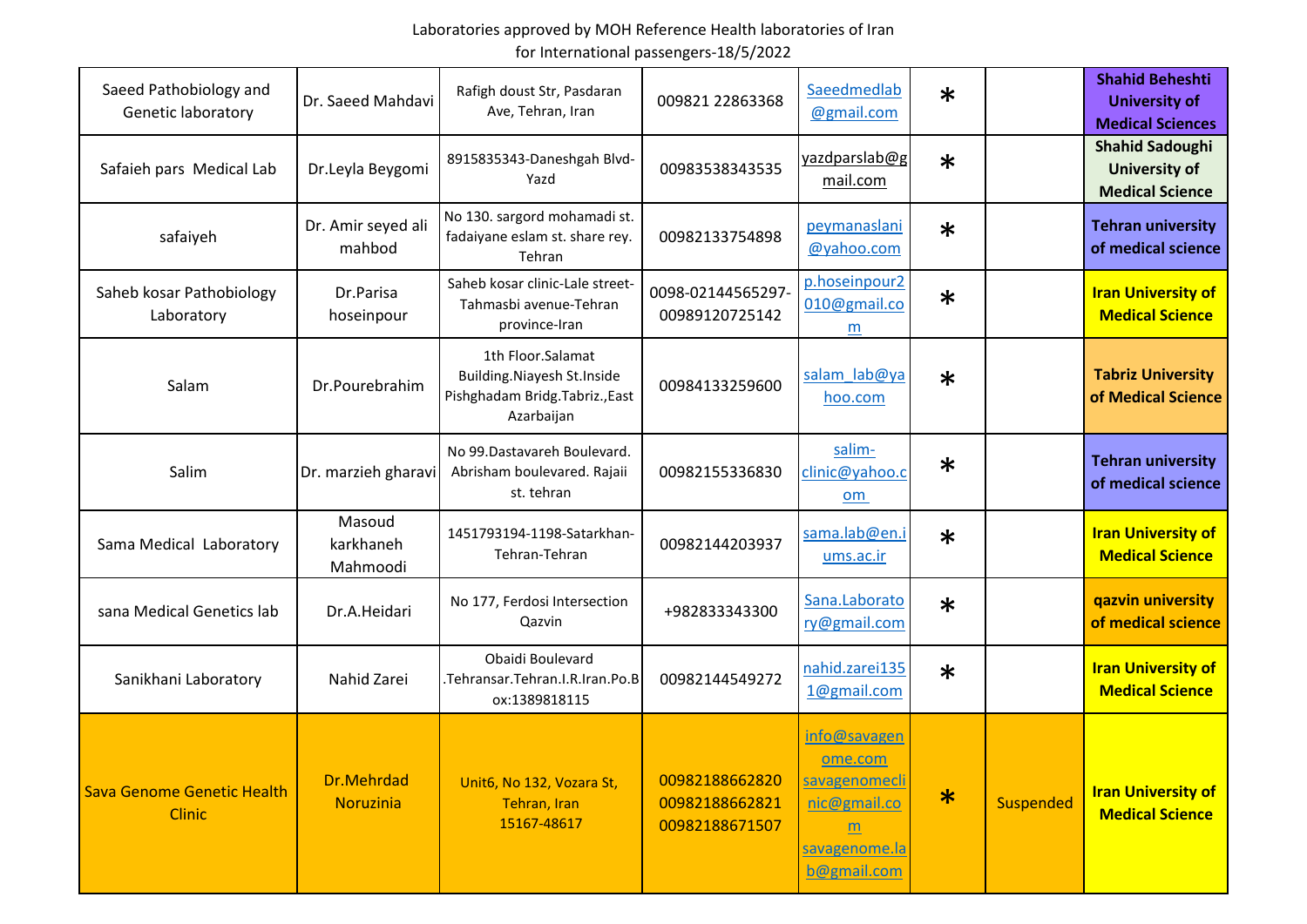| Sepanta                                            | Dr.Sima Keshavarzi                                            | Postal code: 1341657883 No:<br>562 - Azadi Squer-Azadi Avenue   Fax: 00982166034549                                           | 00982166002661-                  | Sepanta.medla<br>b@gmail.com             | $\ast$ | <b>Iran University of</b><br><b>Medical Science</b>                       |
|----------------------------------------------------|---------------------------------------------------------------|-------------------------------------------------------------------------------------------------------------------------------|----------------------------------|------------------------------------------|--------|---------------------------------------------------------------------------|
| Sepid Laboratory                                   | Dr Hora Omdeh<br>Ghiasi                                       | Tehran-Varamin-Emam hosein<br>SQ-Mistafa khomeini ST                                                                          | 0982136291808-<br>0982136291156  | sepiddarmanv<br>arna1395@gm<br>ail.com   | $\ast$ | <b>Shahid Beheshti</b><br><b>University of</b><br><b>Medical Sciences</b> |
| <b>SHAFA Lab</b>                                   | Dr. Amir<br>Mashayekhi                                        | 6461113184-Taleghani St.<br>Dezful-khuzestan prov-Iran                                                                        | 00986142272558<br>00986142272559 | Dr_shushizade<br>h@yahoo.com             | $\ast$ | <b>Dezful University</b><br>of Medical Science                            |
| Shafi Clinical Laboratory                          | Dr. Saeid Abroun                                              | Sattarkhan St., North Hajipour<br>Amir st., N=16 Postal<br>code:1454745864                                                    | +982144270297                    | saeedzaker20<br>@yahoo.com               | $\ast$ | <b>Iran University of</b><br><b>Medical Science</b>                       |
| shahrdari 17 Clinic                                | Dr. Golrokh olfati                                            | Abuzar Street -<br>Firoozi St., shohadaye gomnam<br>garden, tehran                                                            | 00982155740269                   | yassingandomi<br>2148@gmail.c<br>om      | $\ast$ | <b>Tehran university</b><br>of medical science                            |
| <b>Shahriar Pathobiology</b><br>Laboratory         | Dr.Shahram<br>Shammas, Dr.Bita<br>Bahramin, Dr.Hadi<br>Rezaei | Givi Shopping Center, at the<br>beginning of Azadeghan<br>Boulevard, Ghaem underpass,<br>Shahriar,<br>Tehran, Pox: 3351819532 | +982165273080                    | Shahriar Medi<br>cal lab@hotm<br>ail.com |        | <b>Iran University of</b><br><b>Medical Science</b>                       |
| Shokouh Medical and<br><b>Molecular Laboratory</b> | <b>Fatemeh Shokouhi</b><br>(DCLS)                             | No389, Mosalla, Blvd, Qods<br>City.Tehran, Iran                                                                               | 00982146887204                   | F<br>Shokouhi46<br>@yahoo.co.uk          | $\ast$ | <b>Iran University of</b><br><b>Medical Science</b>                       |
| Simorgh Clinical Laboratory                        | Dr.Tooba<br>Ghazanfari                                        | Postal code: 1418863981<br>N0.37, West Nosrat, North<br>Kargar Street, Enghelab<br>Squar, Tehran.                             | 00982166426891                   | Simorghlab201<br>7@gmail.com             | $\ast$ | <b>Iran University of</b><br><b>Medical Science</b>                       |
| Sina Lab                                           | Mohammad Javad<br>Arya, M.D.                                  | Sina lab - 20th alley -<br>Taleghani Street - Yazd                                                                            | 00983537258850-2                 | Sina.Lab.Yazd<br>@Gmail.com              | $\ast$ | <b>Shahid Sadoughi</b><br><b>University of</b><br><b>Medical Science</b>  |
| Sina laboratory                                    | Dr. fatemah<br>sadatt.amir latifi                             | Postal Code: Ave 7tir, Zand<br>Blvd, Shiraz, Iran- sinalab                                                                    | 00987132335947<br>00989111712975 | Amirlatifi.saha<br>r@gmail.com           | $\ast$ | <b>SHIRAZ</b><br><b>UNIVERSITY OF</b><br><b>MEDICAL SCIENCE</b>           |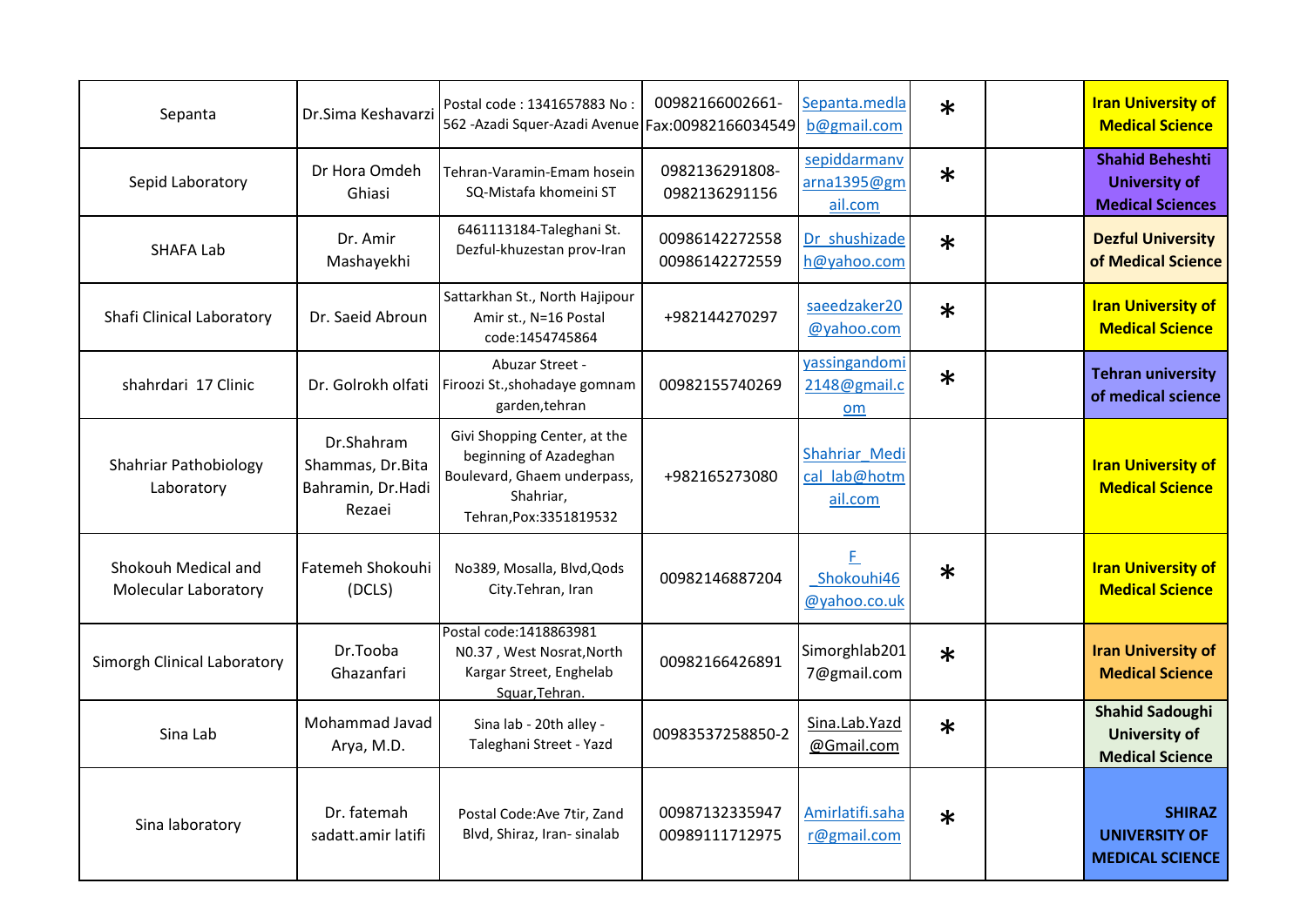| Taav laboratory                                                       | Dr.Majidreza<br>Haghzare                                | No 2.6 towhid.Darya<br>Blv.shahrak gharb. Tehran                                                                    | 009888581377                       | infolab@taavc<br>o.com                            | $\ast$ | <b>Iran University of</b><br><b>Medical Science</b>                       |
|-----------------------------------------------------------------------|---------------------------------------------------------|---------------------------------------------------------------------------------------------------------------------|------------------------------------|---------------------------------------------------|--------|---------------------------------------------------------------------------|
| <b>Taban Genetics and</b><br><b>Molecular Diagnosis</b><br>Laboratory | Dr Hadi Yari                                            | No. 100, Derakhti<br>Ave., Dadman Blvd., Shahrak-e-<br>Qarb, Tehran.                                                | 00982126764915                     | diabet.tehran.l<br>ab@en.iums.a<br>$c_{\cdot}$ ir | $\ast$ | <b>Iran University of</b><br><b>Medical Science</b>                       |
| Takht jamshid Hospital                                                | Dr.Reza maleki<br>pirbazari<br>Dr.Hadi bakhti           | azimieh- mehran sq                                                                                                  | 00982632119153                     | kasra.labor@g<br>mail.com                         |        | <b>Alborz University</b><br>of Medical<br><b>Sciences</b>                 |
| Tandis Hospital Diagnosis Lab                                         | Dr.A.Dorudinia.MD<br>.APCP                              | no.2, Tandis St, Nelson<br>Mandela Blvd, Tehran-<br>IRAN, 1915613491                                                | 00982175254201                     | Tandis.lab@ya<br>hoo.com                          | $\ast$ | <b>Shahid Beheshti</b><br><b>University of</b><br><b>Medical Sciences</b> |
| <b>TAT Pathobiology Laboratory</b>                                    | Dr. Omid Rahmani                                        | Unit 9, 3rd Floor, NO 262,<br>Between 180 & 182 Western<br>Street, Hujrebne Adi Avenue,<br>Tehranpars, Tehran, IRAN | 00982177742535                     | Dr.Rahmani95<br>764@Yahoo.C<br>om                 |        | <b>Shahid Beheshti</b><br><b>University of</b><br><b>Medical Sciences</b> |
| Tavana Pathobiology lab                                               | Mr.HOSSEIN AMINI                                        | 1998819643-NO1-MOSTAFA<br>GHARETAPEI(25Th) ST-TEHRAN                                                                | 0098-021-88099950                  | Tavana.lab@e<br>n.iums.ac.ir                      | $\ast$ | <b>Iran University of</b><br><b>Medical Science</b>                       |
| <b>Tehran Lab</b>                                                     | Dr.Mohammad<br>Salimi Asl                               | Postal<br>Cod:1511913418, No:2171, Vali<br>asr Street, Tehran city, Tehran<br>province                              | 00982188709970,<br>1650            | tehranlab.lab<br>@en.iums.ac.ir                   | $\ast$ | <b>Iran University of</b><br><b>Medical Science</b>                       |
| <b>Tehran Medical Genetics</b><br>Laboratory                          | Dr. Mohammad<br>Taghi akbari,<br>Dr.<br>Esmat Ghalkhani | No.10, Moayer 1 Alley, South<br>Mofteh Street, Taleghani<br>Intersection, Tehran-Iran                               | 009821 43000002,<br>00982188310467 | geneticlab.ir                                     | $\ast$ | <b>Iran University of</b><br><b>Medical Science</b>                       |
| <b>Tehran Teb</b>                                                     | Dr. Abdolhossein<br>Naseri                              | Floor 3-Nastaran 2-Central<br>Jannat Abaad-Tehran                                                                   | 0098 21 44443148                   | DR.H.NASERI@<br>OUTLOOK.CO<br>M                   | $\ast$ | <b>Iran University of</b><br><b>Medical Science</b>                       |
| <b>Tohid Pathobilogy Laboratory</b>                                   | Dr. Abbas ali Niazi                                     | postal cod: 9816693488-<br>zahedan-khayam street, next<br>to the heals insuranc, Baran<br>doctor bulding            | 00985433433039                     | tohidniazi92@<br>gmail.com                        | $\ast$ | Zahedan<br><b>Universiry Of</b><br><b>Medical Science</b>                 |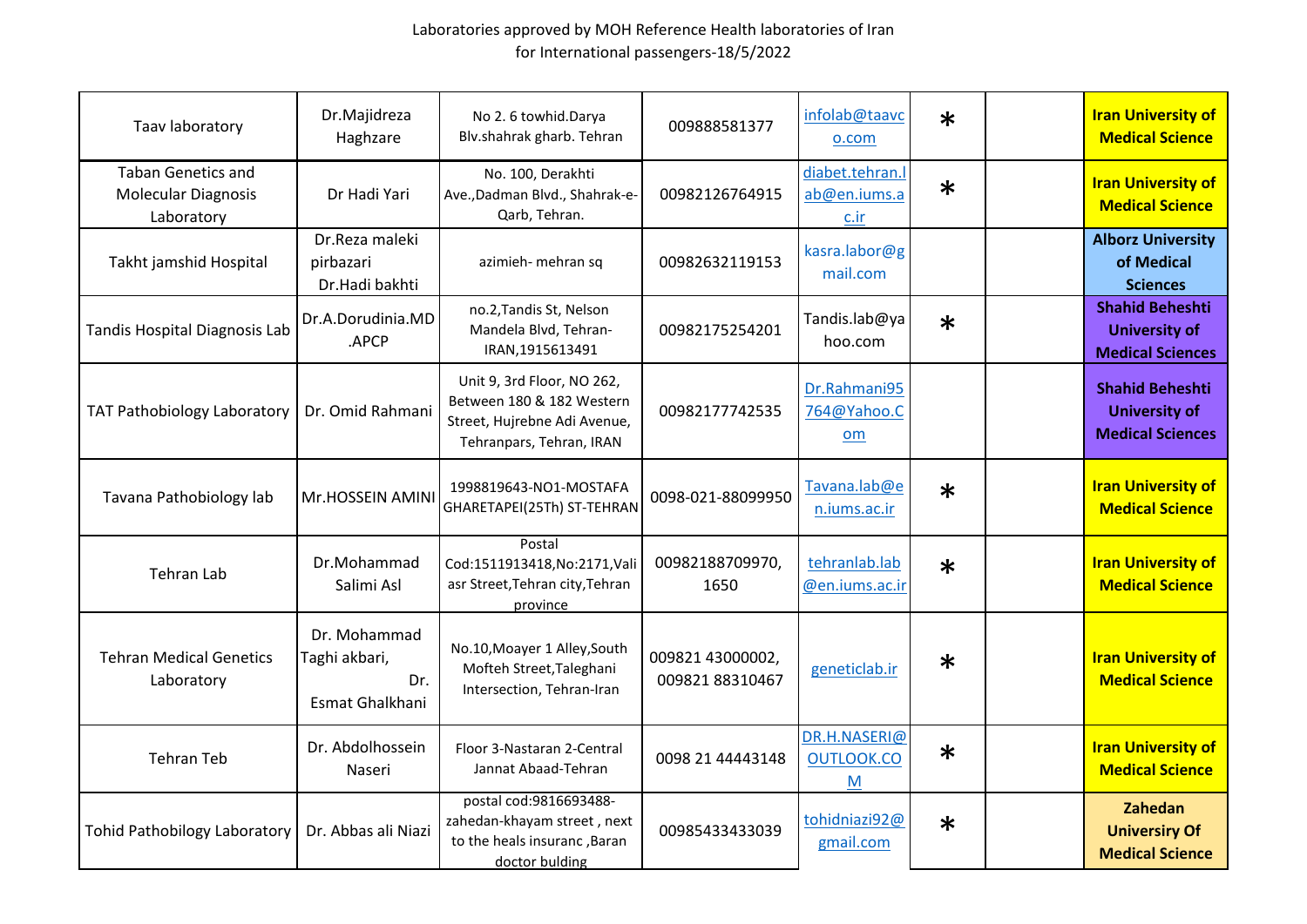| Treata hospital lab                                           | Dr.M. Bagheri<br>mansoori       | Postal code: 1498713113-<br>Hemmat Highway west end of<br>town, first of kharazi Highway-<br>Tehran-Iran                             | 00982147241000                                     | m.bagheriman<br>soori@yahoo.c<br>om                                      | $\ast$ | <b>Iran University of</b><br><b>Medical Science</b>                       |
|---------------------------------------------------------------|---------------------------------|--------------------------------------------------------------------------------------------------------------------------------------|----------------------------------------------------|--------------------------------------------------------------------------|--------|---------------------------------------------------------------------------|
| Vahid Clinical & medical<br>Laboratory                        | Dr. Mohammad<br>Vahid Dastjerdi | Postalcode: 8471875575,<br>Bahonar Boulevard, Hellal<br>ahmar squar,<br>Zarrinshahr, Isfahan                                         | 00983152236710<br>00983152236073<br>00983152274739 | Laboratory.Va<br>hid@gmail.co<br>m<br>Vahid.Laborat<br>ory@Yahoo.co<br>m | $\ast$ | <b>Isfahan University</b><br>of Medical<br><b>Sciences</b>                |
| Valiasr<br>Islamshahr                                         | Dr. Mohammad<br>Reza Etemadi    | baghe Feyz Garden - Alley10-<br>Islamshahr                                                                                           | 00982152819                                        | khatere.majidi<br>@yahoo.com                                             | $\ast$ | <b>Tehran university</b><br>of medical science                            |
| Valiasr Hospital                                              | Dr.Ordibazar                    | Aflak-Noma Squar, Tabriz<br><b>International Valiasr Hospital</b>                                                                    | 00984133321600-<br>00984133321656                  | ordymm@gma<br>il.com                                                     |        | <b>Tabriz University</b><br>of Medical Science                            |
| <b>Vanak Pathobiology</b><br>Laboratoy                        | Dr. Maryam<br>Almasi MD.AP/CP   | No.67, Haghani Exp.way,<br>Vanak square, Tehran, Iran                                                                                | 00982188671521<br>00982188671522                   | Info@vanaklab<br>.com                                                    | $\ast$ | <b>Shahid Beheshti</b><br><b>University of</b><br><b>Medical Sciences</b> |
| Virology Laboratory of Health<br>Reference - Deputy of Health | Dr.Hadi Ghaffari                | Postal Code: 3513698883-<br>Ghods St- Shahid Rajaei St-<br>Semnan-Semnan                                                             | 00982333322284                                     | drhadighaffari<br>@gmail.com                                             | $\ast$ | <b>Semnan University</b><br>of Medical Science                            |
| Vision Medical and Specialty<br>Laboratory                    | Dr.Babak Bolboli                | No 114, Tavana Alley,<br>Shaghayegh No 2 Street,<br>Donyamali blv, Phase No 1,<br>Andisheh City, Tehran<br>Province, Pox: 3354491335 | 00982165512005                                     | info@vision-<br>lab.ir                                                   | $\ast$ | <b>Iran University of</b><br><b>Medical Science</b>                       |
| West Nikan Hospital<br>Pathobiology Laboratory                | Dr.Saadat<br>Molanaei           | PC:565665654 West Nikan<br>Hospital Labratories-West<br>Hemmat Highway - Tehran -<br>Tehran                                          | 00982147564940                                     | westnikanhosp<br>itallaboratory<br>@gmail.com                            | $\ast$ | <b>Iran University of</b><br><b>Medical Science</b>                       |
| yadegar clinic                                                | Dr. Majid Taybi<br>khosroshahi  | Habib Elahi<br>Shahidan St Azadi St, tehran.                                                                                         | 00982166053794                                     | daryadegar@g<br>mail.com                                                 | $\ast$ | <b>Tehran university</b><br>of medical science                            |
| Yara                                                          | Dr. Mohsen<br>Ghadami           | NO 65, Abu Reihan, Engelab<br>St, TEHRAN                                                                                             | 00982166493005                                     | genetic.jahad<br>@yahoo.com                                              | $\ast$ | <b>Tehran university</b><br>of medical science                            |